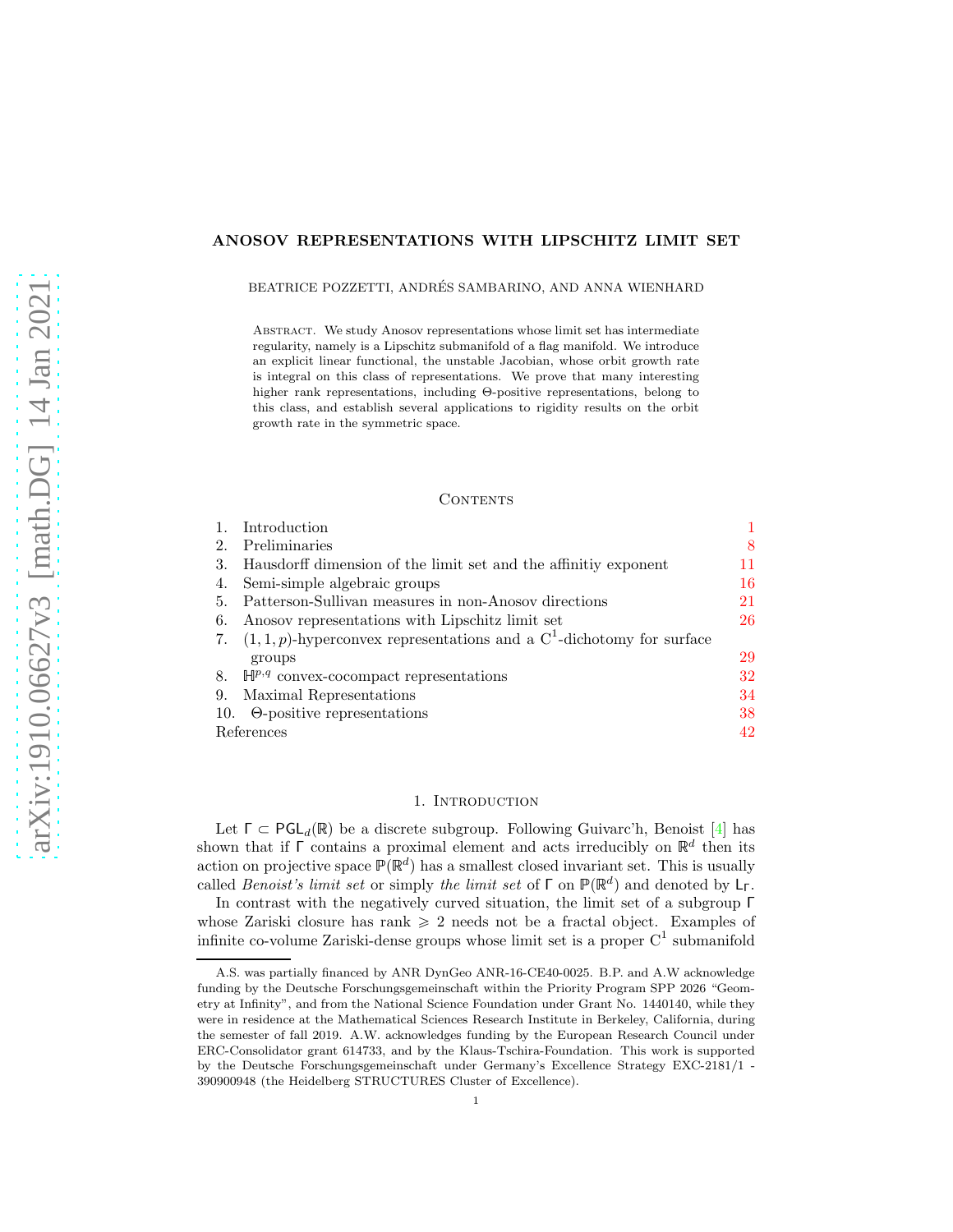<span id="page-1-0"></span>arise in the study of strictly convex divisible sets (Benoist [\[5\]](#page-41-2)) and of Hitchin representations (Labourie [\[37\]](#page-43-0)). Lately, more examples of subgroups with this property were found by P.-S.-W. [\[41\]](#page-43-1) and Zhang-Zimmer [\[50\]](#page-43-2).

Intermediate phenomena also occur: the limit set of the direct sum  $(\rho, \eta)$ :  $\pi_1S \to PSL_2(\mathbb{R}) \times PSL_2(\mathbb{R})$  of the holonomies of two hyperbolizations of a closed topological surface S is a Lipschitz circle that is never  $C^1$ ; the same occurs more generally for maximal representations (Burger-Iozzi-W. [\[11\]](#page-42-0)), Quasi-Fuchsian AdS representations (Barbot–Mérigot [\[2\]](#page-41-3)), and  $\mathbb{H}^{p,q}$  convex-cocompact representations  $(Danciger–Guéritaud–Kassel [17]).$  $(Danciger–Guéritaud–Kassel [17]).$  $(Danciger–Guéritaud–Kassel [17]).$ 

This paper provides the first systematic investigation of this intermediate phenomenon - its main object are discrete groups whose limit set is a Lipschitz manifold. We will restrict our investigation to the class of Anosov subgroups, a robust and rich class of strongly undistorted subgroups of semisimple Lie groups (see Section [2.2](#page-9-0) for the precise definition).

For discrete subgroups  $\Gamma$  of  $SO(1, n)$  Sullivan [\[48\]](#page-43-3) established a beautiful relation between a geometric invariant of the limit set  $L_{\Gamma}$ , its Hausdorff dimension, and a dynamical invariant for the action of  $\Gamma$  on the symmetric space  $\mathbb{H}^n$ , the orbit growth rate. This was further used by Bowen [\[7\]](#page-42-2) to prove a strong rigidity result: for fundamental groups of surfaces acting on  $\mathbb{H}^3$ , the Hausdorff dimension of the limit set is minimal if and only if the limit set is  $C^1$  and  $\Gamma$  preserves a totally geodesic copy of  $H^2$  on which it acts cocompactly. When G has higher rank, the situation is more complicated as one can additionally consider orbit growth rates with respect to different linear functionals  $\varphi$  (as in, for example, Quint [\[44\]](#page-43-4)). It is a challenging problem to understand what are the functionals  $\varphi$  whose orbit growth rate carries geometric information on the group  $\Gamma$  or on its limit set  $L_{\Gamma}$ .

The main contribution of the paper is to single out an explicit linear functional, the unstable Jacobian, whose critical exponent is integral on Anosov subgroups whose limit set is a Lipschitz submanifold. In order to prove such a result, we import ideas from non-conformal dynamics, such as the study of the affinity exponent, to the setting of Anosov groups, and use the Anosov property, together with ideas from geometric group theory, to establish a strengthening of the theory of Patterson-Sullivan denisities developed by Quint; these two results are of independent interest. We then showcase the strength of our main result by applying it to several well studied classes of representations: maximal representations,  $H^{p,q}$ -convex cocompact subgroups and Θ-positive representations.

The unstable Jacobian and the affinity exponent. We now introduce some notation useful to explain more precisely our results. We denote by

$$
\mathsf{E} = \{ \underline{a} = (a_1, \dots, a_d) \in \mathbb{R}^d : \sum_i a_i = 0 \}
$$

the Cartan subspace of the Lie group  $\mathsf{PGL}_d(\mathbb{R})$ , by

$$
\mathsf{a}_i(\underline{a}) = a_i - a_{i+1}
$$

the *i*-th simple root and by  $E^+ \subset E$  the Weyl chamber whose associated set of simple roots is  $\Pi = \{a_i : i \in [1, d-1]\}$ . Let  $a : \mathsf{PGL}_d(\mathbb{R}) \to \mathsf{E}^+$  be the *Cartan* projection with respect to the choice of a scalar product  $\tau$ . Concretely  $a(g)$  =  $(\log \sigma_1(g), \ldots, \log \sigma_d(g))$ , where  $\sigma_i(g)$  denote the singular values of the matrix g, the square roots of the eigenvalues of the matrix  $gg^*$ , where  $g^*$  is the adjoint operator of g with respect to  $\tau$ .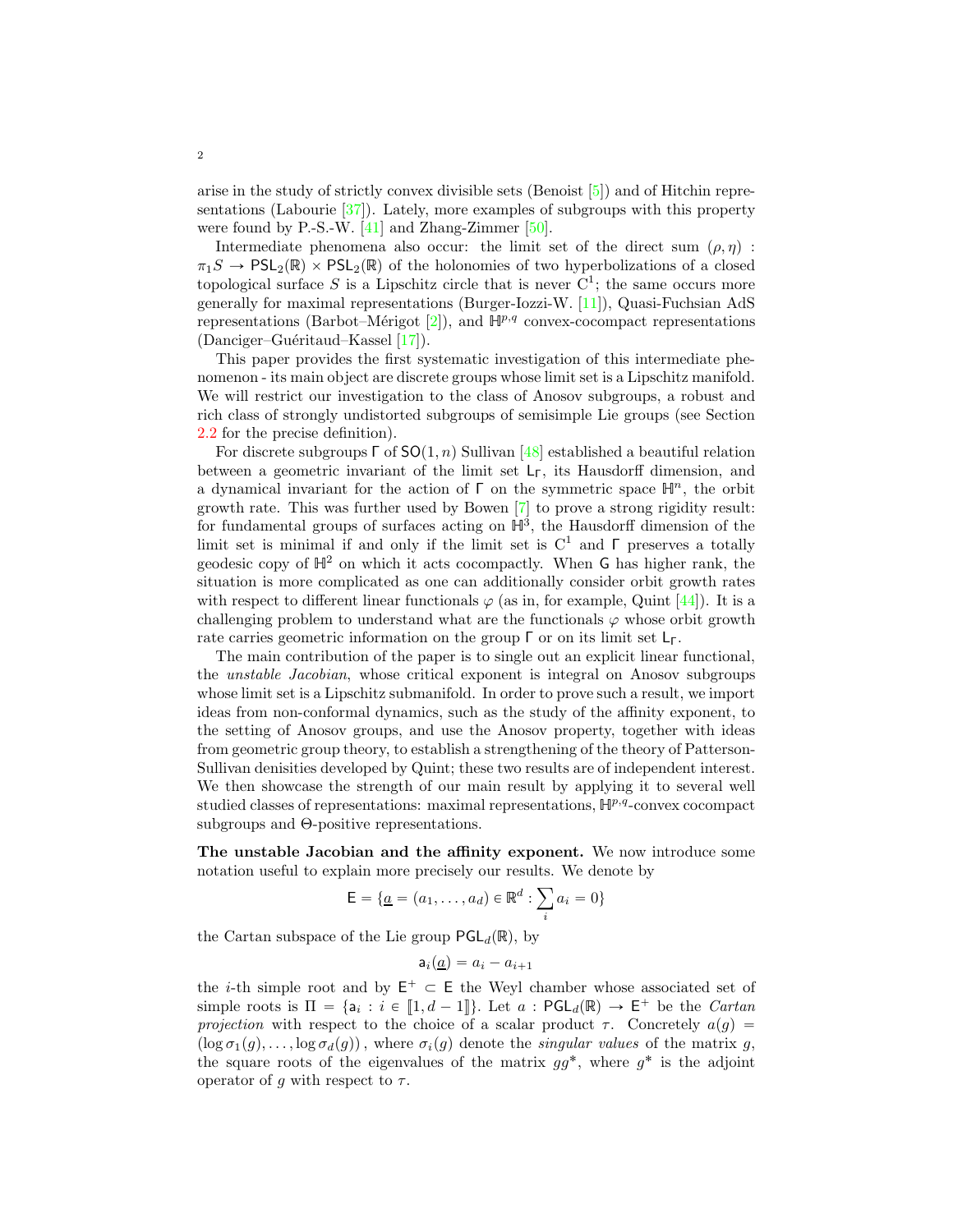<span id="page-2-3"></span>Given a discrete subgroup  $\Gamma < \text{PGL}_d(\mathbb{R})$ , the *critical exponent* of a linear form  $\varphi \in \mathsf{E}^*$ , denoted by  $h_{\mathsf{\Gamma}}(\varphi)$ , is defined as

$$
h_{\Gamma}(\varphi) := \lim_{T \to \infty} \frac{\log \#\{\gamma \in \Gamma | \varphi(a(\gamma)) < T\}}{T}.
$$

In this paper we introduce the *p*-th unstable Jacobian  $\mathcal{J}_p^u \in \mathsf{E}^*$  defined by

$$
\mathcal{J}_p^u=(p+1)\omega_{\mathsf{a}_1}-\omega_{\mathsf{a}_{p+1}},
$$

where  $\omega_{a_p}(\underline{a}) = \sum_{1}^{p} a_i$  is the fundamental weight relative to the *p*-th simple root  $a_p$ . Our main result is

<span id="page-2-1"></span>**Theorem A.** Let  $\Gamma$  <  $PSL_d(\mathbb{R})$  be a strongly irreducible, projective Anosov subgroup whose limit set  $L_{\Gamma} < \mathbb{P}(\mathbb{R}^d)$  is a Lipschitz submanifold of dimension p. Then

$$
h_{\mathsf{F}}({\mathcal J}_p^u)=1.
$$

If  $p = 1$  $p = 1$  the same holds replacing strong irreducibility with weak irreducibility<sup>1</sup>.

A similar result was proven, in the context of fundametal groups of compact strictly convex projective manifolds by Potrie-S.  $[40,$  Theorem B]; our approach is entirely different and, since we require less regularity, its scope of application is considerable broader. Note that up to postcomposing with a suitable linear representation, any Anosov representation can be turned in a projective Anosov representation.

We prove the two inequalities in Theorem  $\bf{A}$  $\bf{A}$  $\bf{A}$  as corollary of two different results that are applicable in more general settings. We focus first on the lower bound on the critical exponent (Corollary [1.1\)](#page-3-0) that follows from a general result on the Hausdorff dimension of limit sets (of projective Anosov representations).

An important step in the proof is the study, in the context of Anosov representations, of the *affinity exponent*: a key notion from non-conformal dynamics that first appeared in Kaplan-Yorke  $\lceil 33 \rceil$  and Douady-Oesterlé  $\lceil 19 \rceil$ , and played a prominent role in Falconer's work [\[21\]](#page-42-4). More specifically, for every discrete subgroup  $\Gamma$  < PSL<sub>d</sub>(R), we consider the *piecewise* Dirichlet series defined, for  $p \in \mathbb{N}$ and  $s \in [p - 1, p]$ , by

$$
\Phi_{\Gamma}^{\text{Aff}}(s) = \sum_{\gamma \in \Gamma} \left( \frac{\sigma_2}{\sigma_1}(\gamma) \cdots \frac{\sigma_p}{\sigma_1}(\gamma) \right) \left( \frac{\sigma_{p+1}}{\sigma_1}(\gamma) \right)^{s - (p-1)} : s \in [p-1, p].
$$

The affinity exponent is the critical exponent of this series:

$$
h_{\Gamma}^{\text{Aff}}: = \inf \left\{ s : \Phi_{\Gamma}^{\text{Aff}}(s) < \infty \right\} = \sup \left\{ s : \Phi_{\Gamma}^{\text{Aff}}(s) = \infty \right\} \in (0, \infty].
$$

The second main result of this paper is the following (see §[3](#page-10-0) for a statement for arbitrary local fields):

<span id="page-2-2"></span>**Theorem B.** Let  $\Gamma$  < PGL<sub>d</sub>( $\mathbb{R}$ ) be projective Anosov, then

dim<sub>Hff</sub>  $(L_{\Gamma}) \leq h_{\rho}^{\text{Aff}}$ .

It is easy to deduce from Theorem [B](#page-2-2) relations between the Hausdorff dimension of the limit set of a projective Anosov subgroup and the orbit growth rate with respect to explicit linear functionals on the Weyl chamber. Since the quantity

<span id="page-2-0"></span><sup>&</sup>lt;sup>1</sup>We say that a subgroup  $\Gamma < \text{PSL}_d(\mathbb{R})$  is weakly irreducible if the vector space span  $(L_\Gamma)$  is  $\mathbb{R}^d$ .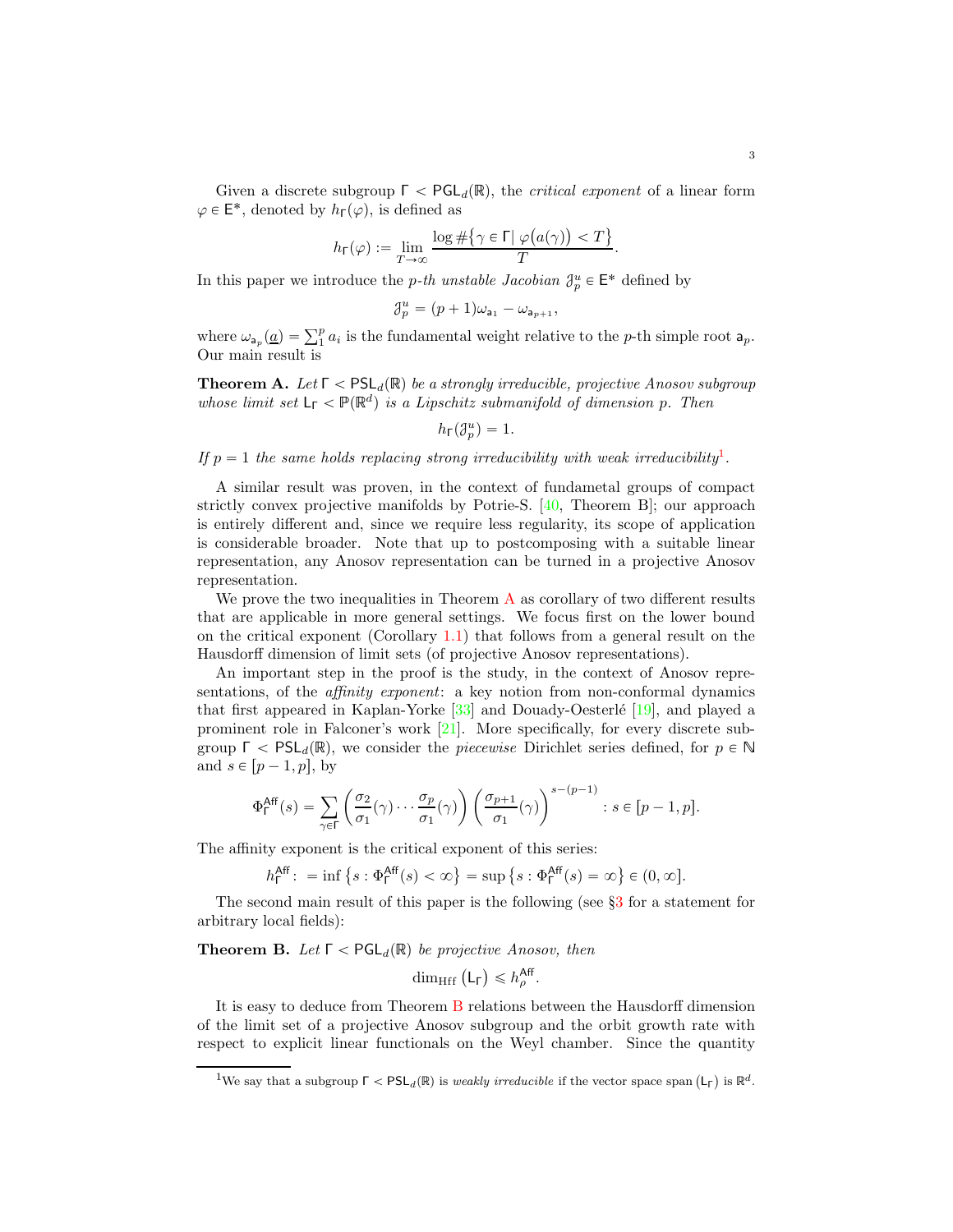<span id="page-3-2"></span> $h\tau(\mathcal{J}_{p-1}^u)$  appearing in Theorem [A](#page-2-1) is also the critical exponent of the Dirichlet series

$$
s\mapsto \sum_{\gamma\in \Gamma}\left(\frac{\sigma_1\cdots \sigma_p}{\sigma_1^p}(\gamma)\right)^s,
$$

we get:

<span id="page-3-0"></span>**Corollary 1.1.** Let  $\Gamma$   $\leq$  PGL<sub>d</sub>(R) be projective Anosov and assume furthermore that dim<sub>Hff</sub> $(L_{\Gamma}) \geqslant p$ . Then

$$
\dim_{\mathrm{Hff}}(\mathsf{L}_\Gamma) \leqslant ph_\rho(\mathcal{J}_p^u).
$$

Observe that  $\mathcal{J}_1^u = a_1$ , and thus, whenever dim<sub>Hff</sub>(L<sub>Γ</sub>)  $\geq 1$  we obtain as a consequence the results of Glorieux-Monclair-Tholozan [\[25,](#page-42-5) Theorem 4.1] and P.-S.-W. [\[41,](#page-43-1) Proposition 4.1].

Existence of Patterson Sullivan measures. The second inequality in Theorem [A](#page-2-1) follows from an improvement on a result by Quint  $[45,$  Théorème 8.1] concerning the relation between critical exponents and the existence of  $(\Gamma, \varphi)$ -Patterson-Sullivan measures.

Given a set  $\Theta \subset \Pi$  of simple roots, we denote by  $\mathcal{F}_{\Theta}$  the associated partial flag manifold, this consists of the space of flags of subspaces of dimension indexed by Θ. We denote by  $E_{\Theta}$  the Levi subspace of E defined by

$$
\mathsf{E}_{\Theta} = \bigcap_{p \notin \Theta} \ker \mathsf{a}_p.
$$

The restrictions of the fundamental weights  $\{\omega_{a_p} | E_{\Theta} : p \in \Theta\}$  span its dual  $(E_{\Theta})^*$ . Using the Iwasawa decomposition of  $\mathsf{PGL}_d(\mathbb{R})$ , Quint introduced an Iwasawa cocycle

$$
b_{\Theta} : \mathsf{PGL}_d(\mathbb{R}) \times \mathcal{F}_{\Theta} \to \mathsf{E}_{\Theta}
$$

that is the higher rank analog of the more studied Busemann cocycle in negative curvature (see Quint  $[45, \text{ Lemma } 6.6]$  and Section [5.3](#page-23-0) for the precise definition). With this notation at hand we can recall the definition of a  $(\Gamma, \varphi)$ -Patterson-Sullivan measure from [\[45\]](#page-43-7).

**Definition 1.2.** Given a discrete subgroup  $\Gamma < \text{PGL}_d(\mathbb{R})$  and  $\varphi \in (\mathsf{E}_{\Theta})^*$  a  $(\Gamma, \varphi)$ -Patterson-Sullivan measure on  $\mathcal{F}_{\Theta}$  is a finite Radon measure  $\mu$  such that for every  $g \in Γ$  one has

$$
\frac{\mathrm{d}g_*\mu}{\mathrm{d}\mu}(x) = e^{-\varphi\left(\mathrm{b}_{\Theta}(g^{-1},x)\right)}.
$$

Inspired by a classical result by Sullivan  $[48]$ , Quint shows  $[45,$  Théorème 8.1] that the existence of a  $(\Gamma, \varphi)$ -Patterson-Sullivan measure on  $\mathcal{F}_{\Theta}$  gives an upper bound on a related critical exponent

<span id="page-3-1"></span>
$$
h_{\Gamma}(\varphi + \rho_{\theta^c}) \leq 1. \tag{1.1}
$$

Here  $\rho_{\theta^c}$  is an explicit linear functional which is positive on the interior of the Weyl chamber and accounts for the possible growth along the fibers of the projection  $\mathcal{F}_{\Delta} \to \mathcal{F}_{\Theta}$  [\[45,](#page-43-7) Lemme 8.3]. In general  $h_{\Gamma}(\varphi + \rho_{\theta^c}) < h_{\Gamma}(\varphi)$  and thus Quint's result is not sharp enough for our purposes. Using ideas from geometric group theory we show that, provided the group  $\Gamma$  is Anosov with respect to one of the roots in  $\Theta$ , there is no contribution from the fibers: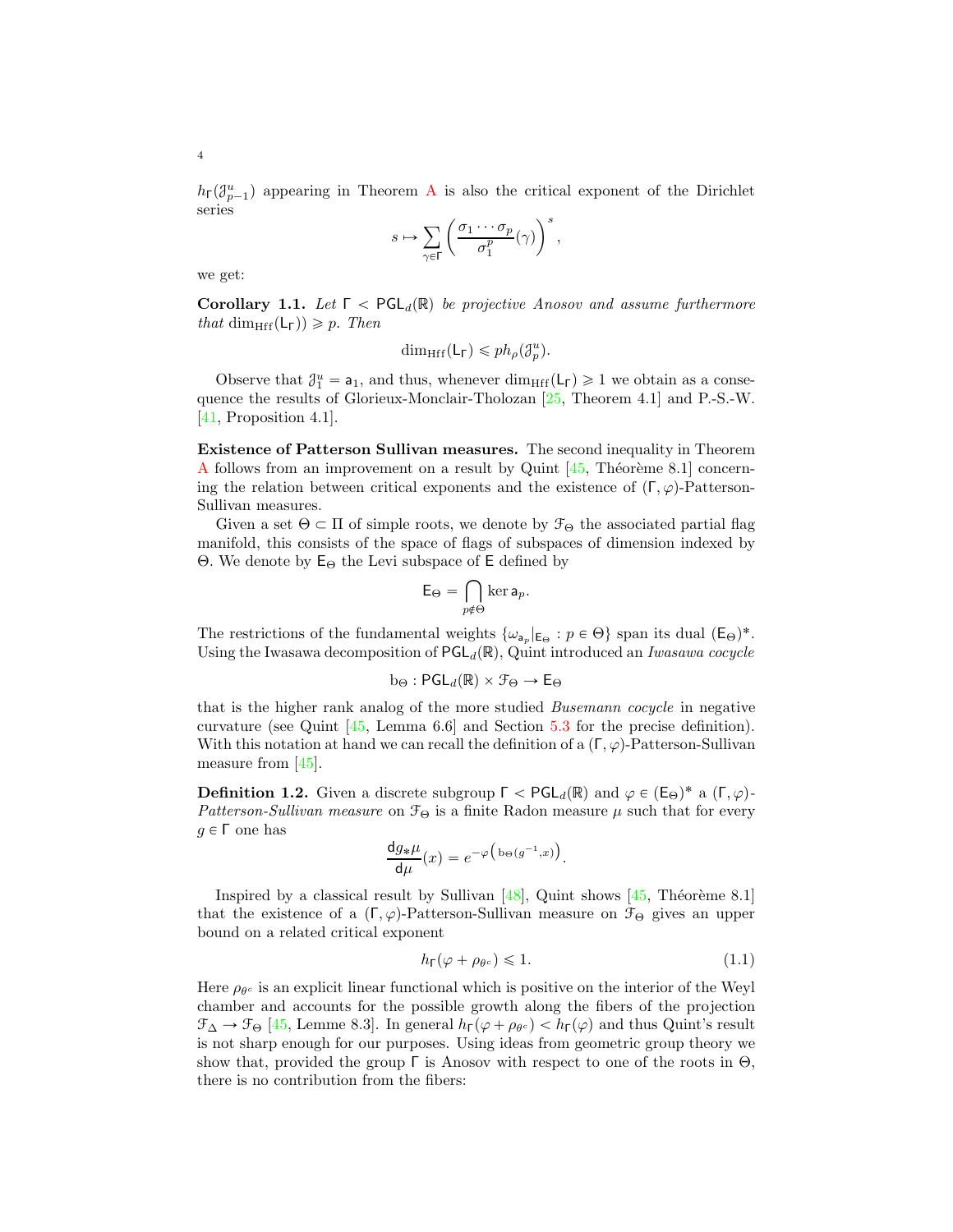<span id="page-4-3"></span><span id="page-4-1"></span>**Theorem C.** Let  $\Gamma < \text{PGL}_d(\mathbb{R})$  be projective Anosov and consider  $\Theta \subset \Pi$  such that  $a_1 \in \Theta$ . Let  $\varphi \in (E_{\Theta})^*$ . If there exists a  $(\Gamma, \varphi)$ -Patterson-Sullivan measure on  $\mathcal{F}_{\Theta}$ whose support is not contained on a complementary subspace<sup>[2](#page-4-0)</sup>, then

 $h_{\Gamma}(\varphi) \leq 1.$ 

We refer the reader to  $\S_5$  $\S_5$  and Theorem  $5.14$  for a version of Theorem [C](#page-4-1) where the target group is an arbitrary semi-simple group over a local field.

We provide the link between Theorem  $C$  and Theorem  $A$  in Section  $6$ , where we establish that, if  $\Gamma < \text{PSL}_d(\mathbb{R})$  is a projective Anosov subgroup whose limit set  $L<sub>Γ</sub>$  is a Lipschitz submanifold of dimension p then there exists a  $(Γ, \mathcal{J}_{p}^{u})$  Patterson-Sullivan measure on  $\mathcal{F}_{\{a_1, a_p\}}$ . In fact we explicitly construct such a measure using Rademacher's Theorem and an explicit volume form on the almost everywhere defined tangent space to  $L_{\Gamma}$  (Proposition [6.4\)](#page-26-0).

Example 1.3. If  $\rho : \pi_1S \to \text{PSp}(4,\mathbb{R})$  is a maximal representation (see §[9](#page-33-0) for the definition), the combination of Theorems [B](#page-2-2) and [C](#page-4-1) gives  $h_{\rho(\pi_1S)}(a_2) = 1$  while Quint's result (equation [\(1.1\)](#page-3-1)) becomes  $h_{\rho(\pi_1S)}(\omega_{a_2}) \leq 1$ . This latter inequality is implied by the former equality, and often far from being sharp: one can find representations  $\rho$  for which  $h_{\rho(\pi_1S)}(\omega_{a_2})$  is arbitrarily small.

Theorem [C](#page-4-1) is complementary and independent from the Patterson-Sullivan theory for Anosov representations developed by Dey–Kapovich [\[18\]](#page-42-6). They only consider Patterson-Sullivan densities with respect to functionals  $\varphi$  that, as opposed to the unstable Jacobian, belong to  $(E_{\theta})^*$  where the representation is assumed to be Anosov with respect to all elements of  $\theta$ , and induce Finsler distances on the symmetric space (see also Ledrappier [\[38\]](#page-43-8) for a different approach yielding similar results); a drawback of their approach is that they can only relate the critical exponent with a pre-metric induced from a Finsler distance on the symmetric space that is hard to compute. On the opposite we begin with a natural measure supported on the limit set, which belongs to the Lebesgue measure class, find a suitable functional, the unstable Jacobian, turning such measure into a Patterson-Sullivan measure, and deduce from this geometric properties of the action of Γ on the symmetric space.

Intermediate regularity and  $C^1$ -dichotomy. The class of Anosov subgroups with Lipschitz limit sets is very rich, and includes the images of many well studied classes of representations such as maximal representations (Burger–Iozzi–W. [\[11\]](#page-42-0), see also §[9\)](#page-33-0), Quasi-Fuchsian AdS representations (Barbot–Mérigot [\[2\]](#page-41-3)) and  $\mathbb{H}^{p,q}$ -convex cocompact representations (Danciger–Guéritaud–Kassel [\[17\]](#page-42-1), see also §[8\)](#page-31-0).

As another contribution of the paper of independent interest we show that also Θpositive representations of fundamental groups of surfaces in  $SO(p, q)$  (Guichard-W. [\[30\]](#page-42-7)) yield subgroups with this property. We refer the reader to §[10](#page-37-0) for the precise definition of  $\Theta$ -positive representations. We will only<sup>[3](#page-4-2)</sup> consider here the  $\Theta$ -positive representations that are furthermore  $\Theta$ -Anosov for  $\Theta = \{a_1, \ldots, a_{p-1}\}\$ , as a result,

 $\{x \in \mathcal{F}_{\Theta} : x \text{ is not transverse to } y_0\}$ 

for a given  $y_0 \in \mathcal{F}_{i \Theta}$ .

<span id="page-4-0"></span><sup>&</sup>lt;sup>2</sup>Given  $\Theta \subset \Pi$  denote by  $i\Theta = \{d - p : p \in \Theta\}$ . Two points  $(x, y) \in \mathcal{F}_{\Theta} \times \mathcal{F}_{i \Theta}$ , are transverse if for every  $p \in \Theta$  one has that  $x^p \cap y^{d-p} = \{0\}$ . A complementary subspace of  $\mathcal{F}_{\Theta}$  is a subset of  $\mathcal{F}_\Theta$  of the form

<span id="page-4-2"></span><sup>3</sup>Guichard-Labourie-W. announced that all Θ-positive representations are Θ-Anosov, so this should not pose any restriction.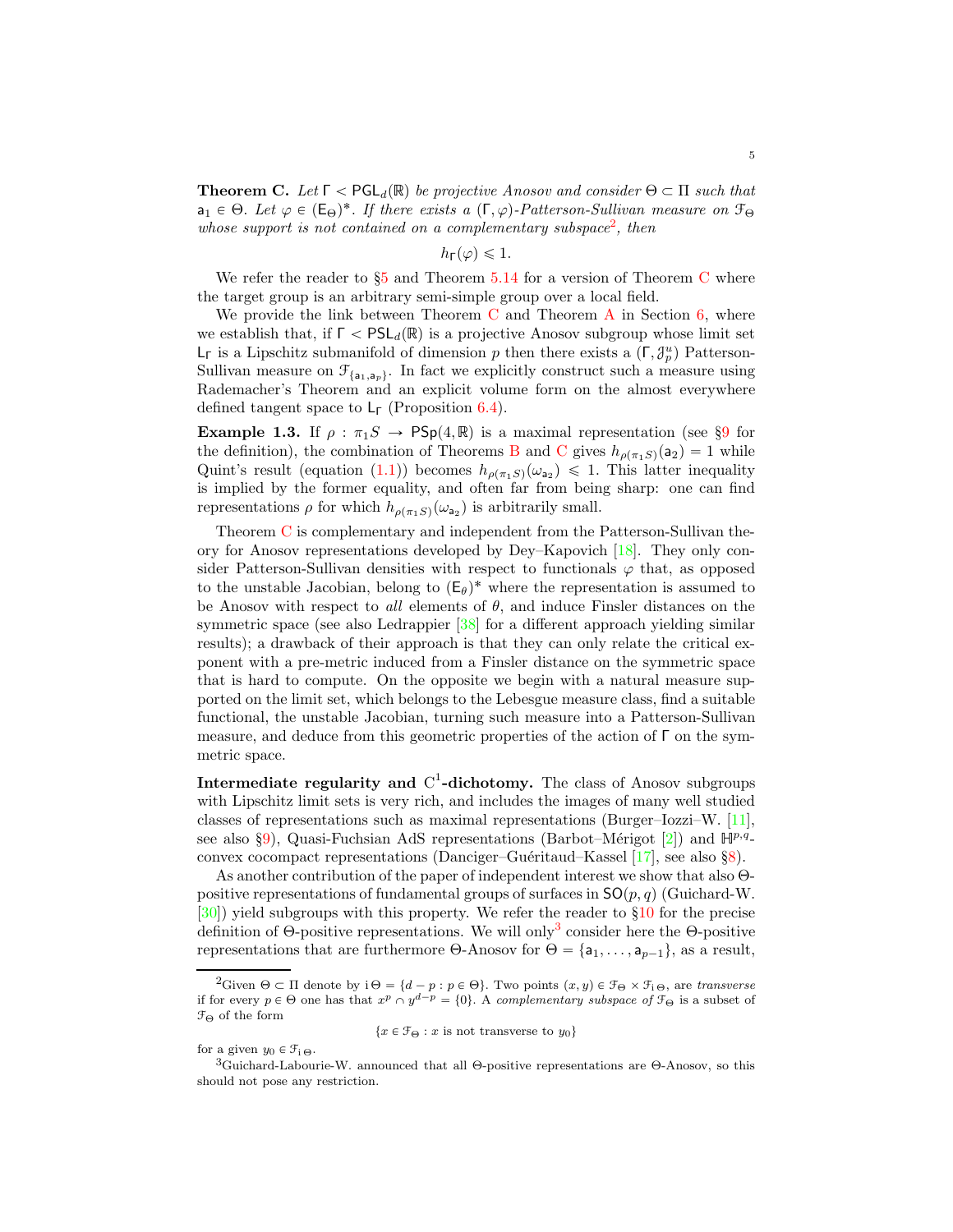<span id="page-5-2"></span>for each  $k \in \Theta$ , they admit a boundary map  $\xi^k : \partial \Gamma \to \mathsf{Is}_k(\mathbb{R}^{p,q})$  parametrizing the limit set in the Grassmannian of k-dimensional isotropic subspaces. In Section [10](#page-37-0) we prove:

<span id="page-5-0"></span>**Theorem D.** Let  $\rho : \Gamma \to SO(p,q)$  be a  $\Theta$ -Anosov representation that is  $\Theta$ -positive. Then the images of the boundary maps  $\xi^k : \partial \Gamma \to \mathsf{Is}_k(\mathbb{R}^{p,q})$  are  $C^1$  submanifolds for each  $1 \leq k < p - 1$ , and the image  $\xi^{p-1}(\partial \Gamma)$  is Lipschitz.

We will prove the two parts of Theorem [D](#page-5-0) separately, respectively in Corollary [10.4](#page-39-0) and Proposition [10.5.](#page-39-1)

At least for representations of fundamental groups of surfaces, the regularity of the limit set on a given (maximal) flag space seems to be related to the position of the associated root among the Anosov roots. By definition, a simple root is an Anosov root (for a subgroup Γ) if its kernel intersects trivially the limit cone  $\mathcal{L}_{\Gamma}$ of Γ. Among such roots one can consider the internal ones, i.e. such that every neighboring root in the Dynkin diagram is also an Anosov root, or the ones in the boundary, i.e. connected to a root that non-trivially intersects  $\mathcal{L}_{\Gamma}$ . For example, for a Θ-positive representation in  $SO(p, q)$ , the roots  $\{a_1, \ldots, a_{p-2}\}$  are internal, while  $a_{p-1}$  is the only boundary root.

The intermediate regularity (Lipschitz but not  $C<sup>1</sup>$ ) of limit sets for surface groups seems only to occur for boundary roots. For internal roots, we can prove a  $C^1$ dichotomy ruling out intermediate regularity in several interesting cases. More specifically we consider fundamental groups Γ of compact surfaces and study small deformations of representations of the form

$$
\Gamma \to \mathsf{PSL}_2(\mathbb{R}) \stackrel{R}{\to} \mathsf{PSL}_d(\mathbb{R}),
$$

that are  $\{a_1, a_2\}$ -Anosov (this latter assumption can be rephrased as a proximality assumption on the linear representation  $R$ ). For any such representation we have an explicit dichotomy: the associated limit set is either  $C<sup>1</sup>$  or not even Lipschitz (Corollary [7.8\)](#page-30-0). We refer the reader to Section [7](#page-28-0) for the precise statement of the dichotomy.

Entropy rigidity results. We conclude the introduction by discussing three well studied classes of representations to which Theorem [A](#page-2-1) applies. Interestingly, in all these cases, the mere information on the critical exponent of the unstable Jacobian provided by Theorem [A,](#page-2-1) allows to obtain a sharp upper bound on the critical exponent for the action on the symmetric space endowed with the Riemannian (!) distance function. In the case of Θ-positive representations this is even sufficient to prove that the bound is rigid: it is attained only on the specific Fuchsian locus, the generalization, in our setting, of Bowen's aforementioned result.

Maximal representations. Maximal representations are well studied representations of fundamental groups of surfaces in Hermitian Lie groups  $G_{\mathbb{R}}$  that were introduced by Burger–Iozzi–W. [\[11\]](#page-42-0) through a cohomological invariant, the Toledo invariant. For these representations Theoem [A](#page-2-1) applies and gives

<span id="page-5-1"></span>**Theorem 1.4.** Let  $G_{\mathbb{R}}$  be a classical simple Hermitian Lie group of tube type. Let  $\rho : \Gamma \to \mathsf{G}_{\mathbb{R}}$  be a maximal representation, and let **a** denote the root associated to the stabilizer of a point in the Shilov boundary of  $G_{\mathbb{R}}$ . Then  $h_{\rho}(\check{a})=1$ .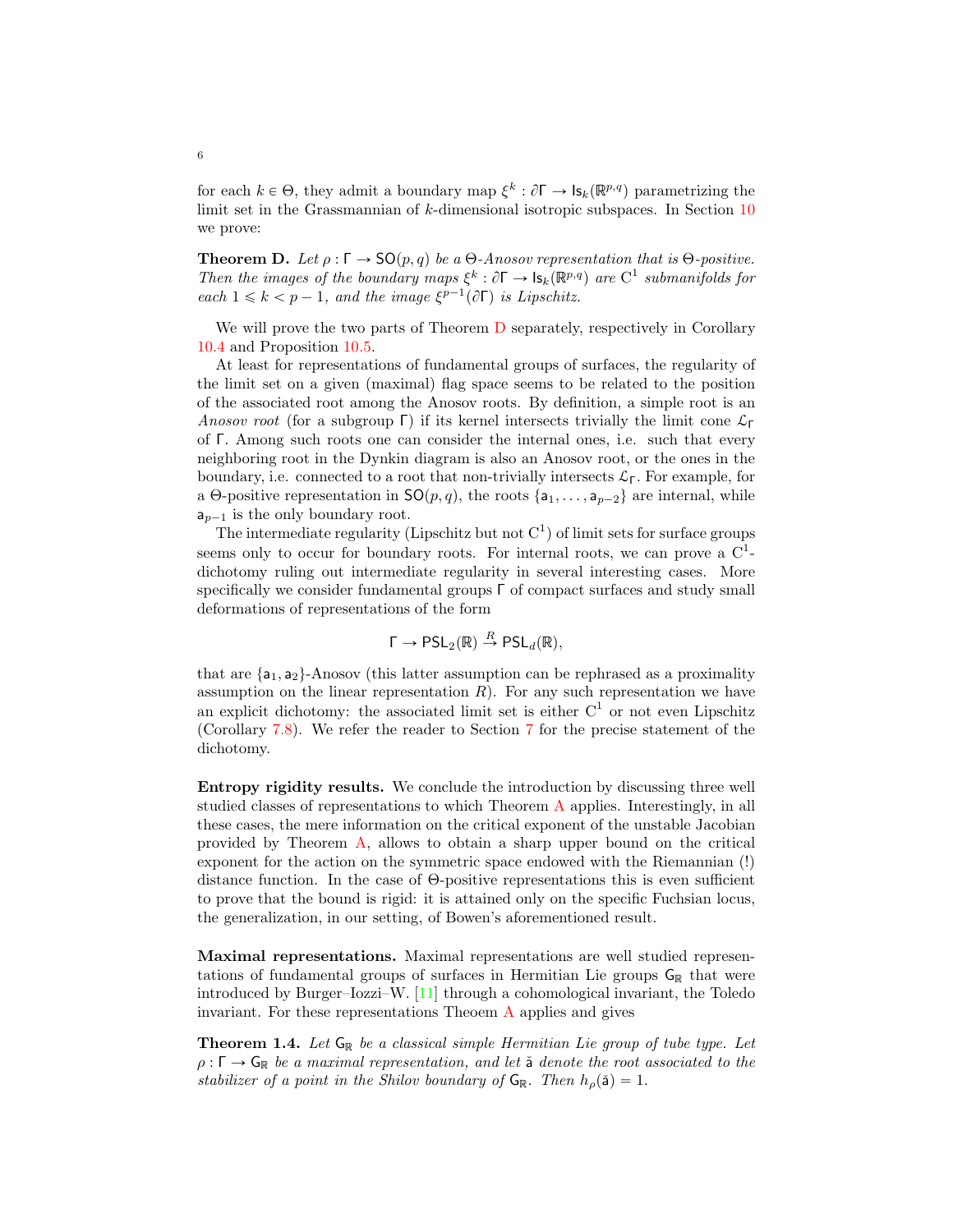<span id="page-6-2"></span>Concretely, in the case  $G_{\mathbb{R}} \in \{ \mathsf{Sp}(2p, \mathbb{R}), \mathsf{SU}(p, p), \mathsf{SO}^*(4p) \}$  the root  $\check{\mathsf{a}}$  computes the logarithm of the square of the middle eigenvalue, while for  $G = SO_0(2, p)$  the root  $\check{a}$  is the first root, computing the logarithm of the first eigenvalue gap.

Theorem [1.4](#page-5-1) also holds for the exceptional Hermitian Lie group of tube type if the representation is Zariski-dense, and we expect it to hold unconditionally. We refer the reader to §[9](#page-33-0) for a slightly more general statement, further explanations and consequences, in particular concerning a sharp upper bound on the exponential orbit growth rate for the action on the symmetric space (see Proposition [9.9\)](#page-36-0).

 $\mathbb{H}^{p,q}$ -convex-cocompact representations. Generalizing work of Mess [\[39\]](#page-43-9) and Barbot-Mérigot  $[2]$ , Danciger–Guéritaud–Kassel  $[17]$  introduced a class of representations called  $\mathbb{H}^{p,q}$ -convex cocompact. Here  $\mathbb{H}^{p,q}$  is the pseudo-Riemannian hyperbolic space, consisting of negative lines in  $\mathbb{P}(\mathbb{R}^d)$  for a fixed non-degenerate form  $Q$ of signature  $(p, q + 1)$ . It follows then from [\[17,](#page-42-1) Theorem 1.11], that a projective Anosov subgroup  $\Gamma < \text{PO}(Q) = \text{PO}(p, q + 1)$  is  $\mathbb{H}^{p,q}$ -convex cocompact if for every pairwise distinct triple of points  $x, y, z \in \mathsf{L}_{\mathsf{F}}$ , the restriction  $Q|_{\langle x,y,z \rangle}$  has signature  $(2, 1)$ .

Consider a representation  $\Lambda : \mathsf{PO}(p,1) \to \mathsf{PO}(p,q+1)$  whose image stabilizes a  $(p + 1)$ -dimensional subspace V of  $\mathbb{R}^d$  where  $Q|_V$  has signature  $(p, 1)$ . Endow the symmetric space  $X_{p,q+1}$  with the PO $(p, q + 1)$ -invariant Riemannian metric normalized so that the totally geodesic copy of  $\mathbb{H}^p$  in  $X_{p,q+1}$  stabilized be  $\Lambda$  has constant curvature  $-1$ .

<span id="page-6-1"></span>**Definition 1.5.** For a subgroup  $\Gamma <$  **SO** $(p, q+1)$  and  $x_0 \in X_{p,q+1}$  denote by  $h_{\rho}^{X_{p,q+1}}$ the critical exponent of the Dirichlet series

$$
s \mapsto \sum_{\gamma \in \Gamma} e^{-sd(x_0, \rho(\gamma)x_0)}.
$$

We have the following upper bound.

**Proposition 1.6.** Assume that  $\partial \Gamma$  is homeomorphic to a  $(p-1)$ -dimensional sphere and let  $\Gamma < \text{PO}(p, q + 1)$  be strongly irreducible and  $\mathbb{H}^{p,q}$ -convex-cocompact, then

$$
h_\rho^{X_{p,q+1}} \leqslant p-1.
$$

We expect this upper bound to be rigid, namely the upper bound should only be attained at an inclusion of a co-compact lattice in  $\mathsf{PO}(p,1)$  preserving a totally geodesic copy of  $\mathbb{H}^p$  of the type induced by Λ. However, only the case  $p = 2$  is known due to Collier-Tholozan-Toulisse [\[15\]](#page-42-8).

Section [8](#page-31-0) contains more information on  $\mathbb{H}^{p,q}$ -convex cocompact representations, in particular the relation with recent work by Glorieux-Monclair [\[23\]](#page-42-9).

Θ-positive representations. Thanks to Theorem [D,](#page-5-0) Theorem [A](#page-2-1) also applies to Θ-positive representations of fundamental groups of surfaces in  $SO(p, q)$  and gives:

<span id="page-6-0"></span>Corollary 1.7. Let  $\rho : \Gamma \to SO(p,q)$  be a Θ-Anosov representation that is Θpositive and weakly irreducible, then  $h_{\rho}(\mathsf{a}_k) = 1$  for every  $k \leq p - 1$ .

Inspired from Potrie-S. [\[40\]](#page-43-5), we deduce from Corollary [1.7](#page-6-0) a rigid upper bound for the critical exponent of the action of a positive representation on the Riemannian symmetric space  $X_{p,q}$  (see Theorem [10.7\)](#page-40-0). More precisely, we now normalize the  $SO(p, q)$ -invariant Riemannian metric on  $X_{p,q}$  so that the totally geodesic copy of  $\mathbb{H}^2$  induced by the representation  $\Lambda : SL_2(\mathbb{R}) \to SO(p,q)$  that stabilizes a subspace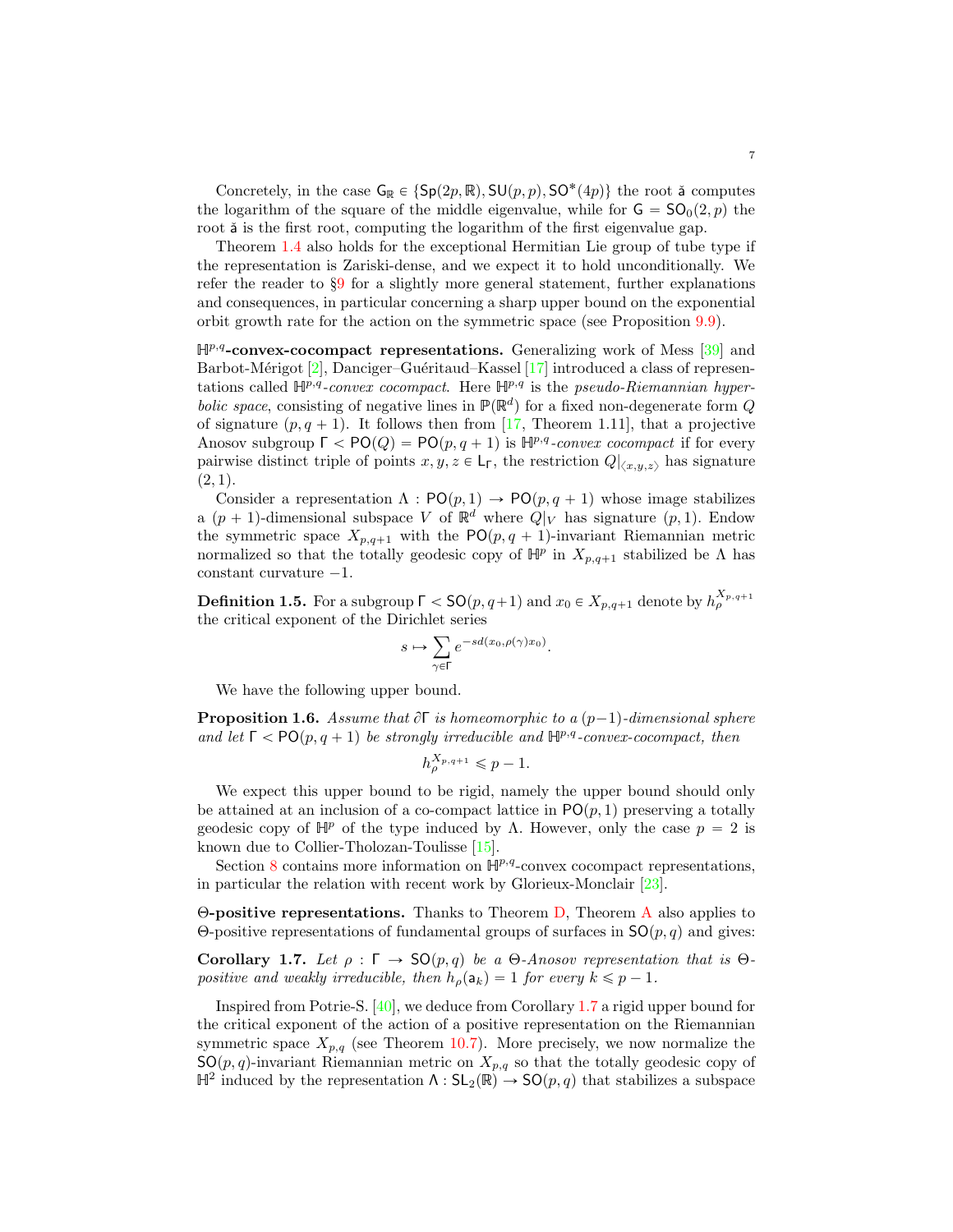<span id="page-7-2"></span>of  $\mathbb{R}^d$  of signature  $(p, p - 1)$ , has constant curvature -1. We consider the critical exponent in Definition [1.5](#page-6-1) with this normalization of distance.

**Theorem 1.8.** Let  $\Gamma$  be the fundamental group of a surface and let  $\rho : \Gamma \to \mathsf{SO}(p,q)$ be Θ-positive. Then the critical exponent with respect to the Riemannian metric satisfies

$$
h_{\rho}^{X_{p,q}} \leq 1.
$$

Furthermore if equality is achieved at a totally reducible representation  $\eta$ , then  $\eta$ splits as  $W \oplus V$ , W has signature  $(p, p - 1)$ ,  $\eta|_W$  has Zariski closure the irreducible  $PO(2, 1)$  in  $PO(p, p - 1)$ , and  $\eta|_V$  lies in a compact group.

New arguments are needed with respect to  $[40]$  since the Anosov-Levi space of a Θ-positive representation has codimension one (instead of 0, which is the case treated in  $[40]$ , see §[10.](#page-37-0)

1.1. **Plan of the paper.** In  $\S2$  $\S2$  we introduce some required preliminaries, and recall some needed results from Bochi-Potrie-S. [\[6\]](#page-42-10) and P.-S.-W. [\[41\]](#page-43-1). Section [3](#page-10-0) deals with the affinity exponent and Hausdorff dimension for Anosov representations, in it we prove Theorem [B](#page-2-2) for any local field. Section [4](#page-15-0) is a reminder on (more or less) standard definitions on semi-simple algebraic groups over a local field. In §[5](#page-20-0) we recall objets from higher rank Patterson-Sullivan Theory and in subsection [5.3](#page-23-0) we prove Theorem  $5.14$  (a broader version of Theorem [C\)](#page-4-1). Section  $\S6$  $\S6$  completes the proof of Theorem [A.](#page-2-1) The remaining sections deal with the applications of this result discussed in the introduction.

<span id="page-7-0"></span>Acknowledgements. We would like to thank J.-F. Quint for pointing us to Falconer's work and suggesting to consider the affinity exponent.

## 2. Preliminaries

We recall in this section the notions we will need concerning Anosov representations and cone types. We refer the reader to [\[41\]](#page-43-1) and the references therein for more details.

Throughout the paper  $\mathbb K$  will denote a local field with absolute value  $|\cdot| : \mathbb K \to \mathbb R^+$ . If K is non-Archimedean, we require that  $|\omega| = \frac{1}{q}$  where  $\omega$  denotes the *uniformizing* element, namely a generator of the maximal ideal of the valuation ring  $\mathcal{O}$ , and q is the cardinality of the residue field  $\mathcal{O}/\omega\mathcal{O}$  (this is finite because K is, by assumption, local). This guarantees that the Hausdorff dimension of  $\mathbb{P}^1(\mathbb{K})$  equals 1.

<span id="page-7-1"></span>2.1. Singular values and Anosov representations into  $\mathsf{PGL}_d(V_\mathbb{K})$ . A K-norm  $\|$  on a K vector space  $V_{\mathbb{K}}$  induces a norm on every exterior power of V; the angle between two vectors  $\measuredangle(v, w)$  is the unique number in  $[0, \pi]$  such that

$$
\sin \measuredangle (v, w) := \frac{\|v \wedge w\|}{\|v\| \|w\|}
$$

Given two points  $[v], [w] \in \mathbb{P}(V)$ , we define their distance as

 $d([v], [w]) := \sin \measuredangle(v, w),$ 

and given any two subspaces  $P, Q < V$  we define their minimal angle as

$$
\measuredangle(P,Q) = \min_{v \in P \setminus \{0\}} \min_{w \in Q \setminus \{0\}} \measuredangle(v,w).
$$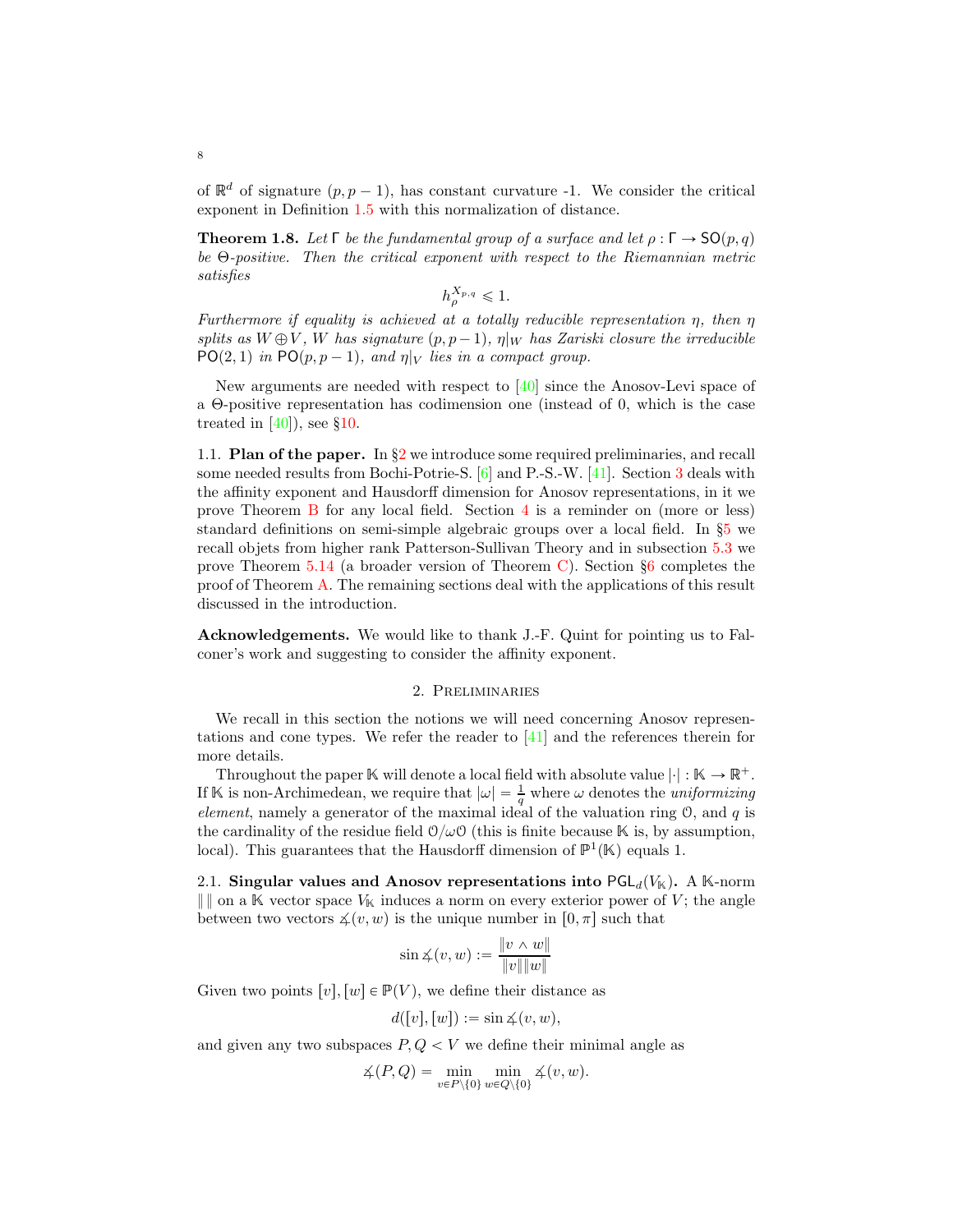$$
||av_i|| = \sigma_i ||v_i||.
$$

<span id="page-8-2"></span>The numbers  $\sigma_i$  are called the ratios of the semi-homothecy a.

Following Quint  $[43,$  Théorème 6.1], we fix a maximal abelian subgroup of diagonalizable matrices  $A \subset GL(V_{\mathbb{K}})$ , a compact subgroup  $K \subset GL(V_{\mathbb{K}})$  such that, if N is the normalizer of A in  $\mathsf{GL}(V_\mathbb{K})$ , then  $N = (N \cap K)A$ , and a K-norm  $\| \, \|$  on V preserved by K, and such that A acts on V by semi-homothecies. Let  $e_1 \oplus \cdots \oplus e_d$ be the eigenlines of A (here  $d = \dim V$ ) and choose the Weyl chamber  $A^+$  consistsing of those elements  $a \in A$  whose corresponding semi-homothecy ratios verify  $\sigma_1(a) \geqslant \cdots \geqslant \sigma_d(a).$ 

For every  $g \in GL(V_{\mathbb{K}})$  we choose a Cartan decomposition  $g = k_g a_g l_g$  with  $a_g$  in  $A^+$ ,  $k_q$ ,  $l_q \in K$ , and denote by

$$
\sigma_1(g) \geq \sigma_2(g) \geq \cdots \geq \sigma_d(g)
$$

the semi-homotecy ratios of the Cartan projection  $a_g \in A^+$  (these do not depend on the choice of the Cartan decomposition once K and  $\|\cdot\|$  are fixed). In order to simplify notation we will often write  $\frac{\sigma_i}{\sigma_j}(g) = \frac{\sigma_i(g)}{\sigma_j(g)}$ .

We define, for  $p \in [ \hspace{-0.65mm} [ 1,d-1 ] \hspace{-0.65mm} ]$ ,

$$
u_p(g) = k_g \cdot e_p \in V.
$$

The set  $\{u_p(g) : p \in [1, d-1]\}$  is an *arbitrary* orthogonal choice of the axes (ordered in decreasing length) of the ellipsoid  $\{Av : ||v|| = 1\}$ , and, by construction, for every  $v \in g^{-1}u_p(g)$  one has  $||gv|| = \sigma_p(g)||v||$ . Let

$$
U_p(g) = u_1(g) \oplus \cdots \oplus u_p(g) = k_g \cdot (e_1 \oplus \cdots \oplus e_p).
$$

If g is such that  $\sigma_p(g) > \sigma_{p+1}(g)$ , then we say that g has a gap of index p. In that case the decomposition

$$
U_{d-p}(g^{-1})\oplus g^{-1}(U_p(g))
$$

is orthogonal (cfr. [\[41,](#page-43-1) Remark 2.4]) and, if  $\mathbb K$  is Archimedean, the p-dimensional space  $U_p(g)$  is independent of the Cartan decomposition of g.

We will denote by  $\Pi = \{a_1, \ldots, a_{d-1}\}\$ the root system of PGL $(V_{\mathbb{K}})$ , and, given a subset  $\theta \subset \Pi$ , by  $\mathcal{F}_{\theta}$  the associated partial flag manifold. Given  $\theta \subset \Pi$  we also denote by  $U^{\theta}(g)$  the partial flag  $U^{\theta}(g) = \{U_p(g) : a_p \in \theta\}$ . The  $\theta$ -basin of attraction of g

<span id="page-8-1"></span>
$$
B_{\theta,\alpha}(g) = \{x^{\theta} \in \mathcal{F}_{\theta}(\mathbb{K}^d) : \min_{a_p \in \theta} \measuredangle (x^p, U_{d-p}(g^{-1})) > \alpha\}
$$
\n(2.1)

is the complement of the  $\alpha$ -neighborhood of  $U^{\theta^c}(g^{-1})$ . When  $\theta$  consists of a single root a we will write  $B_{a,\alpha}(g)$  instead of  $B_{\{a\},\alpha}(g)$ 

**Remark 2.1.** If g has a gap of index p, then  $U_{d-p}(g^{-1})$  is well defined if K is Archimedean, and any two possible choices have distance at most  $\frac{\sigma_{p+1}}{\sigma_p}(g)$  if K is non-Archimedean. It follows that, also in the non-Archimedean case,  $B_{\theta,\alpha}(q)$  only depends on K provided  $\alpha$  is bigger than the minimal singular value gap.

<span id="page-8-0"></span><sup>&</sup>lt;sup>4</sup>Recall that for K non-Archimedean a decomposition  $V = V_1 \oplus \cdots \oplus V_k$  is orthogonal if, for every  $v_i \in V_i$ , it holds  $\|\sum v_i\| = \max_i \|v_i\|.$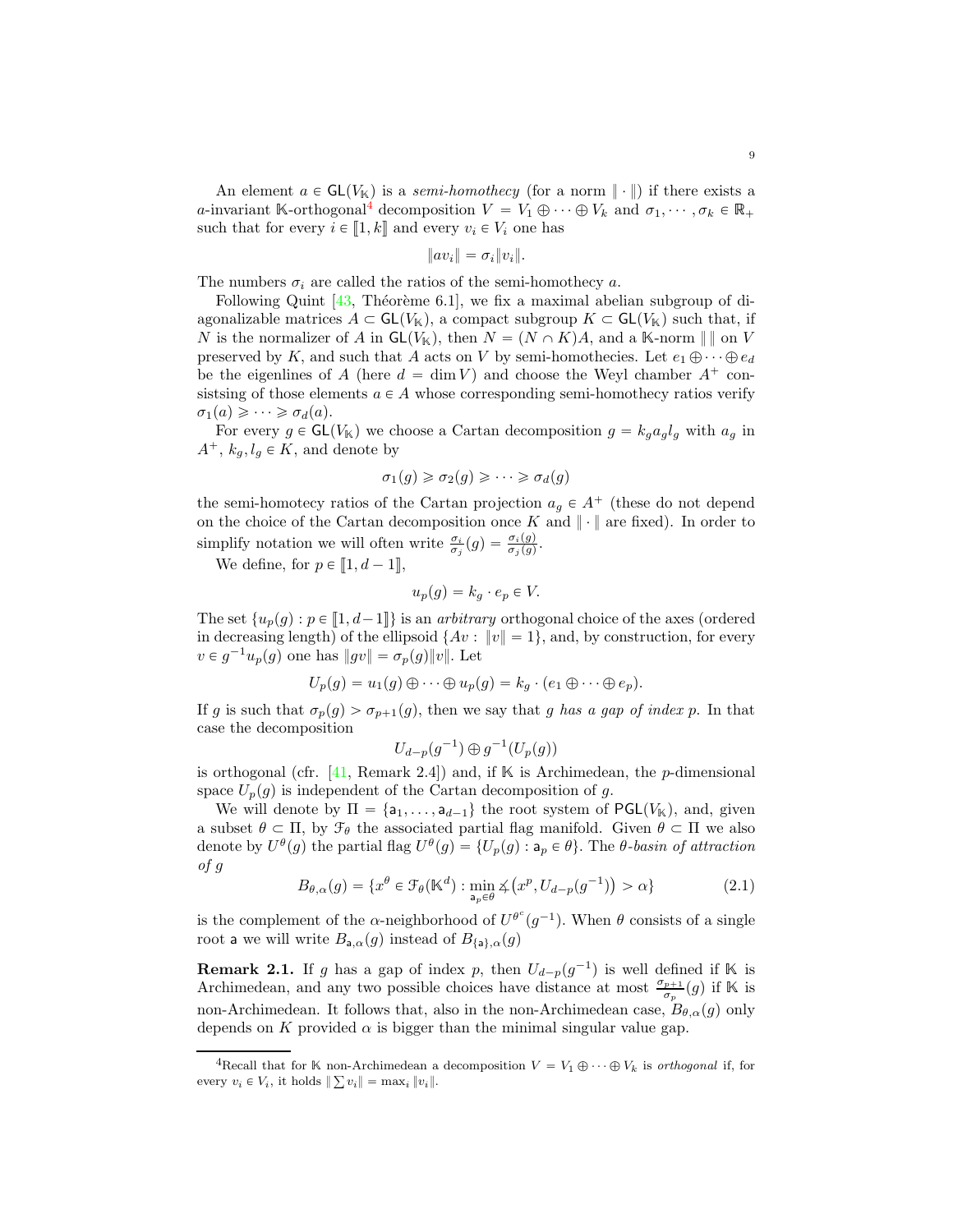We recall for later use the following lemma, which explains the choice of the term basin of attraction:

<span id="page-9-5"></span>**Lemma 2.2** (Bochi-Potrie-S. [\[6,](#page-42-10) Lemma A.6]). For every  $g \in \text{PGL}_d(\mathbb{K})$ , and  $x \in$  $B_{a_1,\alpha}(g)$  it holds

$$
d(U_1(g), g \cdot x) \leq \frac{1}{\sin(\alpha)} \frac{\sigma_2}{\sigma_1}(g).
$$

<span id="page-9-0"></span>2.2. Anosov representations. Let  $\Gamma$  be a word-hyperbolic group with identity element e, fix a finite symmetric generating set  $S_{\Gamma}$ . For  $\gamma \in \Gamma - \{e\}$  denote by  $|\gamma|$ the least number of elements of  $S_{\Gamma}$  needed to write  $\gamma$  as a word on S, and define the induced distance  $d_{\Gamma}(\gamma, \eta) = |\gamma^{-1}\eta|$ . A geodesic segment on  $\Gamma$  is a sequence  $\{\alpha_i\}_0^k$  of elements in  $\Gamma$  such that  $d_{\Gamma}(\alpha_i, \alpha_j) = |i - j|$ .

**Definition 2.3.** A representation  $\rho : \Gamma \to \text{PGL}_d(\mathbb{K})$  is  $a_p$ -Anosov<sup>[5](#page-9-1)</sup> if there exist positive constants c,  $\mu$ , the  $a_p$ -Anosov constants of  $\rho$ , such that for all  $\gamma \in \Gamma$  one has

$$
\frac{\sigma_{p+1}}{\sigma_p}(\rho(\gamma)) \leqslant ce^{-\mu|\gamma|}.\tag{2.2}
$$

An  $a_1$ -Anosov representation will be called *projective Anosov*.

The following result was proven in Bochi-Potrie-S. [\[6\]](#page-42-10) for  $\mathbb{K} = \mathbb{R}$ , the same arguments also give the result for any local field:

<span id="page-9-2"></span>**Proposition 2.4** ([\[6,](#page-42-10) Lemma 2.5]). Let  $\rho : \Gamma \to \text{PGL}_d(\mathbb{K})$  be a projective Anosov representation. Then there exists  $\eta_{\rho} > 0$  and  $L \in \mathbb{N}$  such that for every geodesic segment  $\{\alpha_i\}_0^k$  in  $\lceil$  through  $e$  with  $|\alpha_0|, |\alpha_k| \geq L$  one has

$$
\measuredangle\Big(U_1\big(\rho(\alpha_k)\big), U_{d-1}\big(\rho(\alpha_0)\big)\Big) > \eta_\rho.
$$

Proposition [2.4](#page-9-2) is a key ingredient in the construction of boundary maps:

<span id="page-9-4"></span>**Proposition 2.5** ([\[6,](#page-42-10) Lemma 4.9]). Let  $\rho : \Gamma \to \text{PGL}_d(\mathbb{K})$  be projective Anosov and  $(\alpha_i)_0^{\infty} \subset \Gamma$  a geodesic ray based at the identity converging to  $x \in \partial \Gamma$  then

$$
\xi_{\rho}^{1}(x) := \lim_{i \to \infty} U_{1}(\rho(\alpha_{i})) \quad \xi_{\rho}^{d-1}(x) := \lim_{i \to \infty} U_{d-1}(\rho(\alpha_{i}))
$$

exist, do not depend on the ray and define continuous ρ-equivariant transverse maps  $\xi_{\rho}^1 : \partial \Gamma \to \mathbb{P}(\mathbb{K}^d)$ ,  $\xi_{\rho}^{d-1} : \partial \Gamma \to \mathbb{P}((\mathbb{K}^d)^*)$ . Furthermore, there are positive constants  $C, \mu$  depending only on  $\rho$  such that

$$
d\Big(U_1\big(\rho(\alpha_k)\big),\xi_\rho^1(x)\Big)\leqslant Ce^{-\mu k}
$$

The following Lemma from concerning properties of boundary maps will be precious in Section [3.1:](#page-10-1)

<span id="page-9-3"></span>**Lemma 2.6** (Bochi-Potrie-S. [\[6,](#page-42-10) Lemma 3.9]). Let  $\rho : \Gamma \to \text{PGL}_d(\mathbb{K})$  be projective Anosov, then there exist constants  $\nu \in (0, 1), a_0 > 0$  and  $a_1 > 0$  such that for every  $\gamma, \eta \in \Gamma$  one has

$$
d_{\Gamma}(\gamma,\eta) \geqslant \nu(|\gamma|+|\eta|) - a_0 - a_1 |\log d(U_1(\rho(\gamma)),U_1(\rho(\eta)))|.
$$

<span id="page-9-6"></span>10

<span id="page-9-1"></span><sup>&</sup>lt;sup>5</sup>In the language of Bochi-Potrie-S. [\[6,](#page-42-10) Section 3.1] a  $a_p$ -Anosov representation is called pdominated. It was proven by Kapovich-Leeb-Porti [\[35\]](#page-43-11) that if a group Γ admits an Anosov representation, it is necessarily word hyperbolic. See also Bochi-Potrie-S. [\[6\]](#page-42-10) for a different approach.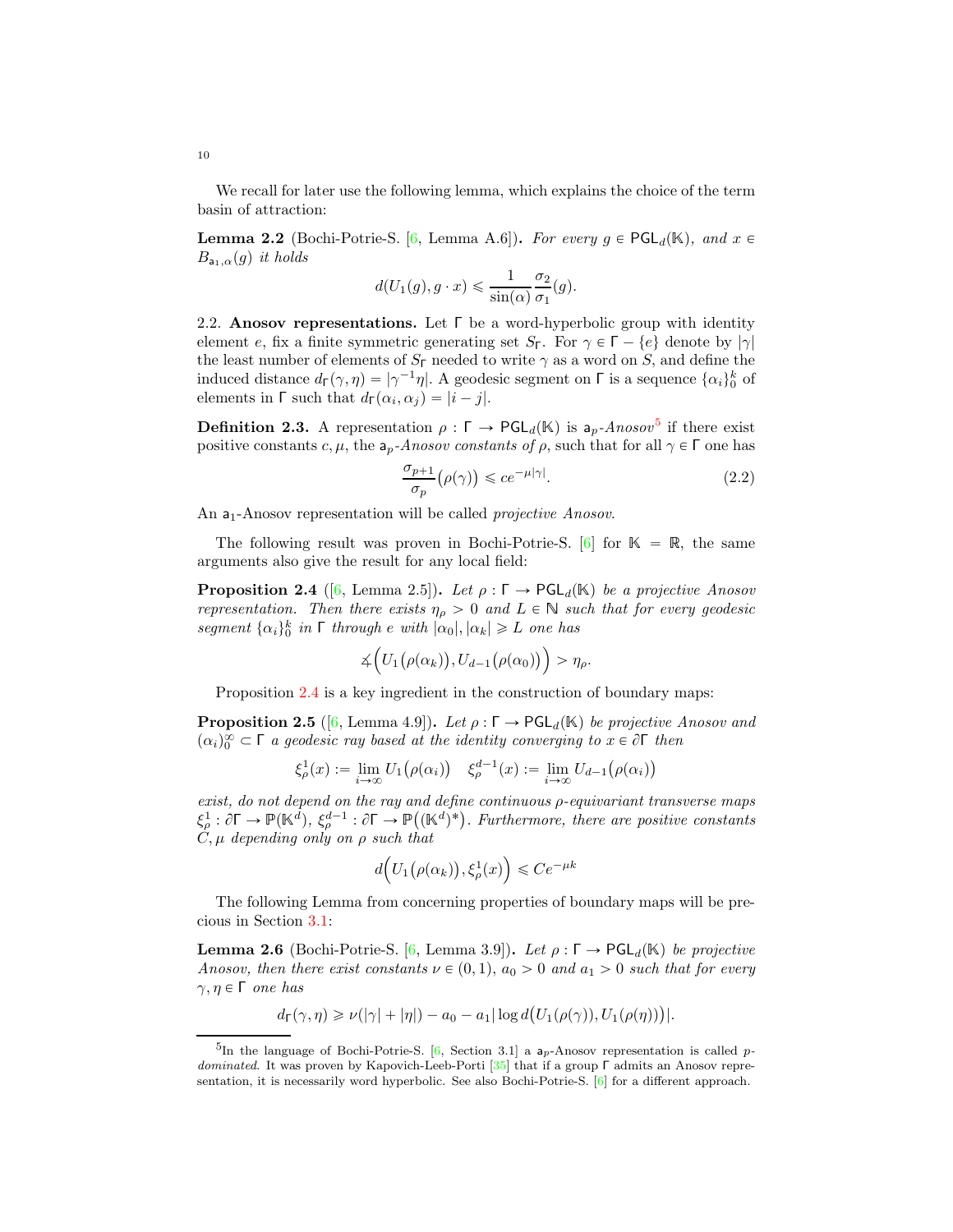#### <span id="page-10-5"></span><span id="page-10-0"></span>3. Hausdorff dimension of the limit set and the affinitiy exponent

Generalizing the definition given in the introduction, we define the affinity exponent  $h_{\rho}^{\text{Aff}}$  of a projective Anosov representation  $\rho : \Gamma \to \text{PGL}(V_{\mathbb{K}})$  as the critical exponent of the broken Dirichlet series

$$
\begin{split} & \Phi^{\text{Aff}}_{\rho}(s) = \\ & \sum_{\gamma \in \Gamma} \left( \frac{\sigma_2}{\sigma_1} \big( \rho(\gamma) \big) \cdots \frac{\sigma_{p-1}}{\sigma_1} \big( \rho(\gamma) \big) \right)^{d_{\mathbb{K}}} \left( \frac{\sigma_p}{\sigma_1} \big( \rho(\gamma) \big) \right)^{s-d_{\mathbb{K}}(p-2)} s \in \left[ d_{\mathbb{K}}(p-2), d_{\mathbb{K}}(p-1) \right] \end{split}
$$

where the dimension  $d_{\mathbb{K}}$  of  $\mathbb{P}^1(\mathbb{K})$  is 1 unless  $\mathbb{K} = \mathbb{C}$  in which case  $d_{\mathbb{C}} = 2$ .

Recall furthermore that for a metric space  $(\Lambda, d)$  and for  $s > 0$  one defines its s-capacity as

$$
\mathcal{H}^s(\Lambda) = \inf_{\varepsilon} \left\{ \sum_{U \in \mathcal{U}} \text{diam}\, U^s : \mathcal{U} \text{ is a covering of } \Lambda \text{ with } \sup_{U \in \mathcal{U}} \text{diam}\, U < \varepsilon \right\}
$$

and that the Hausdorff dimension of  $\Lambda$  is defined by

<span id="page-10-4"></span>
$$
\dim_{\text{Hff}}(\Lambda) = \inf \left\{ s : \mathfrak{H}^s(\Lambda) = 0 \right\} = \sup \left\{ s : \mathfrak{H}^s(\Lambda) = \infty \right\}. \tag{3.1}
$$

The goal of the section is to prove the following result:

<span id="page-10-2"></span>**Theorem 3.1.** Let K be a local field. If  $\rho : \Gamma \to \text{PGL}(V_\mathbb{K})$  is a<sub>1</sub>-Anosov then

$$
\dim_{\mathrm{Hff}} \left( \xi_{\rho}^{1}(\partial \Gamma) \right) \leqslant h_{\rho}^{\mathrm{Aff}}.
$$

The proof of Theorem [3.1](#page-10-2) is elementary and based on the construction of a good cover of the image of the limit map (explicitely constructed in  $\S 3.1$ ) which we show, in § [3.2](#page-12-0) to be contained in ellipses of controlled axis.

<span id="page-10-1"></span>3.1. Coarse Cone types. In P.-S.-W. [\[41,](#page-43-1) Section 2.3.1] we used cone types at infinity to construct well behaved coverings of the boundary of the group. For the purposes of this paper a coarse version of these sets will be more useful, which we now introduce.

Recall that a sequence  $(\alpha_j)_0^{\infty}$  is a  $(c_0, c_1)$ -quasigeodesic if for every pair j, l it holds

$$
\frac{1}{c_0}|j-l|-c_1 \leq d_{\Gamma}(\alpha_j,\alpha_l) \leq c_0|j-l|+c_1.
$$

We associate to every element  $\gamma$  a *coarse cone type at infinity*, consisting of endpoints at infinity of quasi geodesic rays based at  $\gamma^{-1}$  passing through the identity:  $\label{eq:Q0c0c1} \mathcal{C}^{c_0,c_1}_{\infty}(\gamma) =$ 

$$
\Big\{\big[(\alpha_j)_0^{\infty}\big] \in \partial \Gamma \big| \, (\alpha_i)_0^{\infty} \text{ is a } (c_0, c_1)\text{-quasigeodesic with } \alpha_0 = \gamma^{-1}, e \in \{\alpha_j\}\big)\Big\}.
$$

Hyperbolicity of Γ lets us understand the overlaps of coarse cone types; this will be crucial in Section [5.3](#page-23-0) to guarantee bounded overlap of suitable covers of the limit set.

<span id="page-10-3"></span>**Proposition 3.2.** Let  $\Gamma$  be word-hyperbolic. For every  $c_0, c_1$  there exists  $C > 0$ such that if

 $\gamma \mathcal{C}_{\infty}^{c_0,c_1}(\gamma) \cap \eta \mathcal{C}_{\infty}^{c_0,c_1}(\eta) \neq \varnothing$ 

then

$$
d_{\Gamma}(\gamma, \eta) \leq ||\gamma| - |\eta|| + C.
$$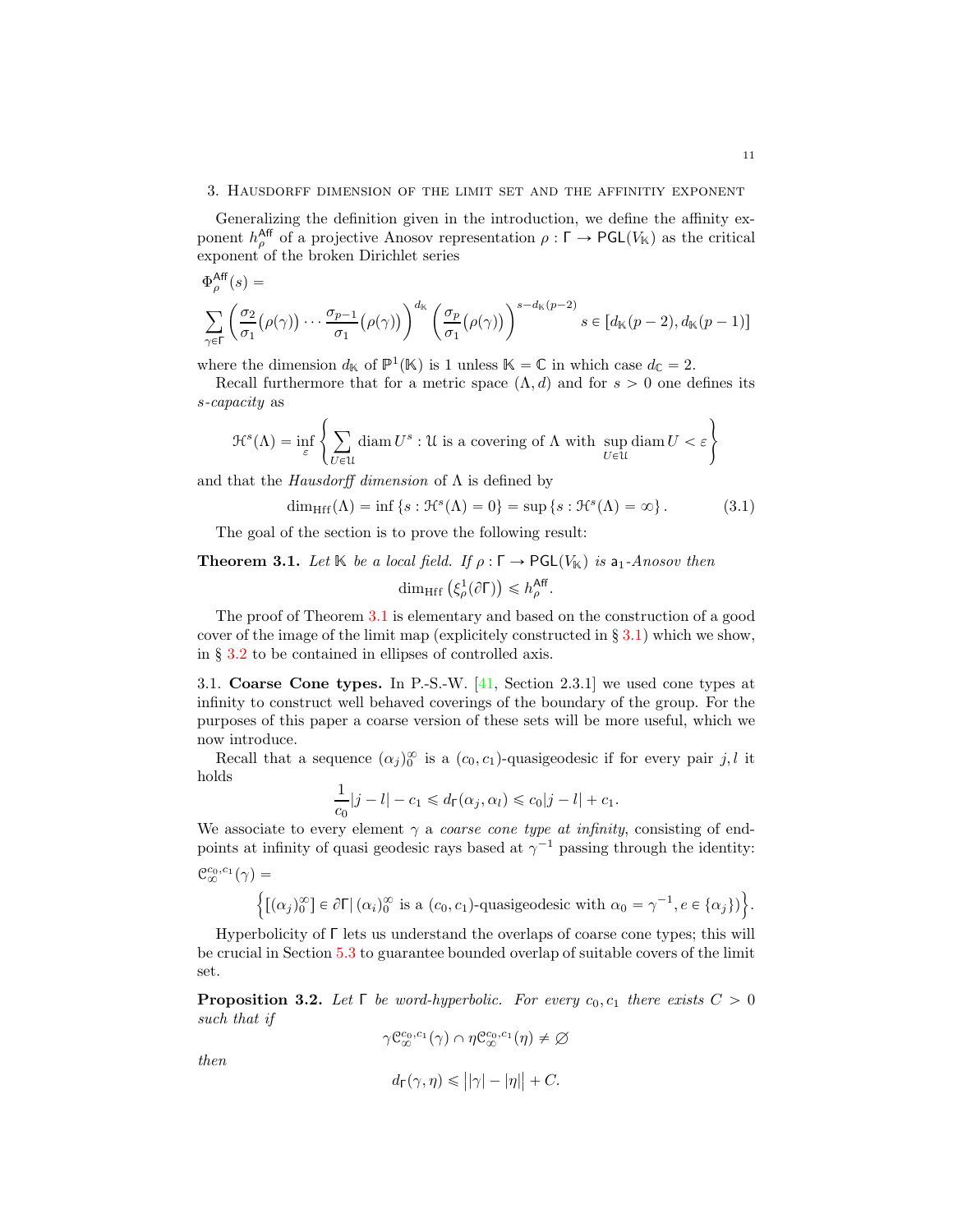

FIGURE 1. The coarse cone type at infinity, the black broken lines are  $(c_0, c_1)$ -quasigeodesics. All endpoints of geodesic rays from  $\gamma^{-1}$  intersecting the ball  $B_{c_1}(e)$  clearly belong to  $\mathcal{C}_{\infty}^{c_0,c_1}(\gamma)$ 

*Proof.* Assume that  $x \in \gamma \mathcal{C}^{c_0,c_1}_{\infty}(\gamma) \cap \eta \mathcal{C}^{c_0,c_1}_{\infty}(\eta)$ . Since  $\Gamma$  is hyperbolic, by the Morse Lemma, there exists  $K > 0$  (only depending on  $c_0, c_1$  and the hyperbolicity constant of Γ) such that  $\gamma$  is at distance at most K from a geodesic ray from e to x. The same holds then for  $\eta$ , and, using the hyperbolicity of  $\Gamma$  again, we can assume, up to making the constant K worse (but still depending on  $c_0$ ,  $c_1$  only), that the two rays agree. This implies that there exist  $g_0$  and  $g_1$  on a geodesic ray from e to x such that  $d(\gamma, g_0) \leq K$  and  $d(\eta, g_1) \leq K$ . Since  $g_0$  and  $g_1$  lie in a geodesic we have  $d(g_0, g_1) \le ||g_0| - |g_1||$  and thus

$$
d(\gamma, \eta) \le 4K + ||\gamma| - |\eta||.
$$

Our next goal is to show that, for an Anosov representation, the intersections of Cartan's basins of attraction  $B_{\theta,\alpha}(\rho(\gamma))$  with the image of the boundary map are contained in the image of a suitably big coarse cone type of  $\gamma$ . Let now  $\theta \subset \Pi$  be a subset containing the first root  $a_1$ . We will denote by  $\pi_{\theta,1} : \mathcal{F}_{\theta}(\mathbb{K}^d) \to \mathbb{P}(\mathbb{K}^d)$ the canonical projection. Recall from  $(2.1)$  that, for every  $\alpha$ , we asociate to each  $g \in \text{PGL}(V_{\mathbb{K}})$  a basin of attraction  $B_{\theta,\alpha}(g) \subset \mathcal{F}_{\theta}$ . We will now use Lemma [2.6](#page-9-3) to show that, for every  $\alpha$ , there exist  $c_0, c_1$  such that the intersection of a  $\theta$ -basin of attraction  $B_{\theta,\alpha}(\rho(\gamma))$  with the image of the boundary map is contained in a  $(c_0, c_1)$ -coarse cone type.

<span id="page-11-0"></span>**Proposition 3.3.** Let  $\rho : \Gamma \to \text{PGL}(V_{\mathbb{K}})$  be projective Anosov and consider  $\alpha > 0$ . There exist  $c_0, c_1$  only depending on  $\alpha$  and  $\rho$  such that for every  $\theta \subset \Pi$  containing  $a_1$ , and every  $γ ∈ Γ$ 

$$
(\xi^1)^{-1} \left( \pi_{\theta,1} \left( B_{\theta,\alpha}(\rho(\gamma)) \right) \right) \subset \mathcal{C}_{\infty}^{c_0,c_1}(\gamma).
$$

*Proof.* It is enough to show that if  $\xi^1(x) \in \pi_{\theta,1}(B_{\theta,\alpha}(\rho(\gamma)))$  and  $|\gamma|$  is big enough, then there is a quasi-geodesic ray from  $\gamma^{-1}$  to x that passes through the identity whose constants only depend on  $\alpha$  and  $\rho$ . Consider a quasigeodesic ray  $\{\alpha_j\}$  converging to x, and fix  $1 > \alpha' > \alpha$ . Since, by assumption,  $\xi^1(x) \in B_{a_1,\alpha}(\rho(\gamma))$ , we can find a constant L depending on  $\rho$  only, such that for every  $j > L$  it holds  $U_1(\rho(\alpha_i)) \in B_{a_1,\alpha'}(\rho(\gamma))$  (the uniformity of L follows from the last statement in Proposition [2.5\)](#page-9-4). By definition we have  $\measuredangle(U_1(\rho(\alpha_j)), U_{d-1}(\rho(\gamma^{-1}))) > \alpha'$ , and thus, in particular,  $d(U_1(\rho(\alpha_j)), U_1(\rho(\gamma^{-1})) > \alpha'$ . Let now  $(\alpha_j)_{i=0}^{-|\gamma|s}$  be a geodesic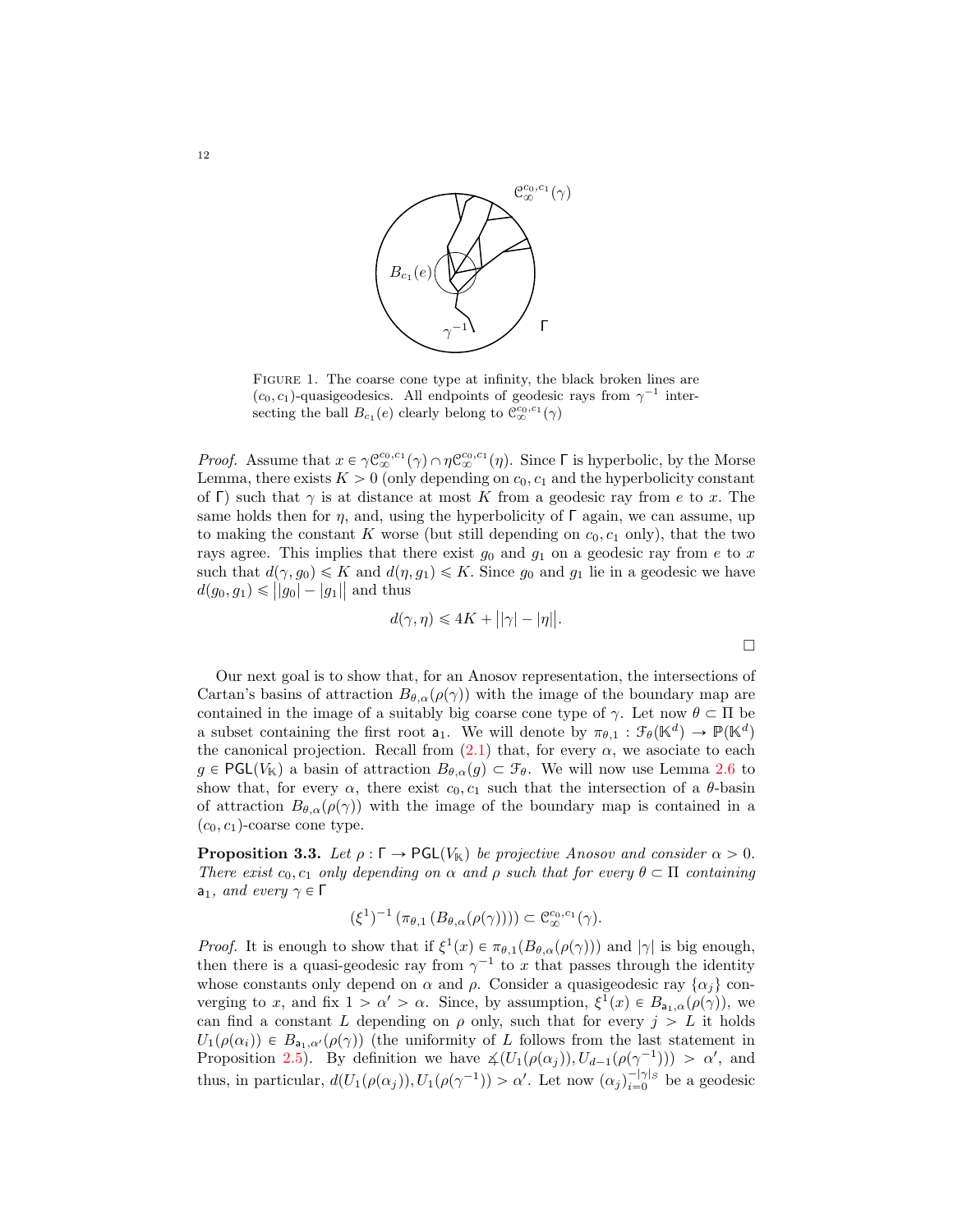<span id="page-12-3"></span>segment with  $\alpha_0 = e, \alpha_{-|\gamma|s} = \gamma$ . Up to further enlarging  $\alpha'$  and L (depending on the representation only) we have also that  $d(U_1(\rho(\alpha_{-L})), U_1(\rho(\alpha_L)) > \alpha'$ . Lemma [2.6](#page-9-3) implies that the sequence  $(\alpha_j)_{i=-|\gamma|}^{\infty}$  obtained as concatenation of the geodesic between  $\gamma^{-1}$  and the identity and the ray from the identity to x is a quasi geodesic ray, thus the result.

<span id="page-12-1"></span>Corollary 3.4. Let  $\rho : \Gamma \to \text{PGL}(V_{\mathbb{K}})$  be projective Anosov and consider  $\alpha > 0$ . There exists C only depending on  $\alpha$  and  $\rho$  such that for every  $\theta \subset \Pi$  containing  $a_1$ , if

$$
\xi^1(\partial \Gamma) \cap \pi_{\theta,1}\Big(\rho(\gamma) \cdot B_{\theta,\alpha}(\rho(\gamma)) \cap \rho(\eta) \cdot B_{\theta,\alpha}(\rho(\eta))\Big) \neq \varnothing
$$

then

$$
d(\gamma, \eta) \leq ||\gamma| - |\eta|| + C.
$$

*Proof.* This follows immediately combining Proposition [3.3](#page-11-0) and Proposition [3.2.](#page-10-3)  $\Box$ 

In particular we can use basins of attraction to construct coverings of the image of the boundary map with bounded overlap:

<span id="page-12-2"></span>**Proposition 3.5** (Cfr. P.-S.-W. [\[41,](#page-43-1) Lemma 2.21]). Let  $\rho : \Gamma \to \text{PGL}(V_\mathbb{K})$  be projective Anosov. There exists  $\alpha$  small enough so that, for every  $T > 0$ , the family of open sets

$$
\mathcal{U}_T:=\{\rho(\gamma)\cdot B_{\mathsf{a}_1,\alpha}(\rho(\gamma)):\vert\gamma\vert=T\}
$$

defines an open covering of  $\xi^1(\partial \Gamma)$ . Furthermore there exists a constant C depending on  $\alpha$  (and  $\rho$ ) such that for every  $x \in \partial \Gamma$  and every  $T$ ,  $\xi(x)$  is contained in at most C elements of  $\mathfrak{U}_T$ .

*Proof.* Let  $x \in \partial \Gamma$ , let  $\{\gamma_i\}$  be a geodesic ray based at the identity representing x. Propositions [2.4](#page-9-2) and [2.5](#page-9-4) guarantee that there exists  $\alpha = \alpha_{\rho}$  such that

$$
\measuredangle(\rho(\gamma_T^{-1})\xi^1(x), U_{d-1}(\rho(\gamma_T^{-1})) > \alpha,
$$

therefore  $\xi^1(x) \in \rho(\gamma_T)B_{a_1,\alpha}(\rho(\gamma_T))$ . The second statement is a direct consequence of Corollary [3.4.](#page-12-1)

<span id="page-12-0"></span>3.2. Ellipses. The purpose of this section is to prove that for a projective Anosov representation, the set  $\rho(\gamma) \cdot B_{a_1,\alpha}(\rho(\gamma))$  is coarsely contained in an ellipsoid with axes of size

$$
\frac{\sigma_2}{\sigma_1}(\rho(\gamma)),\ldots,\frac{\sigma_d}{\sigma_1}(\rho(\gamma)).
$$

**Definition 3.6.** Let V be a d-dimensional K-vector space with K-norm  $\|\cdot\|$ . Let

$$
u_1\oplus\cdots\oplus u_d
$$

be a K-orthogonal decomposition and let  $v = \sum v_j u_j$  be the associated decomposition of  $v \in V$ , for suitable  $v_j \in \mathbb{K}$ . Choose positive real numbers  $a_2 \geq \ldots a_d \geq 1$ . If  $\mathbb K$  is Archimedean, an *ellipsoid* about  $\mathbb K u_1$  is the projectivisation of

$$
\{v \in V : |v_1|^2 \geqslant \sum_{2}^{d} (a_j |v_j|)^2\}
$$

for some  $a_i > 0$ . If, instead, K is non-Archimedean, an *ellipsoid* about  $\mathbb{K}u_1$  is the projectivisation of

$$
\left\{ v \in V : |v_1| \ge \max_{2 \le i \le d} (a_j |v_j|) \right\}
$$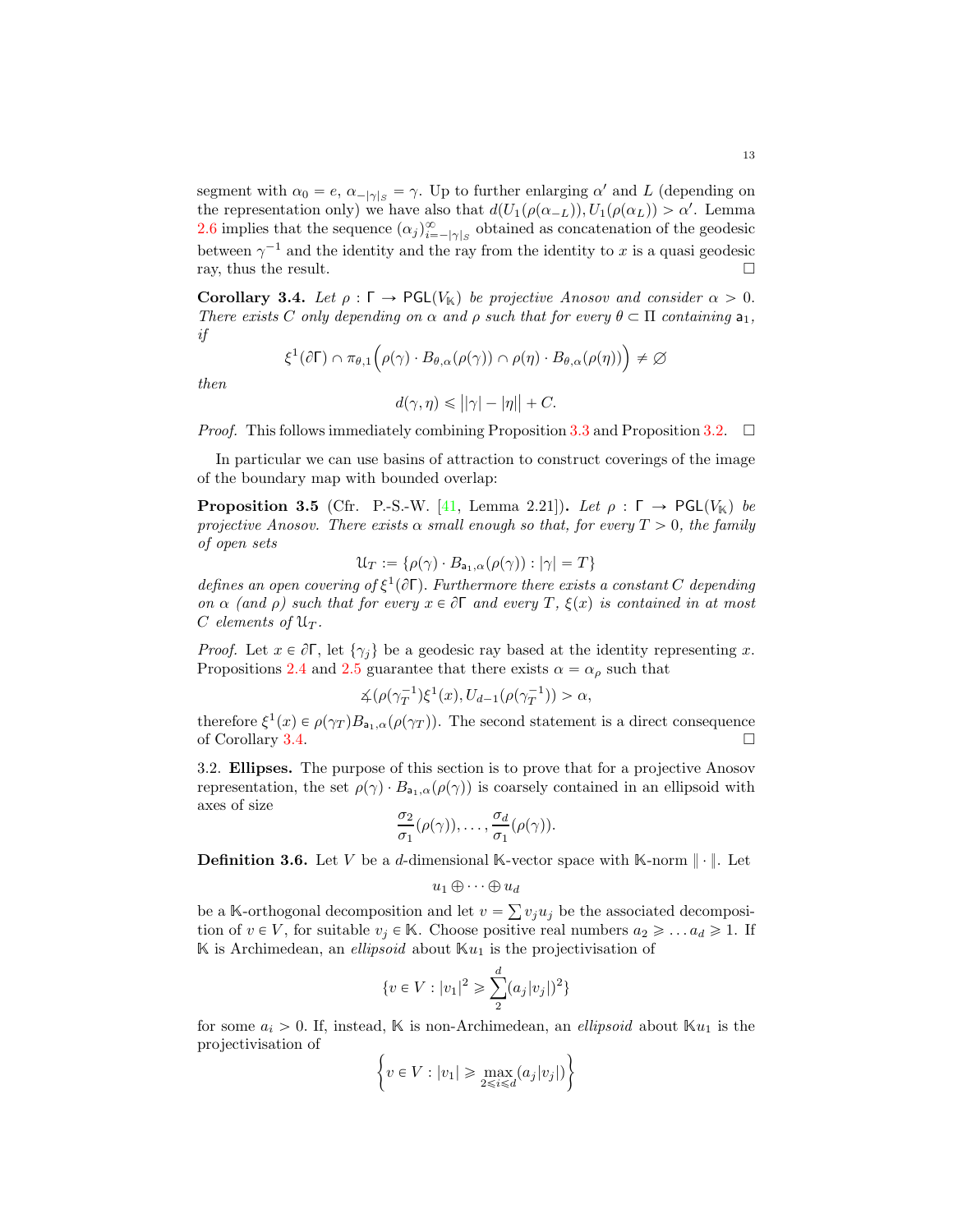The vector spaces  $u_1 \oplus u_j$  are the axes of the ellipsoid and the size of the axis  $u_1 \oplus u_j$  is  $1/a_j$ . We need the following covering lemma.

<span id="page-13-1"></span>**Lemma 3.7.** Let E be an ellipsoid with axis of size  $1 \ge \beta_2 \ge ... \ge \beta_d$ . For every  $p \in [2, d], E$  can be covered by

$$
2^{2p}\left(\frac{\beta_2\cdots\beta_{p-1}}{\beta_p^{p-2}}\right)^{d_{\mathbb{K}}}
$$

balls of radius  $\sqrt{d} \beta_p$ .

*Proof.* We consider the affine chart of  $\mathbb{P}(V)$  corresponding to  $u_1 = 1$ . The ellipsoid E is contained in the product of the balls  $\{|v_i| \leq \beta_i\} \subset \mathbb{K}$  (it agrees with such product if K is non-Archimedean). If K is Archimedean, the ball  $\{|v_j| \leq \beta_j\}$  is contained in the union of  $\left[\frac{\beta_j}{\beta}\right]$  $\frac{\beta_j}{\beta_p}$  balls of radius  $\beta_p$ . Since the product of d balls of radius  $\beta_p$  is contained in a ball of radius  $\sqrt{d} \beta_p$  we obtain that E can be covered by

$$
\left\lceil \frac{\beta_2}{\beta_p} \right\rceil^{d_{\mathsf{K}}} \cdots \left\lceil \frac{\beta_{p-1}}{\beta_p} \right\rceil^{d_{\mathsf{K}}}
$$

balls of radius  $\sqrt{d}\beta_p$ .

If, instead, K is non-Archimedean, the ball  $\{|v_j| \leq \beta_j\}$  can be decomposed in  $q^{\left(\log_q(\frac{\beta_j}{\beta_p})\right)}$  balls of radius  $\beta_p$ , and hence E can be covered with

$$
q^{\left\lfloor \log_{q}\left(\frac{\beta_{2}}{\beta_{p}}\right)\right\rfloor}\ldots q^{\left\lfloor \log_{q}\left(\frac{\beta_{p-1}}{\beta_{p}}\right)\right\rfloor}
$$

balls of radius  $\beta_p$ .

<span id="page-13-0"></span>**Proposition 3.8.** Consider  $\alpha > 0$ . For every  $g \in \text{PGL}(V_{\mathbb{K}})$  one has that the image of the corresponding Cartan's basin of attraction  $g \cdot B_{a_1,\alpha}(g)$  is contained in the ellipsoid about  $U_1(g)$  with axes  $u_1(g) \oplus u_j(g)$  of size

$$
\frac{1}{\sin \alpha} \frac{\sigma_j}{\sigma_1}(g).
$$

*Proof.* Assume first that K is Archimedean. By definition of  $B_{a_1,\alpha}(g)$ , for every  $v \in \mathbb{K}^d$  with  $\mathbb{K} \cdot v \in B_{a_1,\alpha}(g)$  one has

$$
|v_1|^2 \geqslant (\sin \alpha)^2 \sum_1^d |v_j|^2,
$$

where  $(v_1, \dots, v_d)$  are the coefficients in the decomposition of v with respect to the orthogonal splitting  $V = \bigoplus g^{-1}u_j(g)$ .

Since the coefficients  $w_j$  of  $gv$  in the decomposition induced by the orthogonal decomposition  $V = \bigoplus u_j(g)$  satisfy  $|w_j| = \sigma_j(g)|v_j|$ , one has

$$
|w_1|^2 = \sigma_1(g)^2 |v_1|^2 \ge \sigma_1(g)^2 (\sin \alpha)^2 \sum_{j=2}^d |v_j|^2
$$
  
=  $\sigma_1(g)^2 (\sin \alpha)^2 \sum_{j=2}^d \frac{1}{\sigma_j(g)^2} |w_j|^2$ .

One concludes that  $qv$  lies on the corresponding ellipsoid. The non-Archimedean case follows analogously.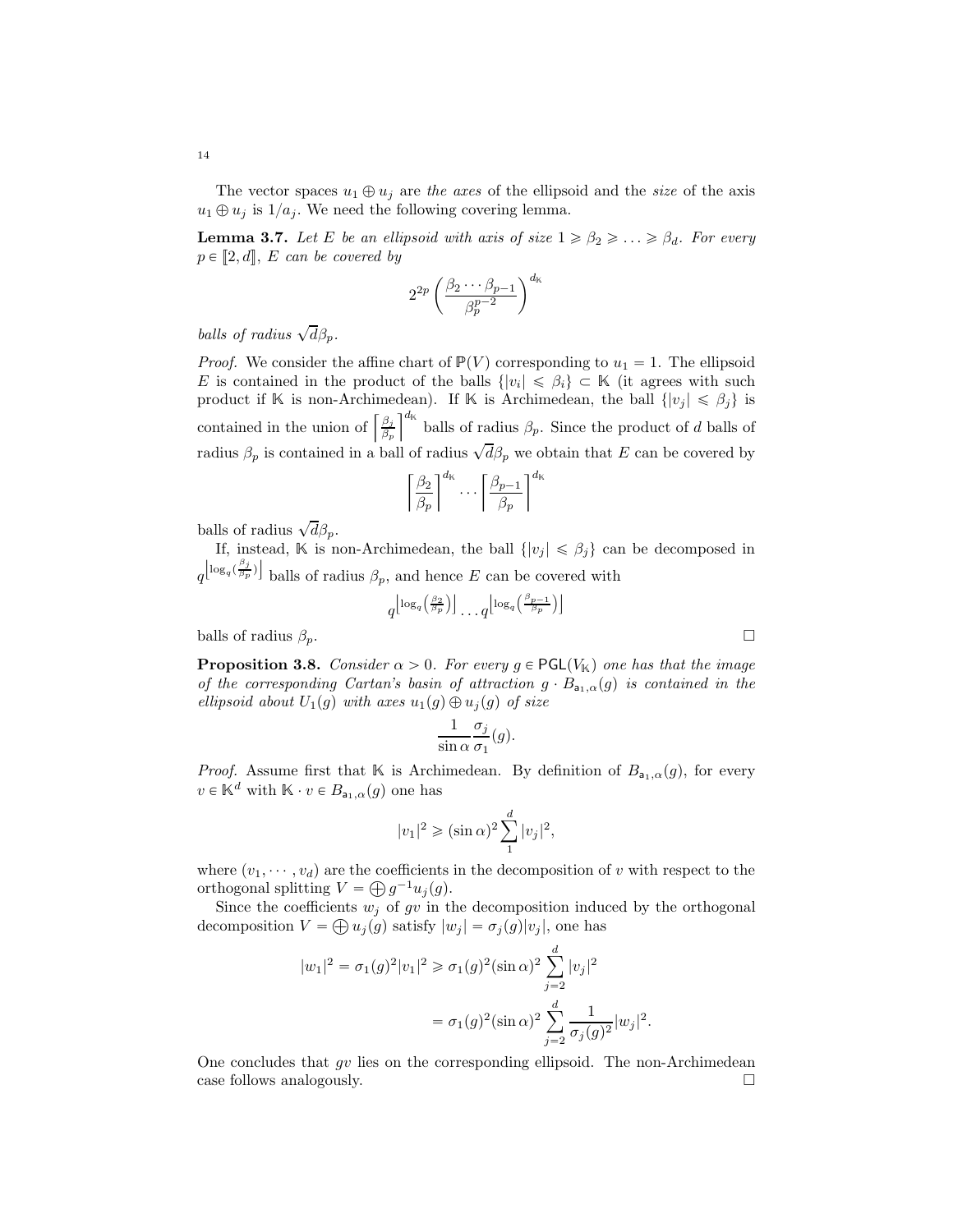3.3. The lower bound on the affinity exponent. We now have all the ingredients needed to prove Theorem [3.1:](#page-10-2)

*Proof.* For each  $T > 0$  denote by  $\mathcal{U}_T$  the covering of  $\xi^1(\partial \Gamma)$  given by Proposition [3.5.](#page-12-2) By definition,  $U = U_{\gamma} \in \mathcal{U}_T$  is of the form  $\rho(\gamma) \cdot B_{a_1,\alpha}(\rho(\gamma))$  for some  $\gamma$  satisfying  $|\gamma| = T$ . Proposition [3.8](#page-13-0) applied to  $\rho(\gamma)$  implies that  $\rho(\gamma) \cdot B_{a_1,\alpha}(\rho(\gamma))$  is contained in an ellipsoid about  $\mathbb{K}u_1(\rho(\gamma))$  of axes with sizes

$$
\frac{1}{\sin \alpha} \frac{\sigma_2}{\sigma_1} (\rho(\gamma)), \dots, \frac{1}{\sin \alpha} \frac{\sigma_d}{\sigma_1} (\rho(\gamma)).
$$

Furthermore, since  $\rho$  is Anosov, we deduce from Lemma [2.2](#page-9-5) that  $\sup_{U \in \mathcal{U}_T} \text{diam } U$ is arbitrarily small as  $T$  goes to infinity. Recall that the s-capacity  $\mathcal{H}^s$  was defined by Equation  $(3.1)$ . Applying the covering Lemma [3.7](#page-13-1) to these ellipses and any  $p \in [2, d]$ , we obtain

$$
\mathcal{H}^{s}(\xi(\partial \Gamma)) \leq 2^{2p} \left(\frac{\sqrt{d}}{\sin \alpha}\right)^s \inf_{T} \sum_{\gamma: |\gamma| \geq T} \left(\frac{\sigma_2}{\sigma_1}(\rho(\gamma)) \cdots \frac{\sigma_{p-1}}{\sigma_1}(\rho(\gamma))\right)^{d_{\mathbb{K}}} \left(\frac{\sigma_p}{\sigma_1}(\rho(\gamma))\right)^{s-d_{\mathbb{K}}(p-2)}
$$

By definition, the affinity exponent  $h_{\rho}^{\text{Aff}}$  is such that for all  $s > h_{\rho}^{\text{Aff}}$  the broken Dirichlet series

$$
\sum_{\gamma \in \Gamma} \left( \frac{\sigma_2}{\sigma_1} (\rho(\gamma)) \cdots \frac{\sigma_{p-1}}{\sigma_1} (\rho(\gamma)) \right)^{d_{\mathbb{K}}} \left( \frac{\sigma_p}{\sigma_1} (\rho(\gamma)) \right)^{s - d_{\mathbb{K}}(p-2)} : s \in [d_{\mathbb{K}}(p-2), d_{\mathbb{K}}(p-1)]
$$

is convergent and thus for all  $s > h_{\rho}^{\text{Aff}}$  we have

$$
2^p \left(\frac{\sqrt{d}}{\sin \alpha}\right)^s \inf_T \sum_{\gamma: |\gamma| \geq T} \left(\frac{\sigma_2}{\sigma_1}(\rho(\gamma)) \cdots \frac{\sigma_{p-1}}{\sigma_1}(\rho(\gamma))\right)^{d_{\mathbb{K}}} \left(\frac{\sigma_p}{\sigma_1}(\rho(\gamma))\right)^{s-d_{\mathbb{K}}(p-2)} = 0.
$$

As a result we conclude that for all  $s > h_{\rho}^{\text{Aff}}$  the s-capacity  $\mathcal{H}^s(\xi(\partial \Gamma))$  vanishes, hence

$$
h_{\rho}^{\text{Aff}} \geq \dim_{\text{Hff}} (\xi(\partial \Gamma))
$$

.

This completes the proof.

The following generalization of Corollary [1.1](#page-3-0) is also immediate:

**Corollary 3.9.** Let  $\rho : \Gamma \to \text{PGL}(V_{\mathbb{K}})$  be projective Anosov. If dim<sub>Hff</sub>  $(\xi(\partial \Gamma)) \ge$  $pd_{\mathbb{K}}$ , then

$$
\dim_{\mathrm{Hff}} (\xi(\partial \Gamma)) \leq p h_{\rho}(\mathcal{J}_{p}^{u}).
$$

*Proof.* Observe that for every  $s \in [d_{\mathbb{K}}p, d_{\mathbb{K}}(p+1)]$ , the value of the broken Dirichlet series defining the affinity exponent

$$
\Phi_{\rho}^{\text{Aff}}(s) = \sum_{\gamma \in \Gamma} \left( \frac{\sigma_2}{\sigma_1} (\rho(\gamma)) \cdots \frac{\sigma_{p+1}}{\sigma_1} (\rho(\gamma)) \right)^{d_{\mathbb{K}}} \left( \frac{\sigma_{p+2}}{\sigma_1} (\rho(\gamma)) \right)^{s-d_{\mathbb{K}}p}
$$

is smaller than or equal to the value of the series associated to the  $p$ -th unstable Jacobian divided by  $p$ :

$$
\Phi_{\rho}^{\frac{1}{p}\mathcal{J}_{p}^{u}}(s)=\sum_{\gamma\in\Gamma}\left(\frac{\sigma_{2}}{\sigma_{1}}\big(\rho(\gamma)\big)\cdots\frac{\sigma_{p+1}}{\sigma_{1}}\big(\rho(\gamma)\big)\right)^{\frac{s}{p}}.
$$

.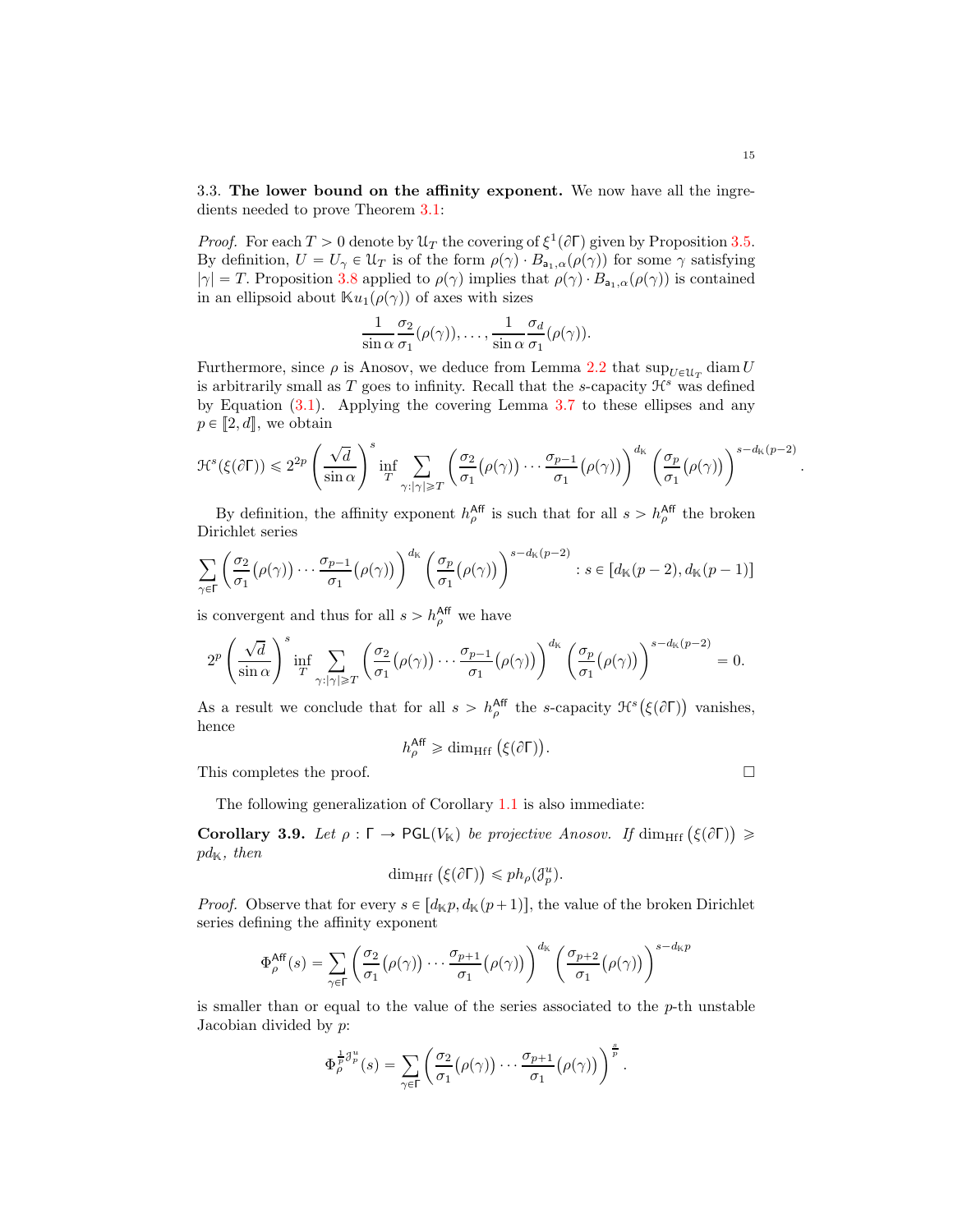Indeed,

$$
\left(\frac{\sigma_{p+2}}{\sigma_1}\big(\rho(\gamma)\big)\right)^{s-d_{\mathbb{K}}p} = \left(\frac{\sigma_{p+2}}{\sigma_1}\big(\rho(\gamma)\big)\right)^{p\left(\frac{s}{p}-d_{\mathbb{K}}\right)} \leq \left(\frac{\sigma_2}{\sigma_1}\big(\rho(\gamma)\big)\right)^{\left(\frac{s}{p}-d_{\mathbb{K}}\right)} \cdots \left(\frac{\sigma_{p+1}}{\sigma_1}\big(\rho(\gamma)\big)\right)^{\left(\frac{s}{p}-d_{\mathbb{K}}\right)}.
$$

As a result, if  $d_{\mathbb{K}} p \leq h_{\rho}^{\text{Aff}} \leq d_{\mathbb{K}}(p+1)$ , then  $ph_{\rho}(\mathcal{J}_{p}^{u}) \geq h_{\rho}^{\text{Aff}}$ .

The result follows as, for all  $k \in [\![1, d-1]\!]$  and  $v \in \mathsf{E}^+$  one has that

$$
\frac{\mathcal{J}_{k-1}^u(v)}{k-1} \leqslant \frac{\mathcal{J}_k^u(v)}{k}
$$

,

<span id="page-15-0"></span>which implies  $kh_\rho(\mathcal{J}_k^u) \leq (k-1)h_\rho(\mathcal{J}_{k-1}^u)$ 

## 4. Semi-simple algebraic groups

Let G be a connected semi-simple  $\mathbb{K}\text{-group}$ ,  $\mathsf{G}_{\mathbb{K}}$  the group of its  $\mathbb{K}\text{-points}$ , A a maximal K-split torus and  $X(A)$  the group of its K<sup>\*</sup>-characters. Consider the real vector space  $\mathsf{E}^* = \mathbf{X}(\mathsf{A}) \otimes_{\mathbb{Z}} \mathbb{R}$  and  $\mathsf{E}$  its dual. For every  $\chi \in \mathbf{X}(\mathsf{A})$ , we denote by  $\chi^{\omega}$ the corresponding linear form on E.

4.1. Restricted roots and parabolic groups. Let  $\Sigma$  be the set of restricted roots of A in  $\mathfrak{g}$ , the set  $\Sigma^{\omega}$  is a root system of  $\mathsf{E}^*$ . Let  $\Sigma^+$  be a system of positive roots and  $\Pi$  the associated subset of simple roots. Let  $E^+$  be the Weyl chamber determined by the positive roots  $(\Sigma^{\omega})^+$ .

Let W be the Weyl group of  $\Sigma$ , it is isomorphic to the quotient of the normalizer  $N_{\mathsf{G}_{\mathbb{K}}}(\mathsf{A}_{\mathbb{K}})$  of  $\mathsf{A}_{\mathbb{K}}$  in  $\mathsf{G}_{\mathbb{K}}$  by its centralizer  $Z_{\mathsf{G}_{\mathbb{K}}}(\mathsf{A}_{\mathbb{K}})$ . Let  $i : \mathsf{E} \to \mathsf{E}$  be the opposition involution: if  $u : \mathsf{E} \to \mathsf{E}$  is the unique element in the Weyl group with  $u(\mathsf{E}^+) = -\mathsf{E}^+$ then  $i = -u$ .

A subset  $\Theta \subset \Pi$  determines a pair of opposite parabolic subgroups  $P_{\Theta}$  and  $\tilde{P}_{\Theta}$ whose Lie algebras are defined by

$$
\mathfrak{p}_{\Theta} = \bigoplus_{a \in \Sigma^+ \cup \{0\}} \mathfrak{g}_a \oplus \bigoplus_{a \in \langle \Pi - \Theta \rangle} \mathfrak{g}_{-a},
$$

and

$$
\check{\mathfrak{p}}_{\Theta} = \bigoplus_{a \in \Sigma^+ \cup \{0\}} \mathfrak{g}_{-a} \oplus \bigoplus_{a \in \langle \Pi - \Theta \rangle} \mathfrak{g}_a.
$$

The group  $\tilde{P}_{\Theta}$  is conjugated to the parabolic group  $P_{i\Theta}$ . Let

$$
\mathfrak{l}_\Theta=\mathfrak{p}_\Theta\cap\mathfrak{\check{p}}_\Theta
$$

be the Lie algebra of the associated Levi group.

The K-flag space associated to  $\Theta$  is  $\mathcal{F}_{\Theta}(\mathsf{G}_{\mathbb{K}}) = \mathsf{G}_{\mathbb{K}}/\mathsf{P}_{\Theta,\mathbb{K}}$ , the  $\mathsf{G}_{\mathbb{K}}$  orbit of the pair ( $[P_{\Theta,K}], [\check{P}_{\Theta,K}]$ ) is the unique open orbit for the action of  $G_K$  in the product  $\mathcal{F}_{\Theta}(\mathsf{G}_{\mathbb{K}}) \times \mathcal{F}_{i \Theta}(\mathsf{G}_{\mathbb{K}})$ . This orbit is denoted by  $\mathcal{F}_{\Theta}^{(2)}(\mathsf{G}_{\mathbb{K}})$ .

For  $y \in \mathcal{F}_{i \Theta}(\mathsf{G}_{\mathbb{K}})$  denote by

$$
Ann(y) = \{x \in \mathcal{F}_{\Theta}(\mathsf{G}_{\mathbb{K}}) : (x, y) \notin \mathcal{F}_{\Theta}(\mathsf{G}_{\mathbb{K}})^{(2)}\}\
$$
(4.1)

the closed submanifold of flags in  $\mathcal{F}_{\Theta}(\mathsf{G}_{\mathbb{K}})$  that are not transverse to y.

16

 $\Box$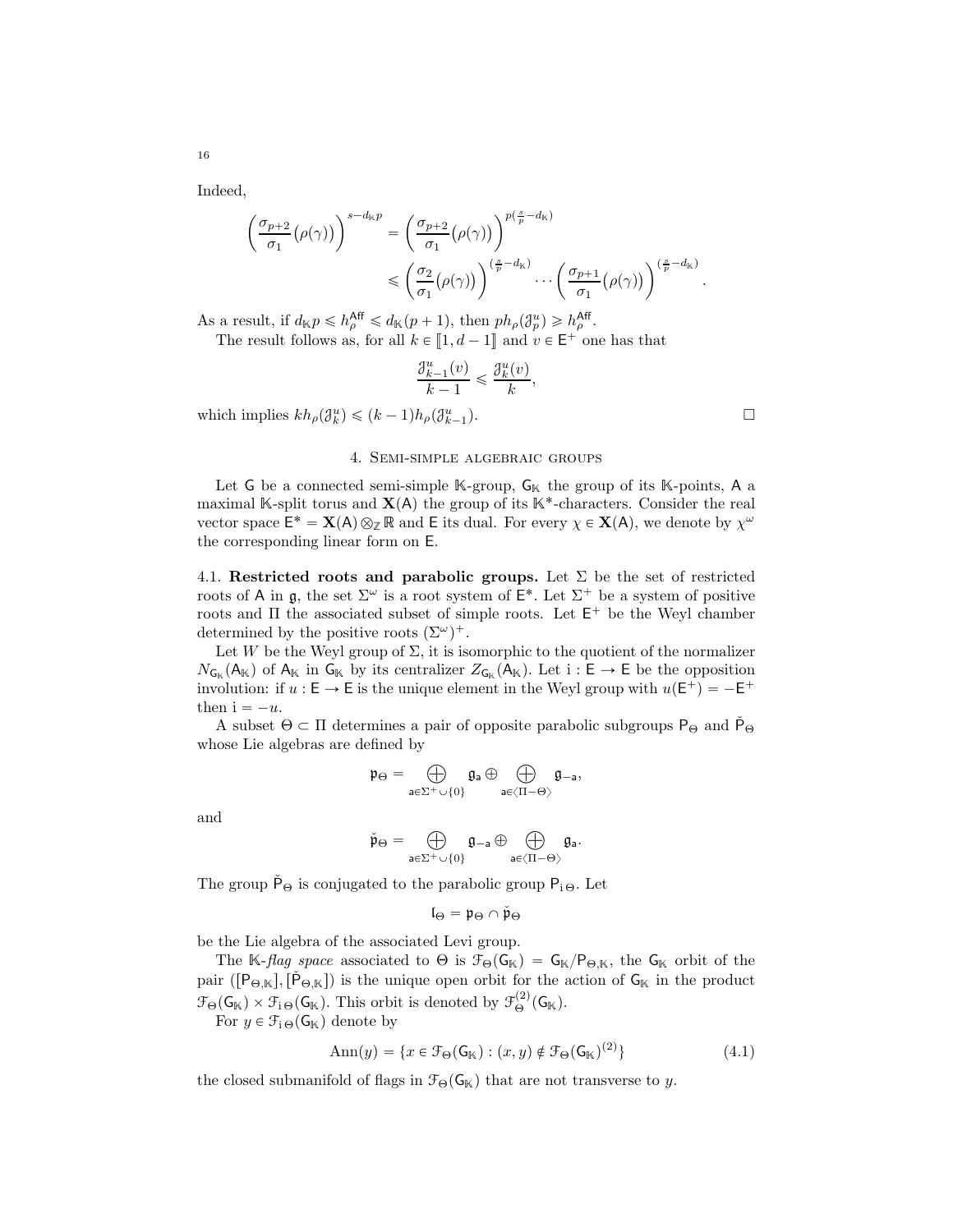<span id="page-16-2"></span>Denote by  $(\cdot, \cdot)$  a W-invariant inner product on E,  $(\cdot, \cdot)$  the induced inner product on  $\mathsf{E}^*$  and define

$$
\langle \chi, \psi \rangle = \frac{2(\chi, \psi)}{(\psi, \psi)}
$$

and let  $\{\omega_a\}_{a\in\Pi}$  be the *dual basis* of  $\Pi$ , i.e.  $\langle \omega_a, \mathbf{b} \rangle = \delta_{ab}$ . The linear form  $\omega_a$  is the fundamental weight associated to a.

4.2. Cartan decomposition. Let  $\nu : A_{\mathbb{K}} \to \mathsf{E}$  be defined, for  $z \in A_{\mathbb{K}}$ , as the unique vector in E such that for every  $\chi \in X(A)$  one has

$$
\chi^{\omega}(\nu(z)) = \log |\chi(z)|.
$$

Denote by  $A_{\mathbb{K}}^+ = \nu^{-1}(\mathsf{E}^+).$ 

Let  $K \subset \mathsf{G}_{\mathbb{K}}$  be a compact group that contains a representative for every element of the Weyl group W. This is to say, such that the normaliser  $N_{\mathsf{G}_{\mathbb{K}}}(\mathsf{A}_{\mathbb{K}})$  verifies  $N_{\mathsf{G}_{\mathbb{K}}}(\mathsf{A}_{\mathbb{K}}) = (N_{\mathsf{G}_{\mathbb{K}}}(\mathsf{A}_{\mathbb{K}}) \cap K)\mathsf{A}_{\mathbb{K}}$ . One has  $\mathsf{G}_{\mathbb{K}} = K\mathsf{A}_{\mathbb{K}}^+K$  and if  $z, w \in \mathsf{A}_{\mathbb{K}}^+$  are such that  $z \in KwK$  then  $\nu(z) = \nu(w)$ . There exists thus a function

$$
a: \mathsf{G}_{\mathbb{K}} \to \mathsf{E}^+
$$

such that for every  $g_1, g_2 \in \mathsf{G}_{\mathbb{K}}$  one has that  $g_1 \in Kg_2K$  if and only if  $a(g_1) = a(g_2)$ . It is called the *Cartan projection* of  $G_{\mathbb{K}}$ .

In the case of  $G_{\mathbb{K}} = \mathsf{PGL}(V_{\mathbb{K}})$  this is nothing but the ordered list of semihomotecy ratioes defined in Section [2.1.](#page-7-1)

4.3. Representations of  $G_K$ . Let  $\Lambda : G \to \text{PGL}(V)$  be a finite dimensional ra-tional<sup>[6](#page-16-0)</sup> irreducible representation and denote by  $\phi_{\Lambda} : \mathfrak{g} \to \mathfrak{sl}(V)$  the Lie algebra homomorphism associated to  $\Lambda$ . Then the *weight space* associated to  $\chi \in \mathbf{X}(A)$  is the vector space

$$
V_{\chi} = \{ v \in V : \phi_{\Lambda}(a)v = \chi(a)v \,\,\forall a \in A_{\mathbb{K}} \}
$$

and if  $V_\chi \neq 0$  then we say that  $\chi^\omega \in \mathsf{E}^*$  is a restricted weight of  $\Lambda$ . Theorem 7.2 of Tits [\[49\]](#page-43-12) states that the set of weights has a unique maximal element with respect to the order  $\chi \geq \psi$  if  $\chi - \psi$  is positive on  $E^+$ . This is called the highest weight of  $\Lambda$ and denoted by  $\chi_{\Lambda}$ .

**Definition 4.1.** Let  $\Theta_{\Lambda}$  be the set of simple roots  $a \in \Pi$  such that  $\chi_{\Lambda} - a$  is still a weight of  $\Lambda$ .

Remark 4.2. The subset  $\Theta_{\Lambda}$  is the subset of simple roots such that the following holds: Consider  $a \in \Sigma^+$ ,  $n \in \mathfrak{g}_{-a}$  and  $v \in \chi_{\Lambda}$ , then  $\phi_{\Lambda}(n)v = 0$  if and only if  $a \in \langle \Pi - \Theta_{\Lambda} \rangle$ .

<span id="page-16-1"></span>**Definition 4.3.** We denote by  $|| \cdot ||_A$  a good norm on V invariant under  $\Lambda K$  and such that  $\Lambda A_{\mathbb{K}}$  consists on semi-homotecies, if  $\mathbb{K}$  is Archimedean the existence of such a norm is classical, if  $K$  is non-Archimedean then this is the content of Quint  $[43,$  Théorème 6.1].

For every  $g \in \mathsf{G}_{\mathbb{K}}$  one has

$$
\log \|\Lambda g\|_{\Lambda} = \chi_{\Lambda}(a(g)). \tag{4.2}
$$

If  $g = k_g z_g l_g$  with  $k, l \in K$  and  $z_g \in A_K^+$  then for all  $v \in \Lambda(l_g^{-1})V_{\chi\Lambda}$  one has  $\|\Lambda g(v)\|_{\Lambda} = \|\Lambda g\|_{\Lambda} \|v\|_{\Lambda}.$ 

<span id="page-16-0"></span><sup>6</sup> i.e. a rational map between algebraic varieties.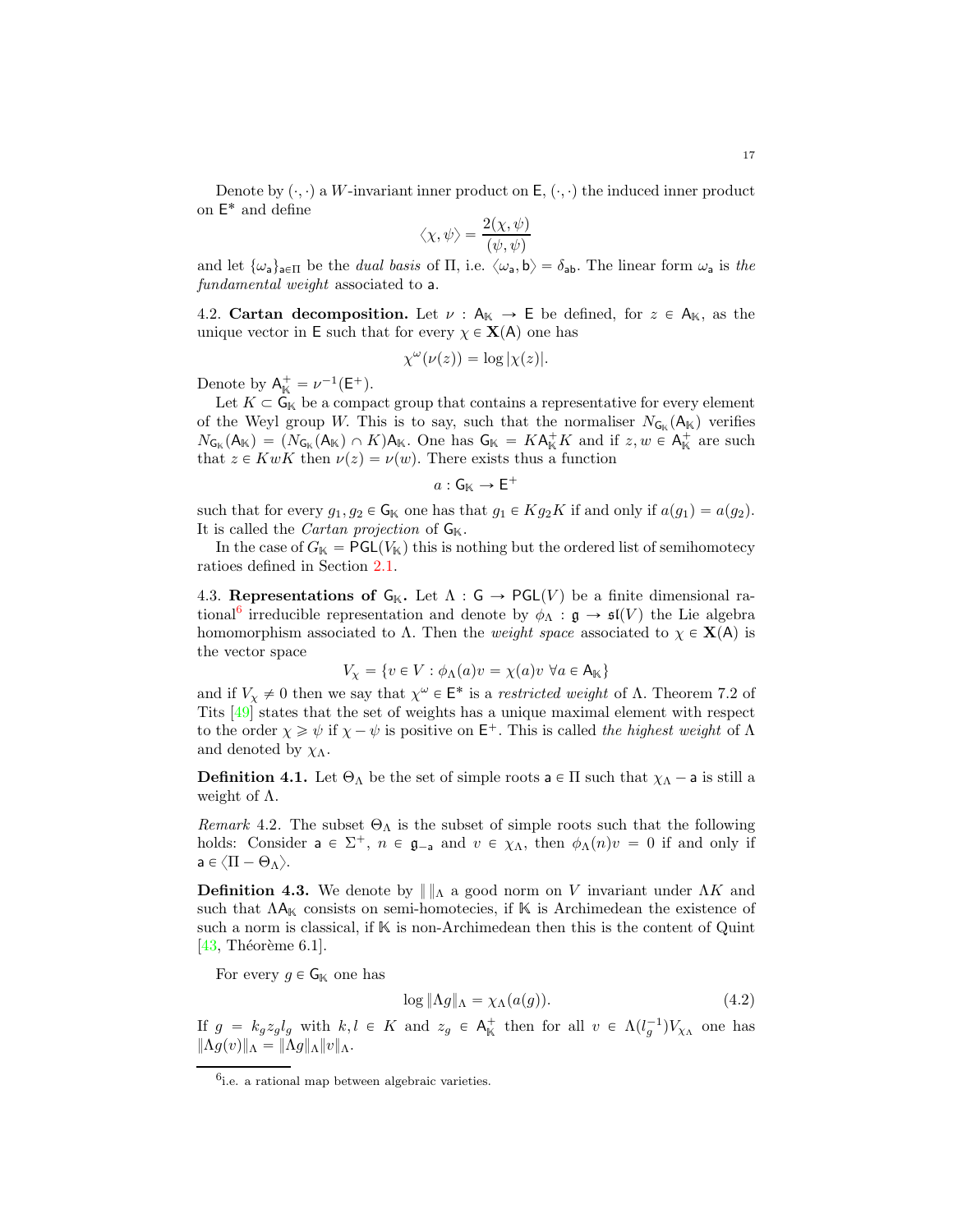Denote by  $W_{\chi_{\Lambda}}$  the  $\Lambda A_{\mathbb{K}}$ -invariant complement of  $V_{\chi_{\Lambda}}$ . Note that the stabilizer in  $G_{\mathbb{K}}$  of  $W_{\chi_{\Lambda}}$  is  $\check{P}_{\Theta,\mathbb{K}}$ , and thus one has a map of flag spaces

$$
(\xi_{\Lambda}, \xi_{\Lambda}^*) : \mathcal{F}_{\Theta_{\Lambda}}^{(2)}(\mathsf{G}_{\mathbb{K}}) \to \mathcal{G}_{\dim V_{\chi_{\Lambda}}}^{(2)}(V). \tag{4.3}
$$

This is a proper embedding which is an homeomorphism onto its image. Here  $g_{\text{dim}}^{(2)}$  $\lim_{\text{dim }V_{\chi_{\Lambda}}}(V)$  is the open PGL( $V_{\mathbb{K}}$ )-orbit in the product of the Grassmannian of  $(\dim V_{\chi_{\Lambda}})$ -dimensional subspaces and the Grassmannian of  $(\dim V - \dim V_{\chi_{\Lambda}})$ dimensional subspaces.

One has the following proposition by Tits (see also Humphreys [\[34,](#page-43-13) Chapter  $XI$ ).

<span id="page-17-0"></span>**Proposition 4.4** (Tits [\[49\]](#page-43-12)). For each  $a \in \Pi$  there exists a finite dimensional rational irreducible representation  $\Lambda_a$ :  $G \to PSL(V_a)$ , such that  $\chi_{\Lambda_a}$  is an integer multiple of the fundamental weight  $\omega_a$  and dim  $V_{\chi_{\Lambda_a}} = 1$ . All other weights of  $\Lambda_a$ are of the form

$$
\chi_{\mathsf{a}} - \mathsf{a} - \sum_{\mathsf{b} \in \Pi} n_{\mathsf{b}} \mathsf{b},
$$

where  $n_{\mathsf{b}} \in \mathbb{N}$ .

We will fix from now on such a set of representations and call them, for each  $a \in \Pi$ , the Tits representation associated to a.

4.4. The center of the Levi group  $P_{\Theta,K} \cap \check{P}_{\Theta,K}$ . We now consider the vector subspace

$$
\mathsf{E}_\Theta = \bigcap_{\mathsf{a} \in \Pi - \Theta} \ker \mathsf{a}^\omega
$$

together with the unique projection  $\pi_{\Theta} : E \to E_{\Theta}$ , that is invariant under the subgroup  $W_{\Theta}$  of the Weyl group spanned by reflections associated to roots in  $\Pi-\Theta$ :

$$
W_{\Theta} = \{ w \in W : w(v) = v \,\forall v \in \mathsf{E}_{\Theta} \}.
$$

The dual space  $(E_{\Theta})^*$  is canonically the subspace of  $E^*$  of  $\pi_{\Theta}$ -invariant linear forms and it is spanned by the fundamental weights of roots in Θ

$$
(\mathsf{E}_\Theta)^* = \{\varphi \in \mathsf{E}^* : \varphi \circ \pi_\Theta = \varphi\} = \langle \omega_\text{\textsf{a}} : \text{\textsf{a}} \in \Theta \rangle.
$$

Since  $\pi_{\Theta}^2 = \pi_{\Theta}$ , the pre-composition with  $\pi_{\Theta}$  induces a projection  $E^* \to (E_{\Theta})^*$ denoted by

$$
\varphi \mapsto \varphi^{\Theta} := \varphi \circ \pi_{\Theta}.
$$

The following examples will be relevant in Section [7](#page-28-0) and [8](#page-31-0) respectively:

**Example 4.5.** Let  $G_{\mathbb{K}} = \text{PGL}(V_{\mathbb{K}})$ , consider  $p \in [2, d-2]$  and let  $\Theta = \{a_1, a_p, a_{d-1}\},$ so that

$$
E_{\Theta} = \{(a_1, ..., a_d) \in E : a_2 = \cdots = a_p \text{ and}
$$
  
 $a_{p+1} = \cdots = a_{d-1}\}$ 

<span id="page-17-1"></span>18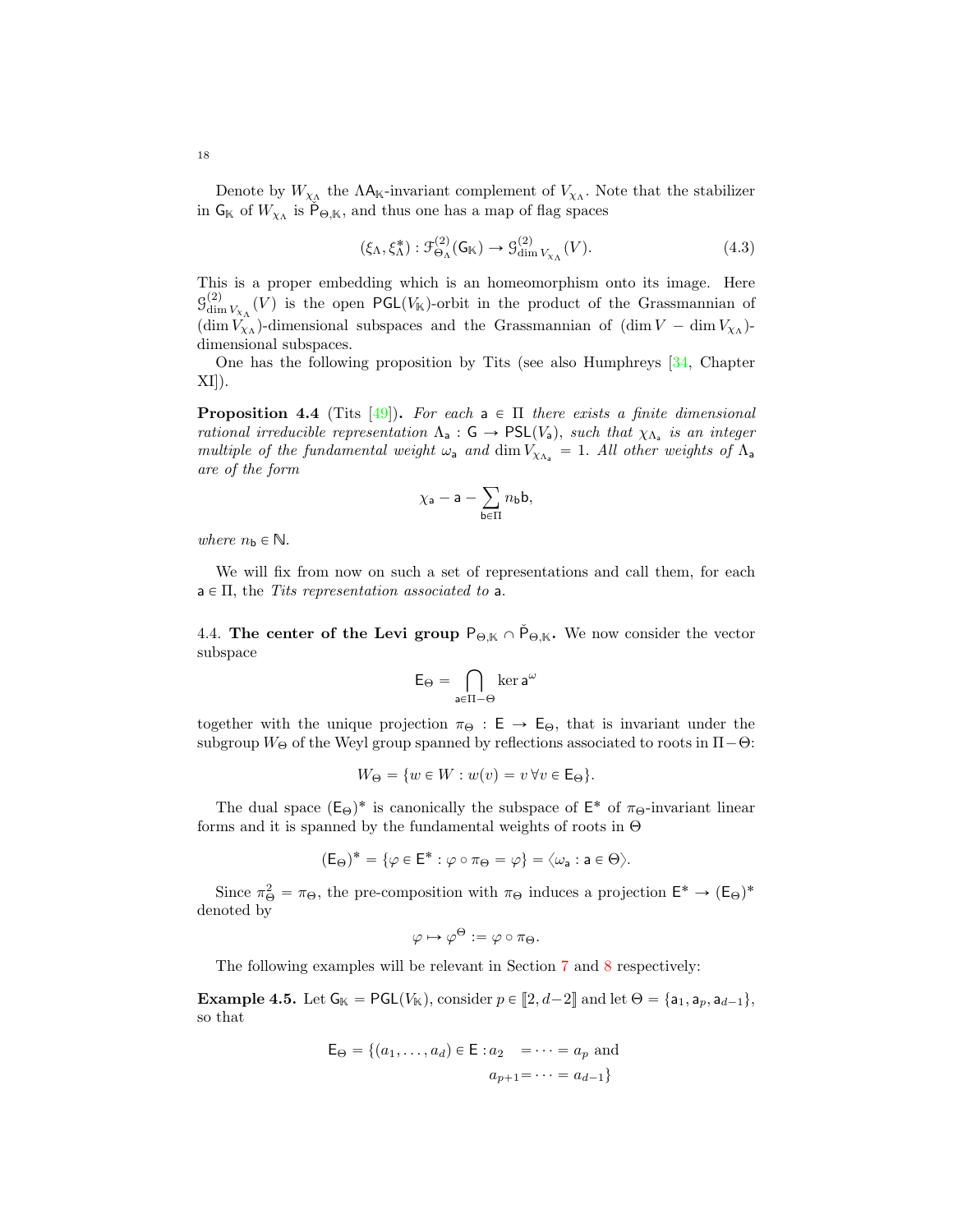<span id="page-18-2"></span>is three dimensional. Using the fact that the fundamental weights  $\omega_i$  (for  $i =$  $(1, p, d - 1)$  belong to  $(\mathsf{E}_{\Theta})^*$  one checks that the projection is

$$
\varepsilon_1(\pi_{\Theta}(a)) = a_1,
$$
  
\n
$$
\varepsilon_i(\pi_{\Theta}(a)) = \frac{a_2 + \dots + a_p}{p - 1} = \frac{\omega_p - \omega_1}{p - 1}(a) \text{ for every } i \in [2, p],
$$
  
\n
$$
\varepsilon_i(\pi_{\Theta}(a)) = \frac{a_{p+1} + \dots + a_{d-1}}{d - p - 1} = \frac{\omega_{d-1} - \omega_p}{d - p - 1}(a) \text{ for every } i \in [p + 1, d - 1],
$$
  
\n
$$
\varepsilon_d(\pi_{\Theta}(a)) = a_d.
$$

One has then that

$$
\mathbf{a}_p^{\Theta} = \frac{\omega_p - \omega_1}{p-1} - \frac{\omega_{d-1} - \omega_p}{d-p-1}
$$

and that  $\mathsf{a}_p^{\Theta}|_{\mathsf{E}^+ - \{0\}} \geq \mathsf{a}_p|_{\mathsf{E}^+ - \{0\}}.$ 

<span id="page-18-1"></span>**Example 4.6.** Consider the group  $SO(p,q)$  of transformations in  $PSL_{p+q}(\mathbb{R})$  preserving a signature  $(p, q)$  bilinear form with  $p < q$ . One has that

$$
\mathsf{E} = \{(a_1, \ldots, a_p) : a_i \in \mathbb{R}\}
$$

equipped with the root system

$$
\Sigma^{\omega} = \{\varepsilon_i : i \in [\![1, p]\!]\} \cup \{a \mapsto a_i - a_j : i, j \in [\![1, p]\!]\}.
$$

A Weyl chamber can be chosen as

$$
\mathsf{E}^+=\{a\in\mathsf{E}:a_i\geqslant a_{i+1}\,\forall i\in[\![1,p-1]\!]\text{ and }a_p\geqslant 0\}
$$

and the associated set of simple roots

$$
\Pi = \{ \mathsf{a}_i : i \in [\![1, p-1]\!] \} \cup \{\varepsilon_p\}.
$$

Consider then  $\Theta = \{a_i : i \in [\![1, p-1]\!] \}$ , so that  $\mathsf{E}_{\Theta} = \ker \varepsilon_p$  and thus  $a_i \in (\mathsf{E}_{\Theta})^*$  for  $i \in [1, p - 2]$ . Moreover,

$$
\mathsf{a}_{p-1}^{\Theta} = \varepsilon_{p-1}
$$

and one has that  $a_{p-1}^{\Theta}|_{E^+ - \{0\}} \ge a_{p-1}|_{E^+ - \{0\}}.$ 

4.5. Gromov product. Recall from S. [\[47\]](#page-43-14) that the *Gromov product*<sup>[7](#page-18-0)</sup> based at K is the map

$$
(\cdot|\cdot)_K : \mathfrak{F}_{\Theta}^{(2)}(\mathsf{G}_{\mathbb{K}}) \to \mathsf{E}_{\Theta}
$$

defined to be the unique vector  $(x|y)_K \in \mathsf{E}_{\Theta}$  such that

$$
\chi_{\mathsf{a}}((x|y)_{K}) = -\log \sin \measuredangle_{\|\cdot\|_{\Lambda_{\mathsf{a}}}}(\xi_{\Lambda_{\mathsf{a}}}x, \xi_{\Lambda_{\mathsf{a}}}^{*}y)
$$

for all  $a \in \Theta$ , where  $\chi_a$  is the fundamental weight associated to the Tits representation  $\Lambda_a$  of a. Note that

$$
\max_{\mathsf{a}\in\Theta} \chi_{\mathsf{a}}((x|y)_{K}) = \max_{\mathsf{a}\in\Theta} |\chi_{\mathsf{a}}((x|y)_{K})| = -\log \min_{\mathsf{a}\in\Theta} \sin \Delta_{\|\cdot\|_{\Lambda_{\mathsf{a}}}}(\xi_{\Lambda_{\mathsf{a}}}x, \xi_{\Lambda_{\mathsf{a}}}^{*}y). \tag{4.4}
$$

On has the following remark from Bochi-Potrie-S. [\[6\]](#page-42-10).

Remark4.7 ([\[6,](#page-42-10) Remark 8.11]). Let  $\Lambda : G \to \mathsf{PGL}(V)$  be a finite dimensional rational irreducible representation, if  $(x, y) \in \mathcal{F}^{(2)}_{\Theta_{\Lambda}}(\mathsf{G}_{\mathbb{K}})$  then

$$
(\xi_{\Lambda}x|\xi_{\Lambda}^*y)_{\|\|_{\Lambda}}=\chi_{\Lambda}((x|y)_{K}).
$$

where  $|| \cdot ||$ <sup>λ</sup> denotes the (stabilizer of the) inner product on V such that  $\Lambda K$  is orthogonal (see Definition [4.3\)](#page-16-1).

<span id="page-18-0"></span> $7$ This is the negative of the defined in S.  $[47]$ .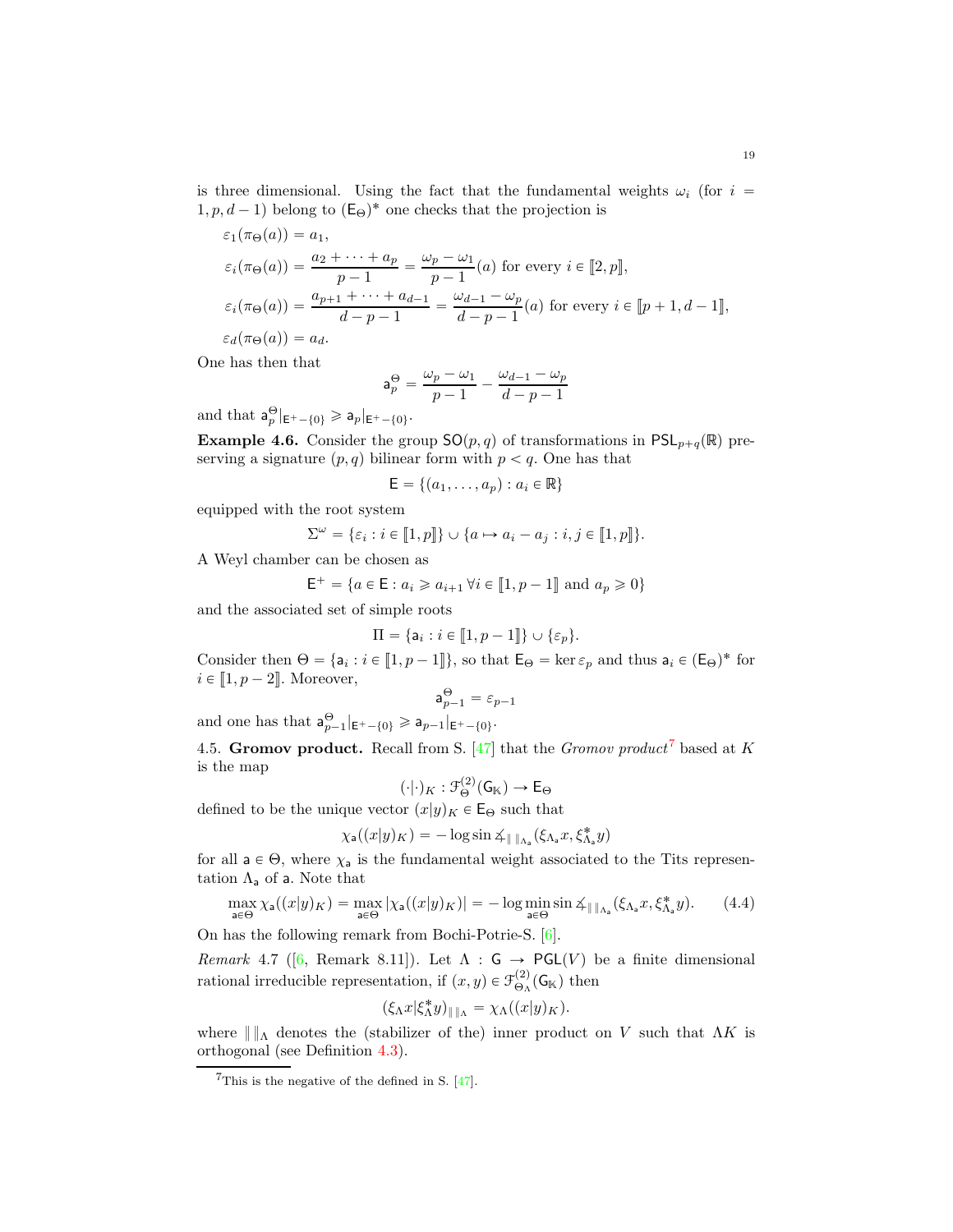<span id="page-19-2"></span>4.6. Iwasawa cocycle and its relation to representations of G. Another important decomposition of Lie groups that will play a role in our work is the Iwasawa decomposition:

$$
\mathsf{G}_\mathbb{K} = K \mathsf{A}_\mathbb{K} \mathsf{U}_{\Pi,\mathbb{K}},
$$

where  $P_{\Pi,\mathbb{K}}$  is the minimal parabolic subgroup, and  $U_{\Pi,\mathbb{K}}$  is its unipotent radical. For general local field K the decomposition of an element is not necessarily unique, but if  $z_1, z_2 \in A_{\mathbb{K}}$  are such that  $z_1 \in Kz_2\cup_{\Pi,\mathbb{K}}$ , then  $\nu(z_1) = \nu(z_2)$ .

Quint used the Iwasawa decomposition to define the Iwasawa cocycle

$$
b_{\Pi}(g,x)=\nu(z)
$$

where  $x = k[P_{\Theta, K}] \in \mathcal{F}_{\Theta}(G_K)$  with  $k \in K$ ,  $g \in G_K$  and  $gk$  has Iwasawa decomposition  $gk = lzu.$ 

Quint [\[45\]](#page-43-7) proves the following lemma.

**Lemma 4.8** (Quint [\[45,](#page-43-7) Lemmas 6.1 and 6.2]). The map  $p_{\Theta} \circ b_{\Pi}$  factors trough a map  $b_{\Theta} : G_{\mathbb{K}} \times \mathcal{F}_{\Theta}(G_{\mathbb{K}}) \to E_{\Theta}$ . The map  $b_{\Theta}$  verifies the cocycle relation: for every  $g, h \in \mathsf{G}_{\mathbb{K}}$  and  $x \in \mathcal{F}_{\Theta,\mathbb{K}}(\mathsf{G}_{\mathbb{K}})$  one has

$$
b_{\Theta}(gh, x) = b_{\Theta}(g, hx) + b_{\Theta}(h, x).
$$

One also has the following behavior of  $b_{\Theta}$  under the representations of G.

<span id="page-19-0"></span>**Lemma 4.9** (Quint [\[45,](#page-43-7) Lemma 6.4]). Let  $\Lambda : G \to \mathsf{PGL}(V)$  be a proximal irreducible representation, then for every  $x \in \mathcal{F}_{\Theta_{\Lambda}}(\mathsf{G}_{\mathbb{K}})$  and  $g \in \mathsf{G}_{\mathbb{K}}$  one has

$$
\chi_{\Lambda}\big(\mathop{{\rm bo}}\nolimits_{\Lambda}(g,x)\big)=\log\frac{\|\Lambda(g)v\|_{\Lambda}}{\|v\|_{\Lambda}},
$$

where  $v \in \xi_{\Lambda}(x) - \{0\}.$ 

4.7. Cartan attractors and Cartan's attracting basins. Consider  $g \in G_K$  and let  $g = k_q z_q l_q$  be a Cartan decomposition. Given  $\Theta \subset \Pi$ , the Cartan attractor of g in  $\mathcal{F}_{\Theta}(\mathsf{G}_{\mathbb{K}})$  is defined by

$$
U_{\Theta}(g) = U_{\Theta}^{K}(g) = k_{g}[\mathsf{P}_{\Theta,\mathbb{K}}],
$$

and the *Cartan basin of g* is defined, for  $\alpha > 0$ , by

$$
B_{\Theta,\alpha}(g) = \{x \in \mathcal{F}_{\Theta}(\mathsf{G}_{\mathbb{K}}) : (x|U_{i\Theta}(g^{-1}))_K < \alpha\}.
$$

Remark 4.10. If  $\Lambda : G \to \mathsf{PGL}(V)$  is a rational irreducible representation with  $\Theta_{\Lambda} \subset \Theta$  then

$$
\xi_{\Lambda}(U_{\Theta}(g)) = U_{\dim V_{\chi_{\Lambda}}}^{\|\|_{\Lambda}}(\Lambda(g)).
$$

Notice that the flag  $U_{\Theta}(g)$  is an arbitrary choice of a "most expanding" flag of type Θ for g, however, it is clear from the definition that given  $\alpha > 0$  there exists a constant  $K_{\alpha}$  such that if  $y \in \mathcal{F}_{\Theta}(\mathsf{G}_{\mathbb{K}})$  belongs to  $B_{\Theta,\alpha}(g)$  then for all  $a \in \Theta$  one has

<span id="page-19-1"></span>
$$
|\chi_{\mathsf{a}}(a(g) - b_{\Theta}(g, y))| \leq K_{\alpha}.\tag{4.5}
$$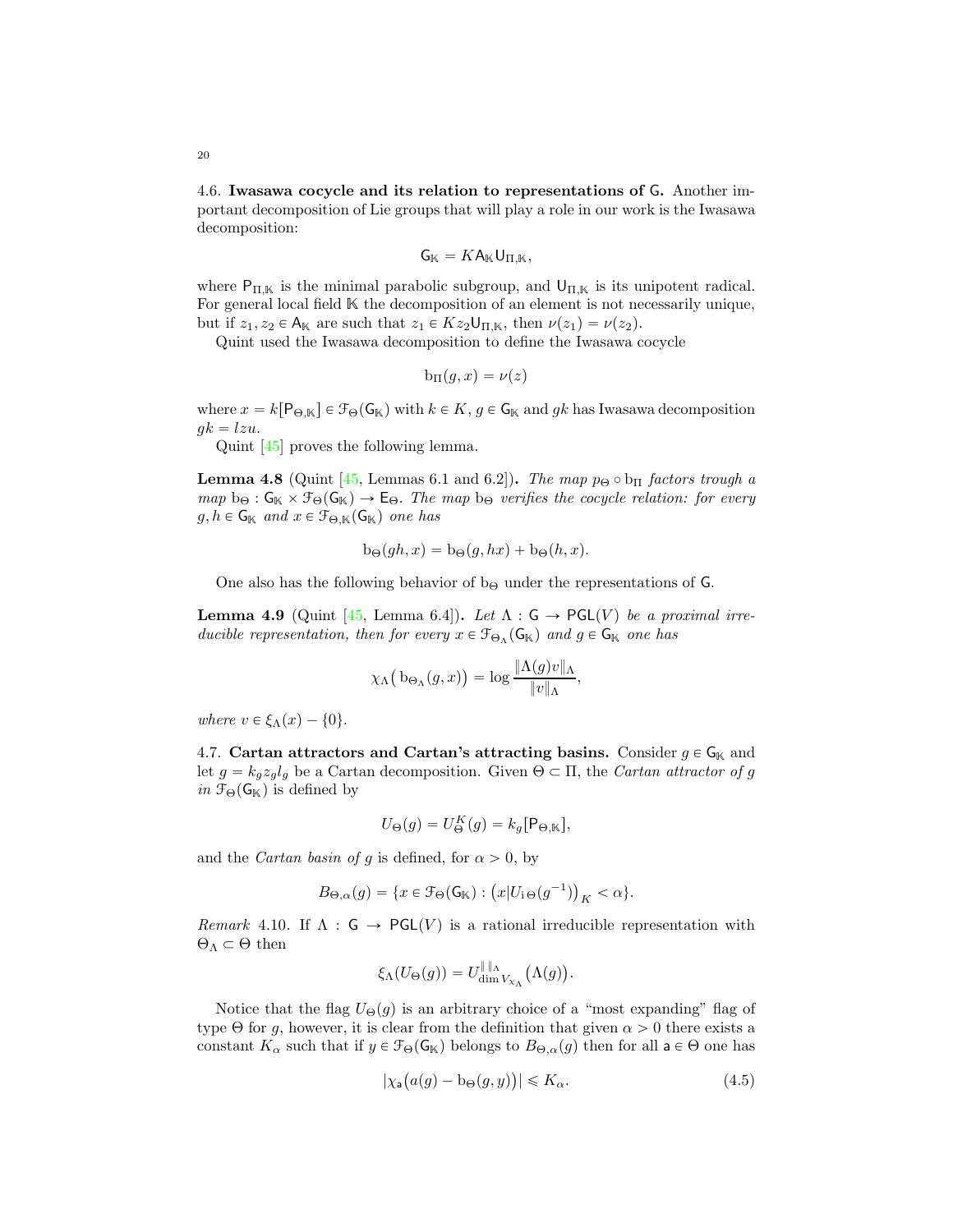<span id="page-20-3"></span>4.8. The PSL<sub>d</sub>(K) case. Given a good norm  $\tau$  on K<sup>d</sup>, and considering the exterior power representations of  $PSL_d(\mathbb{K})$ , one sees that Lemma [4.9](#page-19-0) provides the following computation for the Iwasawa cocycle b :  $PSL_d(\mathbb{K}) \times \mathcal{F}(\mathbb{K}^d) \to \mathsf{E}$  associated to a maximal compact group stabilizing  $\tau$ . For  $p \in [1, d]$  and given  $g \in \text{PSL}_d(\mathbb{K})$ ,  $x \in \mathcal{F}(\mathbb{K}^d)$  one has

<span id="page-20-2"></span>
$$
\omega_p(\mathbf{b}(g,x)) = \log \frac{\|gv_1 \wedge \cdots \wedge gv_p\|}{\|v_1 \wedge \cdots \wedge v_p\|} \tag{4.6}
$$

where  $\{v_1, \ldots, v_p\}$  is any basis of the *p*-dimensional space  $x^p$  of x and  $\| \cdot \|$  is the norm on  $\wedge^p \mathbb{K}^d$  induced by  $\tau$ .

Notice that, by definition, the number  $\omega_p(b(g, x))$  only depends on  $x^p$ , so in order to simplify notation we will also denote it by  $\omega_p(b(g, x^p))$ .

### 5. Patterson-Sullivan measures in non-Anosov directions

<span id="page-20-0"></span>An interesting quantity associated to a discrete subgroup  $\Gamma < \mathsf{G}_{\mathbb{K}}$  is its critical exponent  $h_{\Gamma}^X$  which measures the exponential orbit growth rate of orbit points in balls (in the symmetric space of  $G_K$ ) as the radius grows. The theory of Quint's growth indicator function, which we briefly recall in Section [5.1](#page-20-1) allows to deduce information on  $h_{\Gamma}^X$  from information on the critical exponent of linear forms  $\phi$  on the Weyl chamber E, that are often easier to handle with the aid of Patterson-Sullivan measures. When the discrete group  $\Gamma < G_K$  is the image of an Anosov representation  $\rho : \Gamma \to \mathsf{G}_{\mathbb{K}}$ , and the form  $\phi$  belongs to the dual of the Levi-Anosov subspace  $\mathsf{E}_{\theta_{\rho}}$ , then the thermodynamical formalism applies (see the Theorem [5.12\)](#page-23-2).

In this section we will, instead, be interested in studying forms  $\phi$  that do not belong to  $(\mathsf{E}_{\theta_\rho})^*$ . Our main result is Theorem [5.14](#page-23-1) in which we show that, provided a representation  $\rho$  is Anosov with respect to some root, the existence of Patterson-Sullivan measure in any flag manifold, and thus also in non-Anosov directions  $\phi$ , have strong implications on the critical exponent of  $\phi$ .

# <span id="page-20-1"></span>5.1. **Quint's growth indicator.** We recall here some definitions from Quint  $[44, 4]$ [45\]](#page-43-7).

Let  $\Gamma \subset G_{\mathbb{K}}$  be a discrete subgroup, its *Quint growth indicator function* [\[44\]](#page-43-4)  $\Psi_{\Gamma}: \mathsf{E}^+ \to \mathbb{R}_+ \cup \{-\infty\}$  is defined as follows. Given a norm  $\| \cdot \|$  on E and an open cone  $\mathscr{C} \subset \mathsf{E}^+$  let  $h_{\mathscr{C}}^{\|\cdot\|}$  be the critical exponent of the Dirichlet series

$$
s\mapsto \sum_{g\in \Gamma: a(g)\in \mathscr{C}}e^{-s\|a(g)\|}
$$

and define  $\Psi_{\Gamma} : \mathsf{E}^+ \to \{-\infty\} \cup [0, \infty)$  by

$$
\Psi_{\Gamma}(v) = \|v\| \inf_{v \in \mathscr{C}} h_{\mathscr{C}}^{\|\|},
$$

where the infimum is taken over all open cones containing  $v$ . One can easily check that  $\Psi_{\Gamma}$  does not depend on the chosen norm  $\|\cdot\|$  and is 1-positively-homogenous.

Dually one considers the growth on linear forms. The *limit (or Benoist*  $[4]$ ) cone  $\mathcal{L}_{\Gamma}$  of  $\Gamma$  is defined as the limit points of sequences  $t_na(g_n)$  where  $(t_n)_{n\in\mathbb{N}}\subset\mathbb{R}_+$ converges to 0 and  $(g_n)_{n\in\mathbb{N}}\subset\Gamma$ . Denote its dual cone by

$$
(\mathcal{L}_{\Gamma})^* = \{ \varphi \in \mathsf{E}^* : \varphi | \mathcal{L}_{\Gamma} - \{0\} \geqslant 0 \},
$$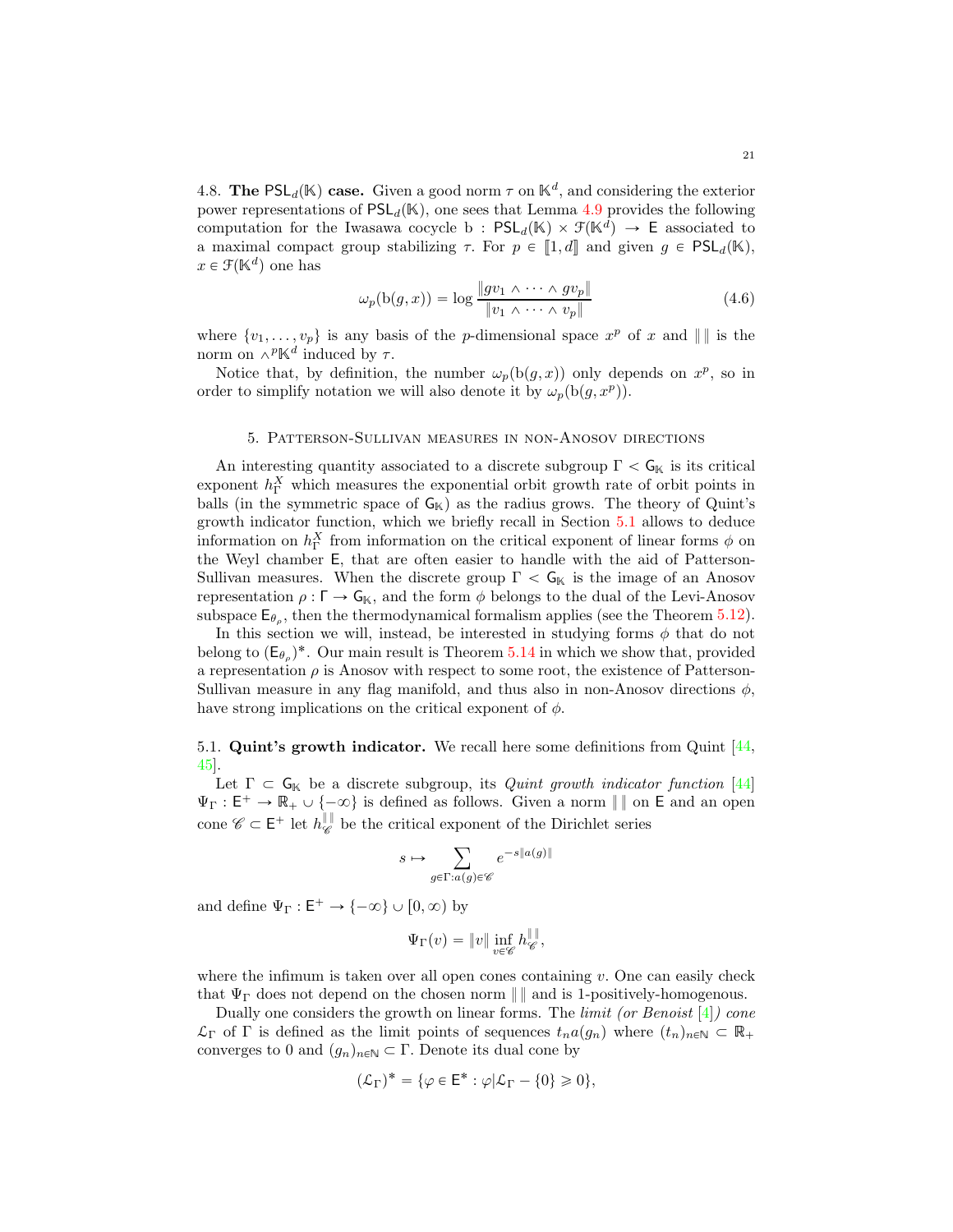and, for  $\varphi \in (\mathcal{L}_\Gamma)^*$  let  $h_\Gamma(\varphi)$  be the critical exponent of the Dirichlet series

$$
\sum_{g \in \Gamma} e^{-s\varphi\big(a(g)\big)}
$$

,

k

that is

$$
h_{\Gamma}(\varphi) = \limsup_{t \to \infty} \frac{1}{t} \log \#\{\gamma \in \Gamma | \varphi(a(\rho(\gamma))) < t\}.
$$

<span id="page-21-2"></span>One has the following. Lemma 5.1. It holds

$$
h_{\Gamma}(\min\{\phi_1,\ldots,\phi_k\})=\max\{h_{\Gamma}(\phi_1),\ldots,h_{\Gamma}(\phi_k)\}.
$$

Proof. One inequality is clear. For the other one, one has

$$
h_{\Gamma}(\min\{\phi_1,\ldots,\phi_k\}) \leq \limsup_{t\to\infty} \frac{1}{t} \log \sum_{i=1}^k \#\{\gamma \in \Gamma | \phi_i(a(\rho(\gamma))) < t\}
$$
\n
$$
\leq \limsup_{t\to\infty} \frac{1}{t} \log k \max_i \#\{\gamma \in \Gamma | \phi_i(a(\rho(\gamma))) < t\}
$$
\n
$$
= \max\{h_{\Gamma}(\phi_1),\ldots,h_{\Gamma}(\phi_k)\}
$$

 $\Box$ 

One can then define the subset

$$
\mathcal{D}_{\Gamma} = \{ \varphi \in (\mathcal{L}_{\Gamma})^* : h_{\Gamma}(\varphi) \in (0,1] \}.
$$

The next lemma is clear from the definitions, but is very useful in applications:

**Lemma 5.2.** If  $\phi$  belongs to  $\mathcal{D}_{\Gamma}$ , then  $\phi + \psi \in \mathcal{D}_{\Gamma}$  for every  $\psi \in (\mathcal{L}_{\Gamma})^*$ .

The following result from Quint [\[44\]](#page-43-4) allows to deduce information on te critical exponent of various norms in terms of growth of linear functions, that are often easier to compute:

<span id="page-21-1"></span>Proposition 5.3 (Quint [\[44\]](#page-43-4)). One has that

$$
\mathcal{D}_{\Gamma} = \{ \varphi \in \mathsf{E}^* : \forall v \in \mathsf{E}^+ \, \varphi(v) \geqslant \Psi_{\Gamma}(v) \},
$$

and thus it is a convex set. Moreover, for any 1-positively-homogenous function  $\Theta: \mathsf{E}^+ \to \mathbb{R}$  the critical exponent  $h_{\Gamma}(\Theta)$  of the Dirichlet series

$$
s \mapsto \sum_{g \in \Gamma} e^{-s \Theta\big(a(g)\big)}
$$

can be computed as  $h_{\Gamma}(\Theta) = \sup_{v \in \mathsf{E}^+}$  $\Psi_{\Gamma}(v)$  $\frac{\Theta(v)}{\Theta(v)}$ .

The importance of the set  $\mathcal{D}_{\Gamma}$  is provided by the following theorem: it is possible to compute the orbit growth rate with respect to various norms studying properties of the set  $\mathcal{D}_{\Gamma}$ :

<span id="page-21-0"></span>**Theorem 5.4** (Quint [\[44\]](#page-43-4)). If the Zariski closure of  $\Gamma$  is semi-simple then  $\Psi_{\Gamma}$  is concave, consequently for every norm  $\| \, \|$  on  $E$  one has

$$
h_{\Gamma}^{\|\cdot\|} = \inf \{ \|\varphi\|^* : \varphi \in \mathcal{D}_{\Gamma} \}
$$

where  $\|\cdot\|^*$  is the induced operator norm on  $E^*$ .

<span id="page-21-3"></span>22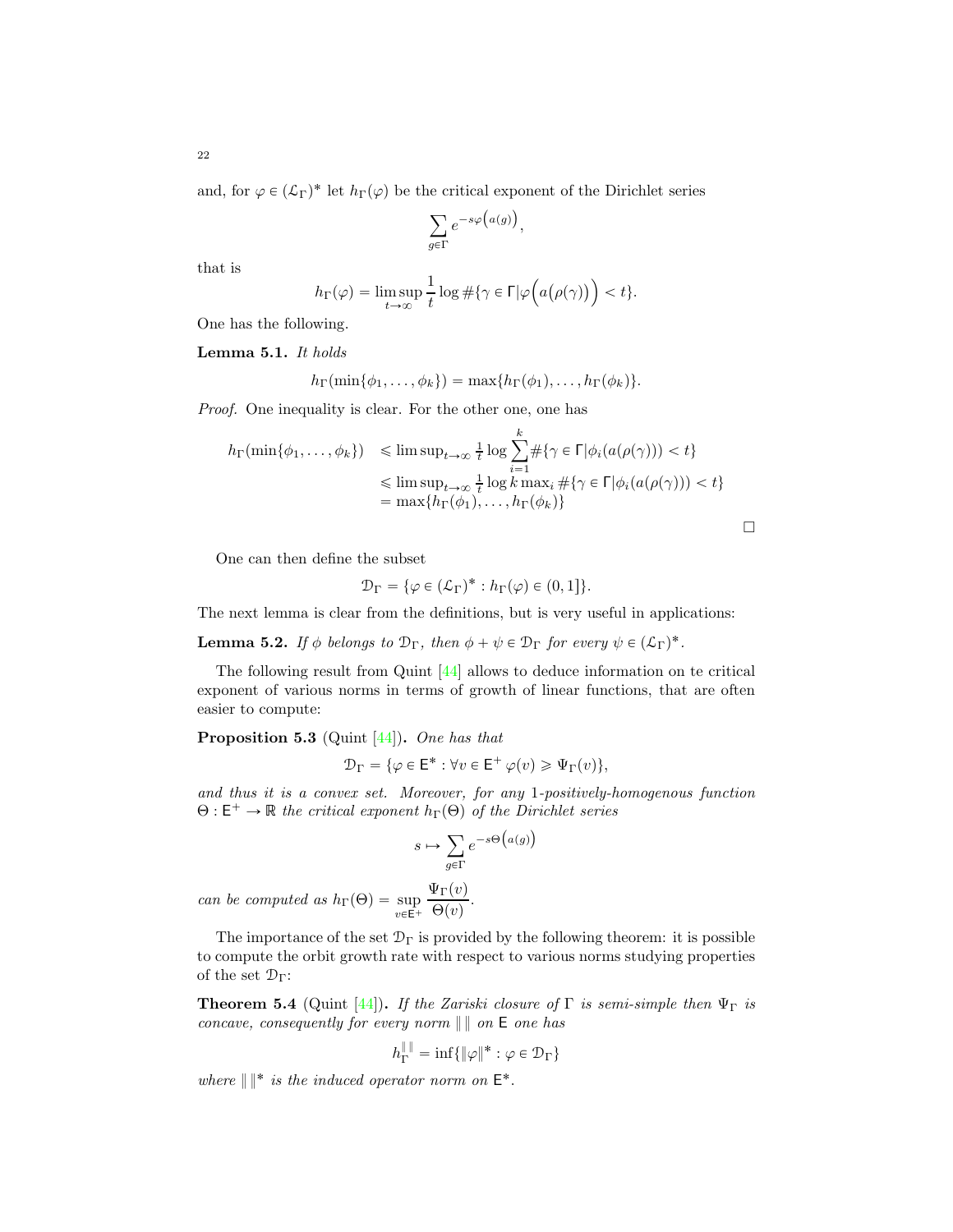<span id="page-22-2"></span><span id="page-22-1"></span>Remark 5.5. Recall that, if we endow the symmmetric space (or the affine building) X associated to  $G_{\mathbb{K}}$  with a  $G_{\mathbb{K}}$ -invaraint Riemannian metric, there exists an Euclidean norm  $\|x\|_X$  on E such that for every  $g \in \mathsf{G}_{\mathbb{K}}$  one has

$$
d_X([K], g[K]) = ||a(g)||_X.
$$

Theorem [5.4](#page-21-0) provides then the following formula for the critical exponent of a discrete group with reductive Zariski-closure in the symmetric space  $X$ :

$$
h_{\Gamma}^X = \inf \{ \|\phi\|_X^* : \phi \in \mathcal{D}_{\Gamma} \}.
$$

The topological boundary  $\mathcal{Q}_{\Gamma}$  of  $\mathcal{D}_{\Gamma}$  will be called *Quint's indicator set of*  $\Gamma$ . We will also denote by

$$
\mathfrak{Q}_{\Gamma,\Theta}=\mathfrak{Q}_{\Gamma}\cap(\mathsf{E}_{\Theta})^*.
$$

Let us record here a useful direct consequence of the convexity of  $\mathcal{D}_{\Gamma}$ .

<span id="page-22-0"></span>**Lemma 5.6.** Let  $\phi, \varphi \in (\mathcal{L}_\Gamma)^*$ , then

$$
h_{\Gamma}(\phi + \varphi) \leq \frac{h_{\Gamma}(\phi)h_{\Gamma}(\varphi)}{h_{\Gamma}(\phi) + h_{\Gamma}(\varphi)}.
$$

We end this subsection with the following definition from Quint [\[45\]](#page-43-7).

**Definition 5.7.** Given  $\Theta \subset \Pi$  and  $\varphi \in (E_{\Theta})^*$  a  $(\Gamma, \varphi)$ -Patterson-Sullivan measure on  $\mathcal{F}_{\Theta}(\mathsf{G}_{\mathbb{K}})$  is a finite Radon measure  $\mu$  such that for every  $g \in \Gamma$  one has

$$
\frac{\mathrm{d}g_{\ast}\mu}{\mathrm{d}\mu}(x) = e^{-\varphi\left(\mathrm{b}_{\Theta}(g^{-1},x)\right)}
$$

.

5.2. Anosov representations with values in  $G_K$ . Let  $\Gamma$  be a discrete group and fix  $\Theta \subset \Pi$ .

**Definition 5.8.** A representation  $\rho : \Gamma \to \mathsf{G}_{\mathbb{K}}$  is  $\Theta$ -Anosov if there exist constants  $c \geq 0$  and  $\mu > 0$  such that for every  $\gamma \in \Gamma$  and  $a \in \Theta$  one has

$$
\mathsf{a}\Big(a\big(\rho(\gamma)\big)\Big)\geqslant \mu|\gamma|-c.
$$

If  $\rho : \Gamma \to \mathsf{G}_{\mathbb{K}}$  is Θ-Anosov and  $\Lambda_a$  is as in Proposition [4.4,](#page-17-0) then  $\Lambda_a \rho : \Gamma \to$  $PGL(V<sub>K</sub>)$  is projective Anosov. In particular subsection [2.2](#page-9-0) applies to arbitrary  $G<sub>K</sub>$ and one obtains the following result.

**Theorem 5.9** (Kapovich-Leeb-Porti [\[36\]](#page-43-15)). If  $\rho : \Gamma \to \mathsf{G}_{\mathbb{K}}$  is  $\Theta$ -Anosov then  $\Gamma$  is word-hyperbolic and there exist continuous equivariant maps  $\xi_{\rho}^{\Theta}$  :  $\partial \Gamma \to \mathcal{F}_{\Theta}(G_{\mathbb{K}})$ and  $\xi_{\rho}^{\Theta}$ :  $\partial \Gamma \to \mathcal{F}_{i\Theta}(\mathsf{G}_{\mathbb{K}})$  such that the product map  $(\xi_{\rho}^{\Theta}, \xi_{\rho}^{i\Theta}) : \partial^{(2)}\Gamma \to \mathcal{F}_{\Theta}^{(2)}(\mathsf{G}_{\mathbb{K}})$  is transverse.

We will sometime use the notation introduced in [\[41\]](#page-43-1) and, if  $x \in \partial \Gamma$  is a point, denote by

$$
x^\Theta_\rho:=\xi^\Theta_\rho(x)\in\mathcal{F}_\Theta(\mathsf{G}_\mathbb{K})
$$

the image of x via the boundary map. If  $\theta = \{a_k\}$  consists of a single root we will also write  $\xi_{\rho}^{k}$  and  $x_{\rho}^{k}$  instead of  $\xi_{\rho}^{\{a_{k}\}}$  and  $x_{\rho}^{\{a_{k}\}}$ .

If  $\Theta \subset \Pi$  contains the root a, we denote by  $\pi_a : \mathcal{F}_{\theta}(G_K) \to \mathcal{F}_{a}(G_K)$  the natural projection. It is easy to deduce from Corollary [3.4](#page-12-1) the following more general statement: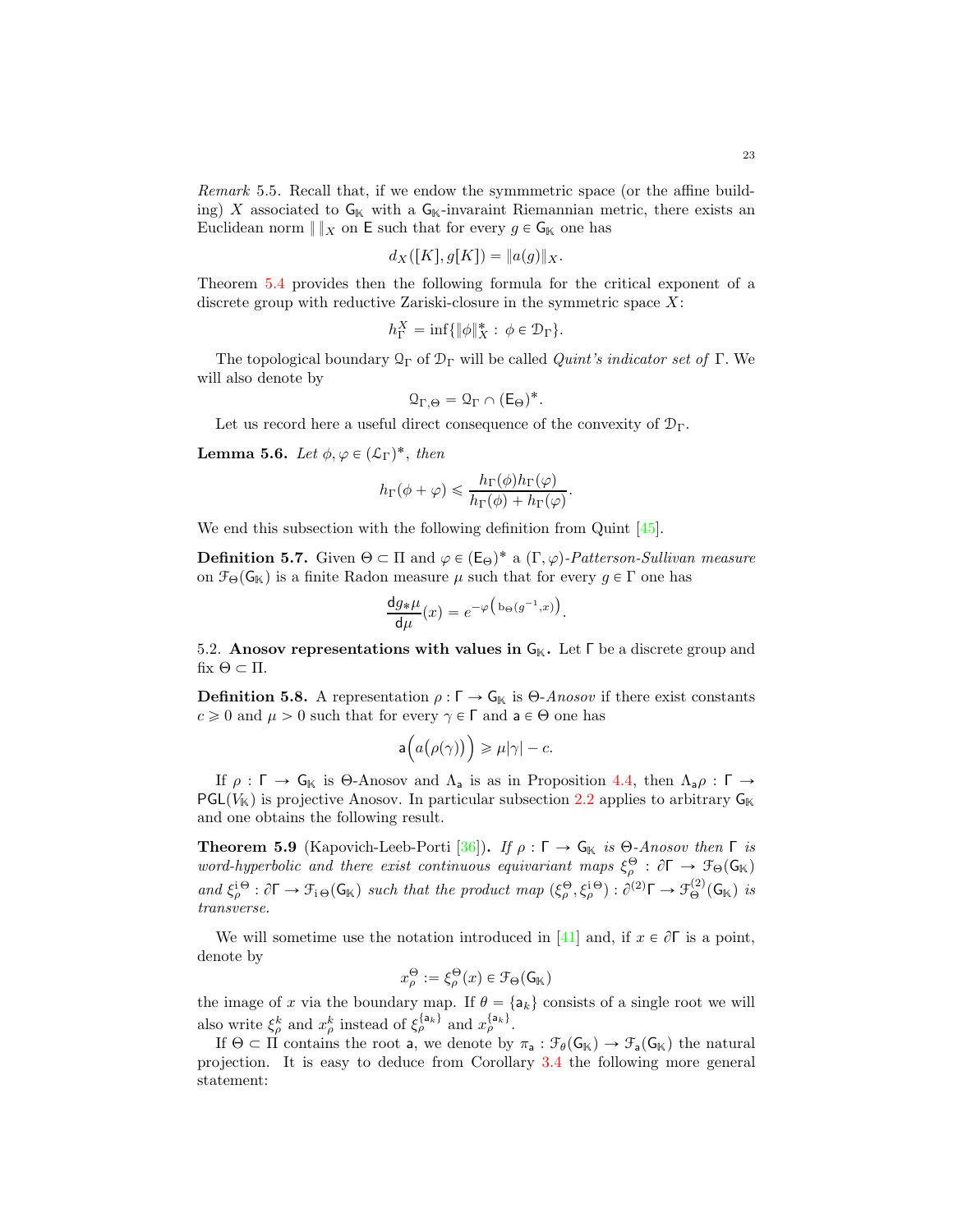<span id="page-23-4"></span><span id="page-23-3"></span>**Corollary 5.10.** Let  $\rho : \Gamma \to \mathsf{G}_{\mathbb{K}}$  be a-Anosov and consider  $\alpha > 0$ . There exists C only depending on  $\alpha$  and  $\rho$  such that for every  $\theta \subset \Pi$  containing a, if

$$
\xi_{\rho}^{\mathsf{a}}(\partial \Gamma) \cap \pi_{\mathsf{a}}\Big(\rho(\gamma) \cdot B_{\theta,\alpha}(\rho(\gamma)) \cap \rho(\eta) \cdot B_{\theta,\alpha}(\rho(\eta))\Big) \neq \varnothing
$$

then

$$
d(\gamma, \eta) \leq ||\gamma| - |\eta|| + C.
$$

**Definition 5.11.** Given a representation  $\rho : \Gamma \to \mathsf{G}_{\mathbb{K}}$  we define its Anosov-Levi space as  $(\mathsf{E}_{\Theta_{\rho}})^*$  where

$$
\Theta_{\rho} = \{ \mathsf{a} \in \Pi : \rho \text{ is a-Anosov} \}.
$$

It is spanned by the fundamental weights  $\{\omega_a : a \in \Theta_o\}.$ 

A more precise description of the indicator set of  $\rho$  can be given on its Anosov-Levi space. The following is a combination of Bridgeman-Canary-Labourie-S. [\[9,](#page-42-11) Theorem 1.3], Potrie-S. [\[40,](#page-43-5) Proposition 4.11] and S. [\[46\]](#page-43-16).

<span id="page-23-2"></span>**Theorem 5.12.** Let  $\rho : \Gamma \to \mathsf{G}_{\mathbb{K}}$  be a representation, then  $\Omega_{\rho(\Gamma),\Theta_{\rho}}$  is an analytic co-dimension 1 embedded sub-manifold of  $(E_{\Theta_{\rho}})^*$  that varies analytically with  $\rho$ ; moreover its restriction to the dual of the vector space spanned by the periods is strictly convex.

<span id="page-23-0"></span>5.3. When some wall is not attained. The purpose of this subsection is to explore  $\mathcal{Q}_{\rho(\Gamma)}$  in directions that are not controlled by the roots with respect to which  $\rho$  is Anosov.

**Definition 5.13.** Let  $\rho : \Gamma \to \mathsf{G}_{\mathbb{K}}$  be an a-Anosov representation. Consider  $\Theta \subset \Pi$ with  $a \in \Theta$  and let  $\mu^{\varphi}$  be a  $(\rho(\Gamma), \varphi)$ -Patterson-Sullivan measure on  $\mathcal{F}_{\Theta}(G_{\mathbb{K}})$  for some  $\varphi \in (E_{\Theta})^*$ . We say that  $\rho$  is  $\mu^{\varphi}\text{-}irreducible$  if for every  $y \in \mathcal{F}_{i\Theta}(G_{\mathbb{K}})$  one has

$$
\mu^{\varphi}\big(\operatorname{Ann}(y)\big)<\mu^{\varphi}\big(\mathfrak{F}_{\Theta}(\mathsf{G}_{\mathbb{K}})\big).
$$

It is clear that if  $\rho(\Gamma)$  is Zariski dense in  $G_K$  then it is  $\mu^{\varphi}$ -irreducible for any Patterson-Sullivan measure. Even assuming Zariski-density, the following result is a refinement of Quint [\[45,](#page-43-7) Théorème 8.1] when  $\Theta$  contains a root with respect to which  $\rho$  is Anosov. Indeed, in the general case treated by Quint, one needs to control the mass of shadows on the flag space associated to  $\Pi - \Theta$ , and, as a result, the existence of a  $(\rho(\Gamma), \varphi)$ -Patterson Sullivan measure only ensures that  $\varphi + \rho_{\theta^c}$  is in  $\mathcal{D}_{\rho(\Gamma)}$ , where  $\rho_{\theta^c}$  is a suitable form that is non-negative on the Weyl chamber. In our case, the Anosov condition with respect to one root in Θ permits to control  $\varphi$  directly.

<span id="page-23-1"></span>**Theorem 5.14.** Let  $\rho : \Gamma \to \mathsf{G}_{\mathbb{K}}$  be an a-Anosov representation. Consider  $\Theta \subset \Pi$ with  $a \in \Theta$  and let  $\mu^{\varphi}$  be a  $(\rho(\Gamma), \varphi)$ -Patterson-Sullivan measure on  $\mathcal{F}_{\Theta}(\mathsf{G}_{\mathbb{K}})$  for some  $\varphi \in (E_{\Theta})^*$ . Assume  $\rho$  is  $\mu^{\varphi}$ -irreducible, then

$$
\varphi\in \mathcal{D}_{\rho(\Gamma)}.
$$

The rest of the section is devoted to the proof of this result. We begin with the following lemma from Quint [\[45\]](#page-43-7). Quint assumes that the representation is Zariski dense, an hypothesis that is too strong for the appliations we have in mind. We observe however that for the proof to work only  $\mu^{\varphi}$ -irreducibility is needed. We sketch the proof for completeness.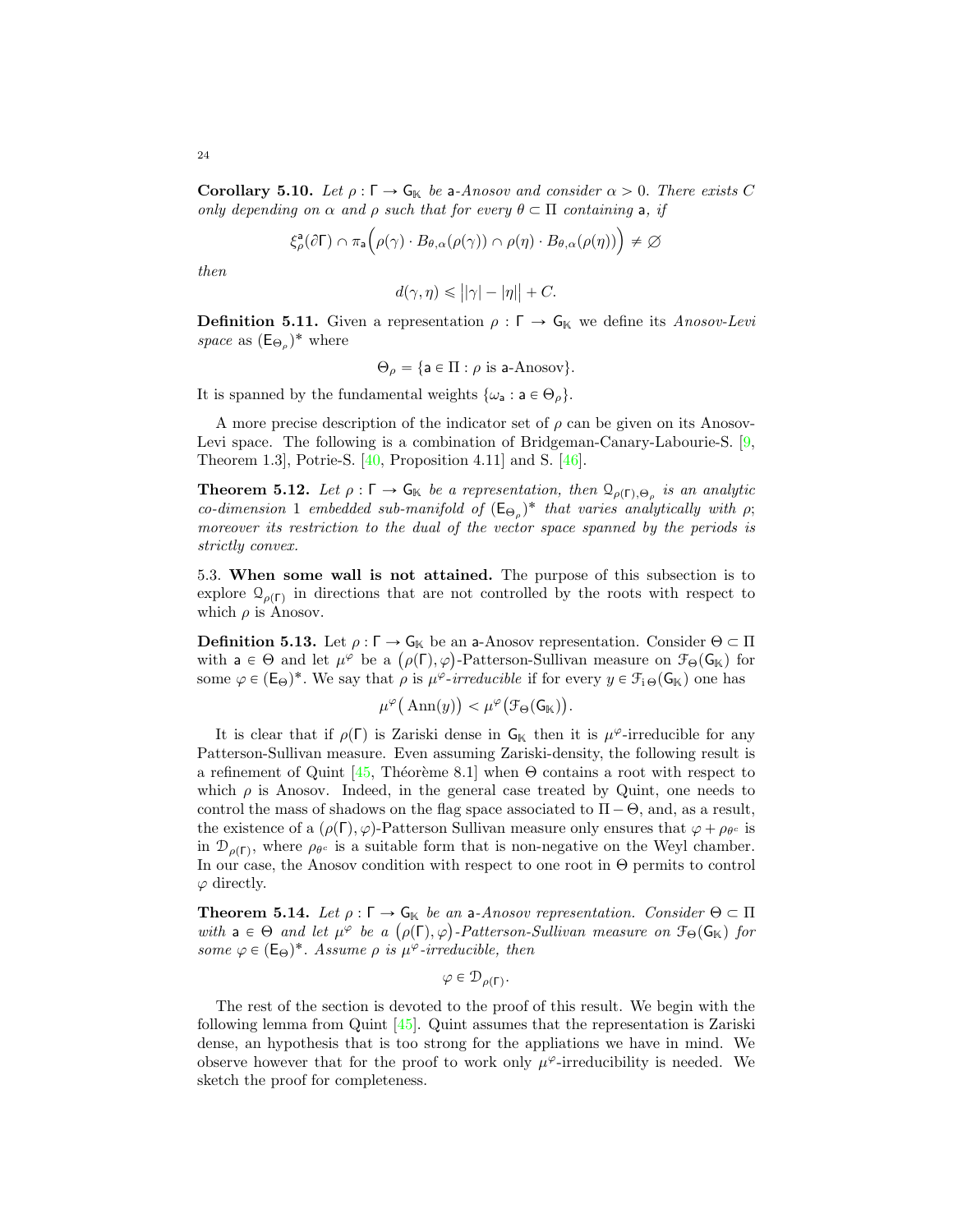<span id="page-24-1"></span><span id="page-24-0"></span>**Lemma 5.15** ([\[45,](#page-43-7) Lemme 8.2]). Let  $\rho : \Gamma \to \mathsf{G}_{\mathbb{K}}$  be a representation,  $\mu^{\varphi}$  be a  $(\rho(\Gamma), \varphi)$ -Patterson-Sullivan measure on  $\mathcal{F}_{\Theta}(\mathsf{G}_{\mathbb{K}})$ . Assume  $\rho$  is  $\mu^{\varphi}$ -irreducible, then there exists  $\alpha_0 > 0$  such that for every given  $0 < \alpha < \alpha_0$  there exist  $k > 0$  only depending on  $\alpha$ , such that for every  $\gamma \in \Gamma$  one has

$$
k^{-1}e^{-\varphi\big(a(\rho(\gamma))\big)} \leq \mu^{\varphi}\big(\rho(\gamma)B_{\Theta,\alpha}(\rho(\gamma))\big) \leq k e^{-\varphi\big(a(\rho(\gamma))\big)}.
$$

*Proof.* Observe that  $\mu^{\varphi}$ -irreducibility guarantees that there exist  $\alpha, k > 0$  such that for every  $\gamma \in \Gamma$ ,  $\mu^{\varphi}(B_{\theta,\alpha}(\rho(\gamma))) \geq k$ : indeed otherwise there would be a sequence of reals  $\alpha_n \to 0$  and elements  $\gamma_n \in \Gamma$  with  $\mu^{\varphi}(B_{\theta,\alpha_n}(\rho(\gamma_n))) \leq 1/n$ . We can assume, up to extracting a subsequence, that the complement of  $B_{\theta,\alpha_n}(\rho(\gamma))$  converges to Ann(y) for some  $y \in \mathcal{F}_{i,\theta}$ , and this contraddicts  $\mu^{\varphi}$ -irreducibility.

The result then follows from the definition of  $(\rho(\Gamma), \phi)$ -Patterson-Sullivan mea-<br>re using Equation (4.5). sure using Equation  $(4.5)$ .

The rest of the proof of Theorem [5.14](#page-23-1) is similar to the argument showing that if there exists a Patterson-Sullivan density of a given exponent, then this exponent must be greater than the critical exponent (see for example Sullivan [\[48\]](#page-43-3) and Quint's notes  $[42,$  Theorem  $4.11$ ]):

*Proof of Theorem [5.14.](#page-23-1)* We have to show that for every  $s > 0$  one has

$$
\sum_{\gamma \in \Gamma} e^{-(1+s)\varphi\big(a(\rho(\gamma))\big)} < \infty.
$$

Corollary [5.10](#page-23-3) implies that given  $\alpha > 0$  there exists  $N \in \mathbb{N}$ , such that if  $t > 0$  and

$$
\Gamma_t = \{ \gamma \in \Gamma : t \leq |\gamma| \leq t+1 \},\
$$

then for every  $x \in \partial \Gamma$  one has

$$
\#\Big\{\gamma\in\Gamma_t:\pi_a^{-1}(\xi_\rho^a(x))\cap\rho(\gamma)B_{\Theta,\alpha}(\rho(\gamma))\neq\varnothing\Big\}\leq N,
$$

Lemma [5.15](#page-24-0) now yields for every  $t \geq 0$ 

$$
\infty > \mu^{\varphi}\Big(\pi_a^{-1}\big(\xi_\rho^a(\partial \Gamma)\big)\Big) \geqslant C \sum_{\gamma \in \Gamma_t} e^{-\varphi\big(a(\rho(\gamma))\big)},\tag{5.1}
$$

where C is independent of t. This is to say, there exists  $K > 0$  independent of  $t \in \mathbb{R}_+$  such that

$$
\sum_{\gamma \in \Gamma_t} e^{-\varphi\big(a(\rho(\gamma))\big)} < K.
$$

Since  $\varphi \in (\mathcal{L}_{\rho(\Gamma)})^*$  and  $\rho$  is a-Anosov there exist positive  $\delta, \delta'$  and C such that

$$
\varphi\big(a(\rho(\gamma))\big) \geq \delta' \mathsf{a}\big(\rho(\gamma)\big) \geq \delta |\gamma| - C.
$$

One concludes that for every  $s > 0$  one has

$$
\sum_{\gamma \in \Gamma} e^{-(1+s)\varphi\big(a(\rho(\gamma))\big)} \leqslant \sum_{n=0}^{\infty} \sum_{\gamma \in \Gamma_n} e^{-\varphi\big(a(\rho(\gamma))\big)} e^{-sa(\rho(\gamma))}
$$
  

$$
\leqslant Ke^C \sum_{n=0}^{\infty} e^{-\delta s n} < \infty,
$$

as desired.  $\Box$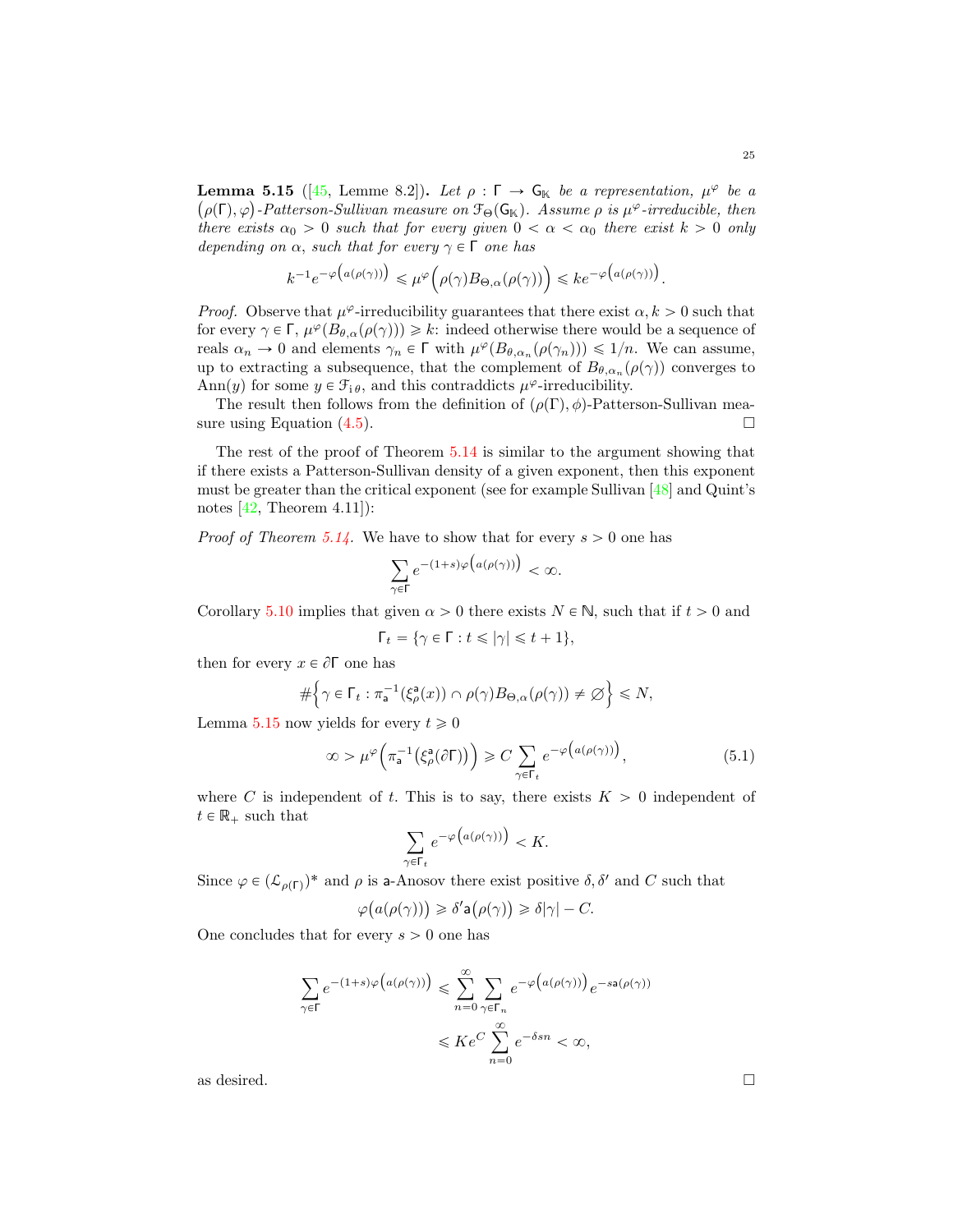## 6. Anosov representations with Lipschitz limit set

<span id="page-25-0"></span>In this section we will prove Theorem [A.](#page-2-1) We will hence fix some notation throughout this section.

<span id="page-25-1"></span>Assumption 6.1. The group Γ will be a word-hyperbolic group whose boundary  $\partial$ Γ is homeomorphic to a sphere of dimension  $d$ <sub>Γ</sub>. We will also fix a projective Anosov representation  $\rho : \Gamma \to \text{PSL}_d(\mathbb{R})$  such that the sphere  $\xi_\rho^1(\partial \Gamma)$  is a Lipschitz submanifold of  $\mathbb{P}(\mathbb{R}^d)$ , i.e. it is locally the graph of a Lipschitz map. Note that we have restricted ourselves to  $\mathbb{K} = \mathbb{R}$ .

6.1. The *p*-th Jacobian. Given a line  $\ell$  contained in a  $p+1$ -dimensional subspace V of  $\mathbb{R}^d$ , the space of infinitesimal deformations of  $\ell$  inside V

$$
\mathsf{T}_{\ell}\mathbb{P}(V)\subset \mathsf{T}_{\ell}\mathbb{P}(\mathbb{R}^d)
$$

carries a natural volume form induced by the choice of a scalar product  $\tau$  on  $\mathbb{R}^d$ . Namely, if one considers the  $\tau$ -orthogonal decomposition  $V = \ell \oplus \ell_V^{\perp}$ , then one canonically identifies  $\mathsf{T}_{\ell} \mathbb{P}(V) = \hom(\ell, \ell_V^{\perp})$  and thus one can define  $\Omega_{\ell, V}$  $\wedge^p({\sf T}_l{\Bbb P}(V))$  by

$$
\Omega_{\ell,V}(\varphi_1,\ldots,\varphi_p)=\frac{v \wedge \varphi_1(v) \wedge \cdots \wedge \varphi_p(v)}{\|v\|^{p+1}}
$$

for any  $v \in \ell - \{0\}.$ 

**Definition 6.2.** The linear form  $\mathcal{J}_p^u \in (\mathsf{E}_{\{a_1, a_{p+1}\}})^*$  defined by

$$
\mathcal{J}_p^u = (p+1)\omega_1 - \omega_{p+1}
$$

is called the p-th unstable Jacobian.

<span id="page-25-2"></span>**Lemma 6.3.** Given  $g \in PSL_d(\mathbb{R})$  and a partial flag  $(\ell, V) \in \mathcal{F}_{\{a_1, a_{p+1}\}}(\mathbb{R}^d)$ , one has

$$
g^*\Omega_{g\ell,gV} = \exp\Big(-\mathcal{J}_p^u\big(\mathbf{b}_{\{\mathsf{a}_1,\mathsf{a}_{p+1}\}}(g,(\ell,V))\big)\Big)\Omega_{\ell,V}.
$$

*Proof.* This is an explicit computation using equation  $(4.6)$  and the definition of  $\Omega_{\ell,V}.$ 

Indeed, whenever  $\varphi_1, \ldots, \varphi_p \in \text{hom}(\ell, \ell_V^{\perp})$  are linearly independent, for any  $v \in$  $\ell - \{0\}$  the vectors  $\{v, \varphi_1(v), \cdots, \varphi_p(v)\}$  form a basis of V and thus:

$$
g^*\Omega_{g\ell,gV}(\varphi_1,\ldots,\varphi_p) = \Omega_{g\ell,gV}(g\varphi_1,\ldots,g\varphi_p)
$$
  
\n
$$
= \frac{gv \wedge (g\varphi_1)(gv) \wedge \cdots \wedge (g\varphi_p)(gv)}{\|gv\|^{p+1}}
$$
  
\n
$$
= \frac{gv \wedge g(\varphi_1(v)) \wedge \cdots \wedge g(\varphi_p(v))}{\|gv\|^{p+1}}
$$
  
\n
$$
= \frac{gv \wedge g(\varphi_1(v)) \wedge \cdots \wedge g(\varphi_p(v))}{v \wedge \varphi_1(v) \wedge \cdots \wedge \varphi_p(v)} \frac{v \wedge \varphi_1(v) \wedge \cdots \wedge \varphi_p(v)}{\|v\|^{p+1}} \frac{\|v\|^{p+1}}{\|gv\|^{p+1}}
$$
  
\n
$$
= \exp\left(\omega_{p+1}(b_{\{a_1,a_{p+1}\}}(g,V)) - (p+1)\omega_1(b_{\{a_1,a_{p+1}\}}(g,\ell))\right) \Omega_{\ell,V}.
$$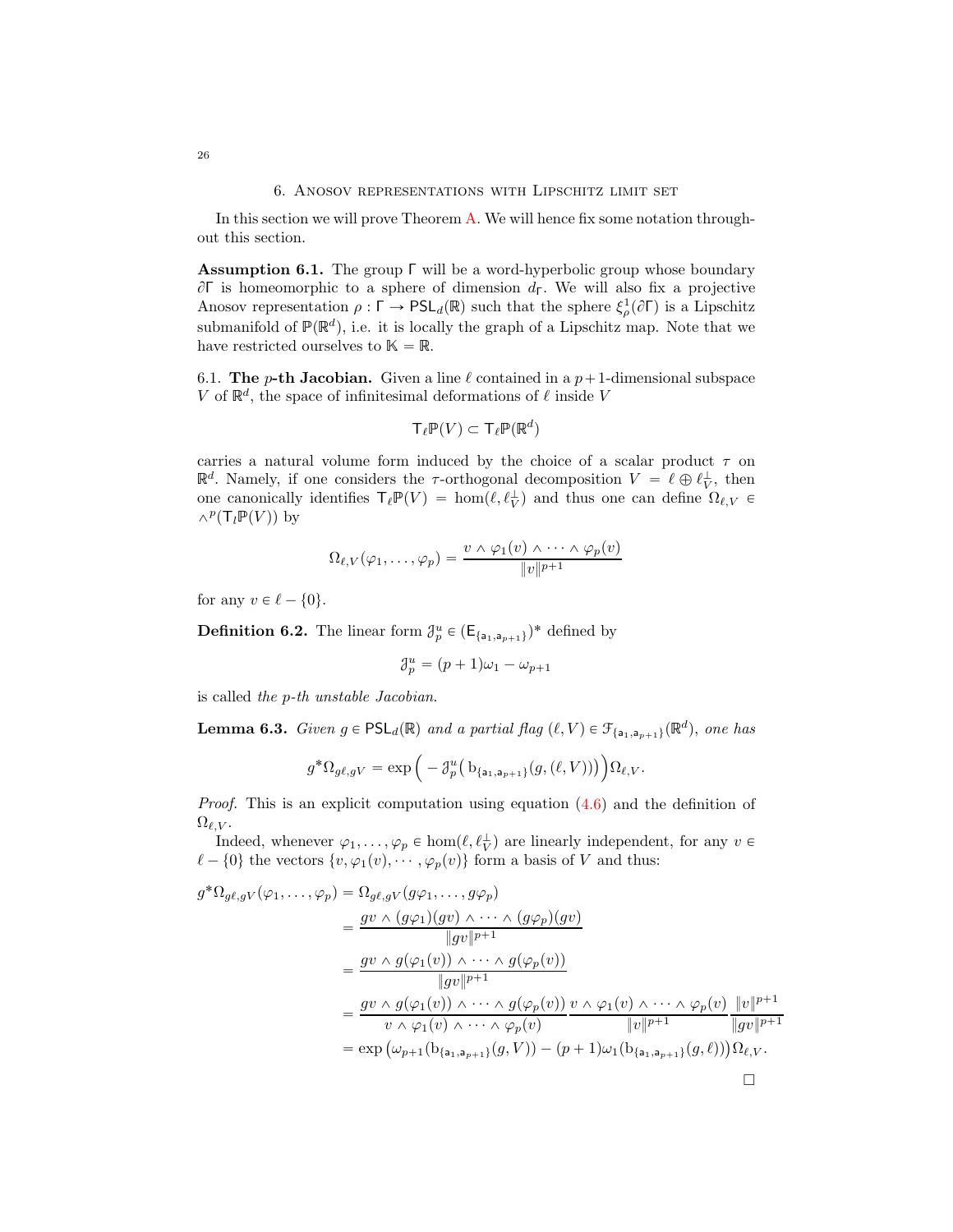<span id="page-26-5"></span><span id="page-26-1"></span>6.2. Existence of a  $\mathcal{J}_{d_{\Gamma}}^u$ -Patterson-Sullivan measure. Let us prove the following proposition.

<span id="page-26-0"></span>**Proposition 6.4.** Under assumption [6.1,](#page-25-1) there exists a  $(\rho(\Gamma), \mathcal{J}_{d_{\Gamma}}^u)$ -Patterson-Sullivan measure on  $\mathcal{F}_{\{a_1, a_{d_{\Gamma}}\}}$ , which we will denote by  $\nu_{\rho}$ .

*Proof.* It follows from Rademacher's theorem [\[20,](#page-42-12) Theorem 3.2] that  $\xi^1_\rho(\partial \Gamma)$  has a well defined Lebesgue measure class (cfr. [\[22,](#page-42-13) Section 3.2]), and that Lebesgue almost every point  $\xi_{\rho}^1(x) \in \xi_{\rho}^1(\partial \Gamma)$  has a well defined tangent space, this defines a  $d_{\Gamma} + 1$  dimensional vector subspace  $x_{\rho}^{d_{\Gamma}+1} \in \mathcal{F}_{\{a_{d_{\Gamma}+1}\}}(\mathbb{R}^d)$  such that

<span id="page-26-2"></span>
$$
\mathsf{T}_{\xi_{\rho}^{1}(x)}(\xi_{\rho}^{1}(\partial \Gamma)) = \hom(\xi_{\rho}^{1}(x), x_{\rho}^{d_{\Gamma}+1}/\xi_{\rho}^{1}(x)). \tag{6.1}
$$

Consider the  $\rho$ -equivariant measurable map  $\zeta_{\rho} : \xi_{\rho}^1(\partial \Gamma) \to \mathcal{F}_{\{a_1, a_{d_{\Gamma}+1}\}}(\mathbb{R}^d)$  defined by

<span id="page-26-4"></span>
$$
\zeta_{\rho}(\xi_{\rho}^{1}(x)) = (\xi_{\rho}^{1}(x), x_{\rho}^{d_{\Gamma}+1}). \tag{6.2}
$$

We can then define a volume form on  $\xi^1_\rho(\partial \Gamma)$  via

$$
\xi_{\rho}^1(x) \mapsto \Omega_{\zeta_{\rho}(\xi_{\rho}^1(x))}.
$$

This form is defined Lebesgue almost everywhere and thus defines a Lebesgue measure on  $\xi^1_\rho(\partial \Gamma)$ , which we will denote by  $\nu_\rho$ . Lemma [6.3](#page-25-2) implies directly that the push-forward  $(\zeta_{\rho})_* \nu_{\rho}$  is the desired measure.

6.3. When  $\partial \Gamma$  is a circle. Recall from the introduction that we say that  $\rho$  is weakly irreducible if the vector space span  $(\xi_{\rho}^1(\partial \Gamma))$  is the whole space.

<span id="page-26-3"></span>**Lemma 6.5.** Under assumption [6.1](#page-25-1) together with weakly irreducibility of  $\rho$  and  $d_{\Gamma} = 1$ , one has that  $\rho$  is  $\mu^{\varphi}$ -irreducible for any  $(\rho(\Gamma), \varphi)$ -Patterson-Sullivan measure on  $\mathcal{F}_{\{a_1, a_2\}}(\mathbb{R}^d)$  whose projection is absolutely continuous with the measure  $\nu_\rho$ constructed in Proposition [6.4.](#page-26-0)

*Proof.* If this were not the case, there would exist  $(W_0, P_0) \in \mathcal{F}_{\{a_{d-2}, a_{d-1}\}}(\mathbb{R}^d)$  such that Ann $(W_0, P_0)$  would have full  $\mu^{\varphi}$ -mass; as  $\rho$  is projective Anosov we can furthermore assume that  $P_0 = \xi_{\rho}^{d-1}(x)$  for some  $x \in \partial \Gamma$  and thus the condition  $\xi_{\rho}^1(y) \subset P_0$ only occurs for  $y = x$ .

Hence, since the projection of  $\mu^{\varphi}$  is absolutely continuous with respect to  $\nu_{\rho}$  one has that for  $\mu^{\varphi}$ -almost every  $\xi_{\rho}^1(x) \in \xi_{\rho}^1(\partial \Gamma)$  the vector space  $x_{\rho}^2$  from subsection [6.2](#page-26-1) intersects  $W_0$ .

Let us choose a scalar product  $\tau$  on  $\mathbb{R}^d$ , and the induced distance function of  $\mathbb{P}(\mathbb{R}^d)$ . Let us denote by  $[W_0]$  the quotient vector space  $\mathbb{R}^d/W_0$ , it is a 2-dimensional vector space and every line  $\ell \notin W_0$  defines a line  $\lbrack \ell \oplus W_0 \rbrack$  in  $\lbrack W_0 \rbrack$ . Moreover, for every  $\delta > 0$  the double quotient projection

$$
\pi: \left\{\ell \in \mathbb{P}(\mathbb{R}^d) : \measuredangle_\tau(\ell, W_0) > \delta\right\} \to \mathbb{P}\big([W_0]\big),
$$

defined by  $\pi(\ell) = [ [\ell \oplus W_0]]$ , is Lipschitz.

We denote by  $\bar{U}_{\delta} \subset \xi_{\rho}^1(\partial \bar{\Gamma})$  the relative open subset defined by

$$
U_{\delta} = \{ \ell \in \xi_{\rho}^{1}(\partial \Gamma) : \measuredangle_{\tau}(\ell, W_0) > \delta \}
$$

and consider the Lipschitz map  $\pi|U_{\delta}: U_{\delta} \to \mathbb{P}([W_0])$ . Since, by assumption, for  $\mu^{\varphi}$ -almost every  $\xi_{\rho}^1(x) \in \xi_{\rho}^1(\partial \Gamma)$  the plane  $x_{\rho}^2$  intersects  $W_0$ , one concludes from equation [\(6.1\)](#page-26-2) that  $\pi|U_{\delta}$  has zero derivative  $\nu_{\rho}$ -almost everywhere.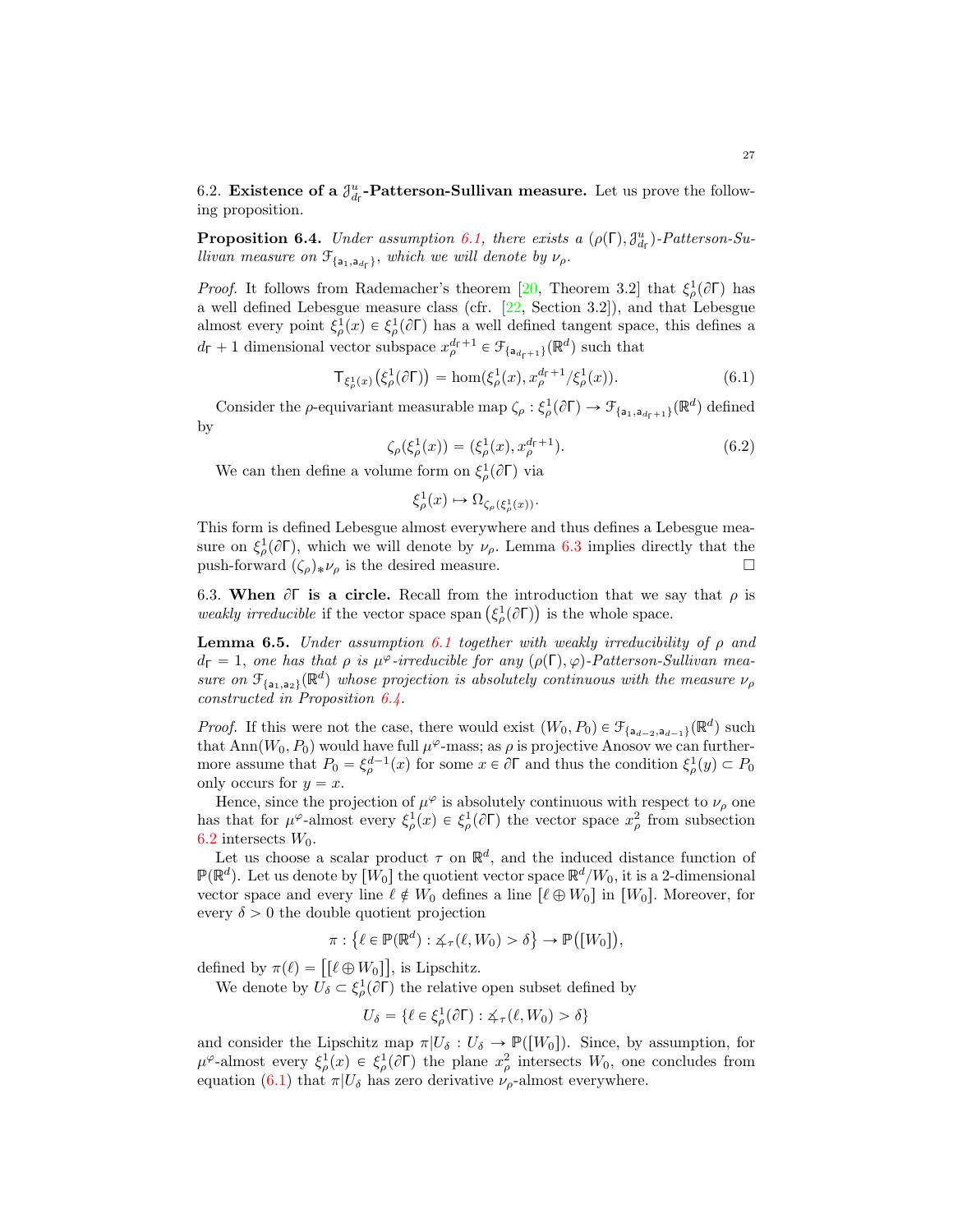Since Lipschitz maps are absolutely continuous, and in particular satisfy the fundamental theorem of calculus, we deduce that  $\pi$  $(\xi^1_\rho(\partial \Gamma))$  is constant. This implies that

$$
\xi_{\rho}^1(\partial \Gamma) \subset W_0 \oplus \xi_{\rho}^1(x),
$$

for any  $x \in \partial \Gamma$ , which contradicts the weak irreducibility assumption.

We can now prove Theorem [A](#page-2-1) when  $d_{\Gamma} = 1$ :

<span id="page-27-0"></span>Corollary 6.6. Let Γ be a word-hyperbolic group such that  $\partial \Gamma$  is homeomorphic to a circle. Let  $\rho : \Gamma \to \text{PGL}_d(\mathbb{R})$  be a weakly irreducible  $a_1$ -Anosov representation such that  $\xi_{\rho}^{1}(\partial \Gamma)$  is a Lipschitz curve. Then

 $\mathsf{a}_1 \in \mathbb{Q}_{\rho(\Gamma)}$ .

*Proof.* Note that  $a_1 = \mathcal{J}_1^u$  is the first unstable Jacobian. Since  $\xi_\rho^1(\partial \Gamma)$  is a Lipschitz circle, it has Hausdorff dimension 1 and thus Corollary [1.1](#page-3-0) implies that  $h_{\rho}^{a_1} \geq 1$ .

On the other hand, Proposition [6.4](#page-26-0) provides a  $(\rho(\Gamma), \mathcal{J}_1^u)$ -Patterson-Sullivan measure  $\mu^{3^u_1}$  on  $\mathcal{F}_{\{a_1, a_2\}}(V_{\mathbb{R}})$  that projects to the Lebesgue measure on  $\xi^1_\rho(\partial \Gamma)$ . Since  $\rho$ is weakly irreducible, Lemma [6.5](#page-26-3) implies that it is  $\mu^{3^u_1}$ -irreducible, thus Theorem [5.14](#page-23-1) applies to give

$$
\mathsf{a}_1=\mathcal{J}_1^u\in \mathcal{D}_{\rho(\Gamma)},
$$

this is to say  $h_{\rho}(a_1) \leq 1$  which concludes the proof.

 $\Box$ 

Before proceeding to arbitrary  $d_{\Gamma}$  let us record a direct consequence of Corollary [6.6.](#page-27-0) Let us say that  $\rho$  is *coherent* if the first root arising in span  $(\xi_{\rho}^1(\partial \Gamma))$  is  $a_1$ .

<span id="page-27-3"></span>**Corollary 6.7.** Let  $\Gamma$  be a word-hyperbolic group such that  $\partial \Gamma$  is homeomorphic to a circle. Let  $\rho : \Gamma \to \mathsf{G}_{\mathbb{K}}$  be an a-Anosov representation and assume there exists proximal, real representation  $\Lambda : \mathsf{G}_{\mathbb{K}} \to \mathsf{PGL}(V_\mathbb{R})$  with first root a, such that  $\Lambda \circ \rho$  is coherent, then

$$
\mathsf{a}\in\mathfrak{Q}_{\rho(\Gamma)}.
$$

6.4. When  $\partial \Gamma$  has arbitrary dimension. Recall that a subgroup  $\Gamma \subset \text{PGL}(V_\mathbb{K})$ is strongly irreducible if any finite index subgroup acts irreducibly. It is well known that this is equivalent to the fact that the connected component of the identity of the Zariski closure of  $\Gamma$  acts irreducibly on  $\mathbb{K}^d$ .

We will need the following lemma (that does not require assumption [6.1\)](#page-25-1).

<span id="page-27-2"></span>**Lemma 6.8.** Let  $\eta : \Gamma \to \text{PGL}_d(\mathbb{R})$  be a strongly irreducible  $a_1$ -Anosov representation. Assume that there exists  $p \in [1, d-1]$  and a measurable  $\eta$ -equivariant section  $\zeta : \partial \Gamma \to \mathcal{F}_{\{a_1, a_p\}}(\mathbb{R}^d)$ . Then  $\eta$  is  $\mu^{\varphi}\text{-irreducible for any }(\rho(\Gamma), \varphi)\text{-Patterson-Sullivan}$ measure on  $\mathfrak{F}_{\Theta}(\mathbb{K}^d)$ .

*Proof.* Otherwise we would be able to find a subspace  $W_0 \in \mathcal{F}_{\{a_{d-p}\}}(\mathbb{R}^d)$  such that for almost every<sup>[8](#page-27-1)</sup>  $\xi_{\rho}^1(x) \in \xi_{\rho}^1(\partial \Gamma)$  one has  $\zeta(x)^p \cap W_0 \neq \{0\}$ . Since  $\zeta$  is  $\eta$ -equivariant, we would find a *p*-dimensional subspace V such that for every  $\gamma \in \Gamma$ ,

$$
\eta(\gamma)V\cap W_0\neq\{0\}.
$$

<span id="page-27-1"></span><sup>&</sup>lt;sup>8</sup>with respect to the pushed forward measure  $\pi_*\mu^{\varphi}$ , where  $\pi: \mathcal{F}_{\{a_1, a_p\}}(\mathbb{R}^d) \to \mathbb{P}(\mathbb{R}^d)$  consists of forgetting the p-th coordinate,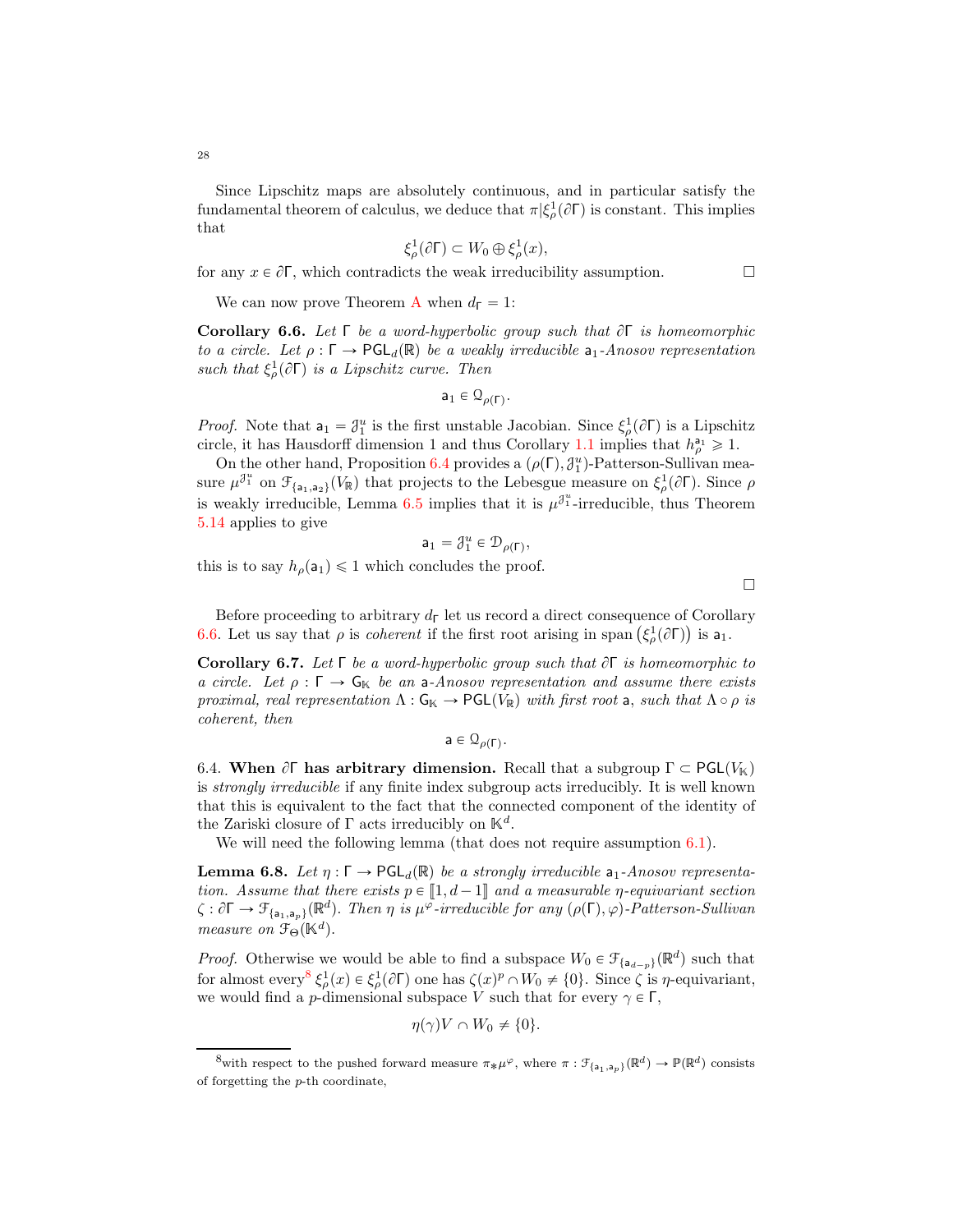<span id="page-28-3"></span>This implies that for every g in the Zariski closure of  $\eta(\Gamma)$  it holds that dim gV  $\cap$  $W_0 \geq 1$ . The contradiction comes from Labourie [\[37,](#page-43-0) Proposition 10.3] stating that the identity component of such a Lie group cannot act irreducibly. the identity component of such a Lie group cannot act irreducibly.

We can now prove Theorem [A](#page-2-1) for arbitrary  $d_{\Gamma}$ .

**Corollary 6.9.** Under assumption [6.1](#page-25-1) together with strong irreducibility of  $\rho$  one has

$$
\mathcal{J}^u_{d_{\Gamma}} \in \mathcal{Q}_{\rho}(\Gamma).
$$

*Proof.* Since  $\xi_{\rho}^1(\partial \Gamma)$  is a Lipschitz sphere, it has Hausdorff dimension  $d_{\Gamma}$  and thus Corollary [1.1](#page-3-0) implies that  $h_{\rho}(\mathcal{J}_{d_{\Gamma}}^u) \geq 1$ . Proposition [6.4](#page-26-0) guarantees the existence of a  $(\rho(\Gamma), \mathcal{J}^u_{d_{\Gamma}})$ -Patterson-Sullivan measure. Moreover, the equivariant map from equation [\(6.2\)](#page-26-4) allows us to apply Lemma [6.8](#page-27-2) and thus we are in the hypothesis of Theorem [5.14,](#page-23-1) consequently  $h_{\rho}(\mathcal{J}_{d_{\Gamma}}^u) \leq 1$ , which concludes the proof.

# <span id="page-28-0"></span>7.  $(1, 1, p)$ -HYPERCONVEX REPRESENTATIONS AND A C<sup>1</sup>-DICHOTOMY FOR surface groups

In this section we will consider projective Anosov representations whose image of the boundary map is a  $C^1$  submanifold. In the second part of the section we will prove Corollary [7.8](#page-30-0) providing a a  $C^1$ -dichotomy for surface groups.

## 7.1.  $(1, 1, p)$ -hyperconvex representations.

**Definition 7.1.** A  $\{a_1, a_p\}$ -Anosov representation  $\rho : \Gamma \to \text{PGL}_d(\mathbb{R})$  is  $(1, 1, p)$ hyperconvex if, for every pairwise distinct  $x, y, z \in \partial \Gamma$ , the sum

$$
\xi^{1}(x) + \xi^{1}(y) + \xi^{d-p}(z)
$$

is direct.

Example 7.2. Examples of Zariski dense hyperconvex representations can be obtained by deforming  $S^k \circ \iota$ , where  $S^k$  denotes the k-th symmetric power and  $\iota : \Gamma \to \mathsf{PO}(1,p)$  is the inclusion of a co-compact lattice, see P.-S.-W. [\[41,](#page-43-1) Corollary 7.6].

Hyperconvex representations were introduced by Labourie [\[37\]](#page-43-0) for surface groups and further studied by Zhang-Zimmer  $[50]$  when the boundary of  $\Gamma$  is a topologically a sphere and by P.-S.-W.  $[41]$  for arbitrary hyperbolic groups. In both  $[41]$ , Proposition 7.4] and [\[50,](#page-43-2) Theorem 1.1] one finds the following result.

<span id="page-28-2"></span>**Theorem 7.3** (P.-S.-W. and Zhang-Zimmer). Assume that  $\partial \Gamma$  is topologically a sphere of dimension  $p - 1$  and let  $\rho : \Gamma \to \text{PGL}_d(\mathbb{R})$  be a  $(1, 1, p)$ -hyperconvex representation. Then  $\xi^1_\rho(\partial \Gamma)$  is a C<sup>1</sup>-sphere.

Theorem [A](#page-2-1) then gives:

<span id="page-28-1"></span>**Corollary 7.4.** Assume that  $\partial \Gamma$  is topologically a sphere of dimension  $p-1$  and let  $\rho: \Gamma \to \mathsf{PSL}_d(\mathbb{R})$  be strongly irreducible and  $(1, 1, p)$ -hyperconvex. Then  $h_\rho(\mathcal{J}_p^u) = 1$ .

Remark 7.5. This generalizes Potrie-S. [\[40,](#page-43-5) Corollary 7.1]. Observe however that, since the limit set  $\xi^1(\partial \Gamma)$  is a C<sup>1</sup>-submanifold of  $\mathbb{P}(\mathbb{R}^d)$ , the arguments of [\[40\]](#page-43-5) adapt directly to give a version of Corollary [7.4](#page-28-1) without requiring strong irreducibility.

Glorieux-Monclair-Tholozan [\[25\]](#page-42-5) recently showed the following.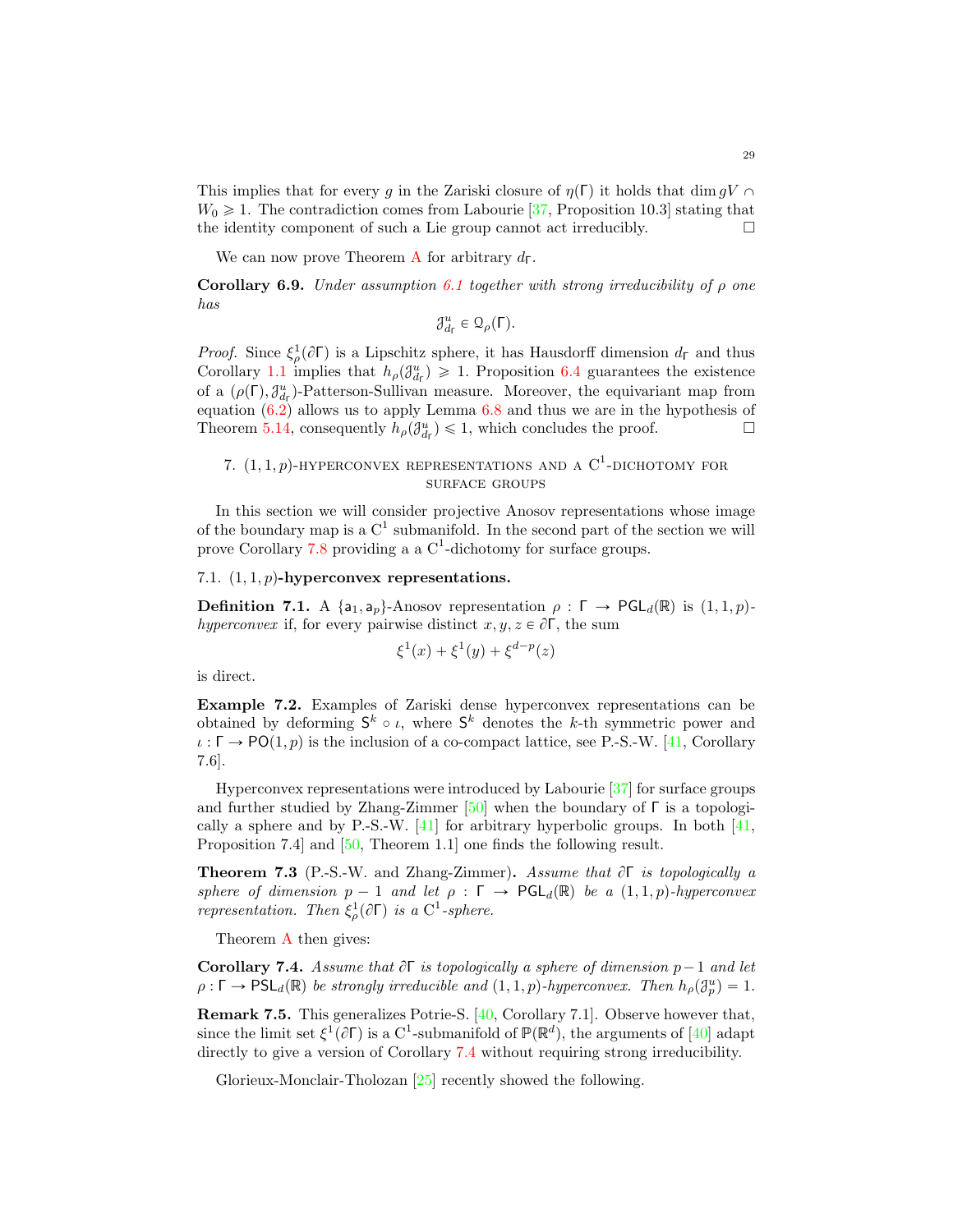<span id="page-29-1"></span>**Theorem 7.6** (Glorieux-Monclair-Tholozan [\[25\]](#page-42-5)). Let  $\rho : \Gamma \to \text{PGL}_d(\mathbb{R})$  be an  $a_1$ -Anosov representation that preserves a properly convex domain, then

$$
2h_{\rho}(\omega_1 + \omega_{d-1}) \leq \dim_{\mathrm{Hff}} \left( (\xi^1, \xi^{d-1})(\partial \Gamma) \right),
$$

where  $(\xi^1, \xi^{d-1}) : \partial \Gamma \to \mathbb{P}(\mathbb{R}^d) \times \mathbb{P}((\mathbb{R}^d)^*)$ .

As an application of Corollary [7.4](#page-28-1) we show that, for  $(1, 1, p)$ -hyperconvex representations with  $p < d - 1$  such bound can never be achieved:.

**Proposition 7.7.** Assume that  $\partial \Gamma$  is topologically a sphere of dimension  $p-1$  and let  $\rho: \Gamma \to \text{PGL}_d(\mathbb{R})$  be strongly irreducible and  $(1, 1, p)$ -hyperconvex. If  $p < d - 1$ , then

$$
2h_{\rho}(\omega_1 + \omega_{d-1}) < (1 - \varepsilon)(p - 1),
$$

where  $\varepsilon > 0$  only depends on the  $\{a_1, a_p\}$ -Anosov constants of  $\rho$ .

*Proof.* Since  $p < d - 1$  the functional  $\phi \in \mathsf{E}^*$ 

$$
\phi = \frac{\omega_p - \omega_1}{p - 1} - \frac{\omega_{d-1} - \omega_1}{d - 2}
$$

is non-zero, moreover observe that, for every  $v \in \mathsf{E}^+$  one has

$$
\phi(v) \geqslant \left(\frac{d-p-1}{d-2}\right) \mathsf{a}_p(v).
$$

Since  $\rho$  is  $a_p$ -Anosov, the last computation implies that ker  $\phi \cap \mathcal{L}_{\rho(\Gamma)} = \{0\}$  this is to say that  $\phi \in (\mathcal{L}_{\rho(\Gamma)})^*$ , in particular  $\phi$  has a well defined entropy  $h_{\rho}(\phi) \in (0, \infty)$ . Moreover,

<span id="page-29-0"></span>
$$
h_{\rho}\left(\frac{p-1}{d-2}((d-1)\omega_1 - \omega_{d-1})\right) = h_{\rho}\left(\mathcal{J}_{p-1}^{u} + (p-1)\phi\right)
$$
(7.1)

$$
\leqslant \quad \frac{h_{\rho}(\phi)}{h_{\rho}(\phi) + p - 1},\tag{7.2}
$$

where the equality comes from the equality between the corresponding linear forms and the inequality follows from Lemma [5.6](#page-22-0) together with Corollary [7.4](#page-28-1) stating that  $h_\rho(\mathcal{J}_{p-1}^u) = 1.$ 

Finally, observe that

$$
\frac{(p-1)}{2}(\omega_1 - \omega_{d-1}) = \frac{1}{2} \left( \frac{p-1}{d-2}((d-1)\omega_1 - \omega_{d-1}) + \frac{p-1}{d-2}((d-1)\omega_{d-1} - \omega_1) \right)
$$
  
= 
$$
\frac{1}{2} \left( \mathcal{J}_{p-1}^u + (p-1)\phi + \left( \mathcal{J}_{p-1}^u + (p-1)\phi \right) \circ i \right),
$$

where  $i : E \rightarrow E$  is the opposition involution. Together with equation [7.1](#page-29-0) and Lemma [5.6,](#page-22-0) this yields

$$
\frac{2}{(p-1)}h_{\rho}(\omega_{1}-\omega_{d-1}) \leq 2\frac{h_{\rho}(\mathcal{J}_{p-1}^{u}+(p-1)\phi)h_{\rho}((\mathcal{J}_{p-1}^{u}+(p-1)\phi)\circ i)}{h_{\rho}(\mathcal{J}_{p-1}^{u}+(p-1)\phi)+h_{\rho}((\mathcal{J}_{p-1}^{u}+(p-1)\phi)\circ i)}
$$
  
=  $h_{\rho}(\mathcal{J}_{p-1}^{u}+(p-1)\phi)$   

$$
\leq \frac{h_{\rho}(\phi)}{h_{\rho}(\phi)+p-1}<1,
$$

since entropy is i-invariant.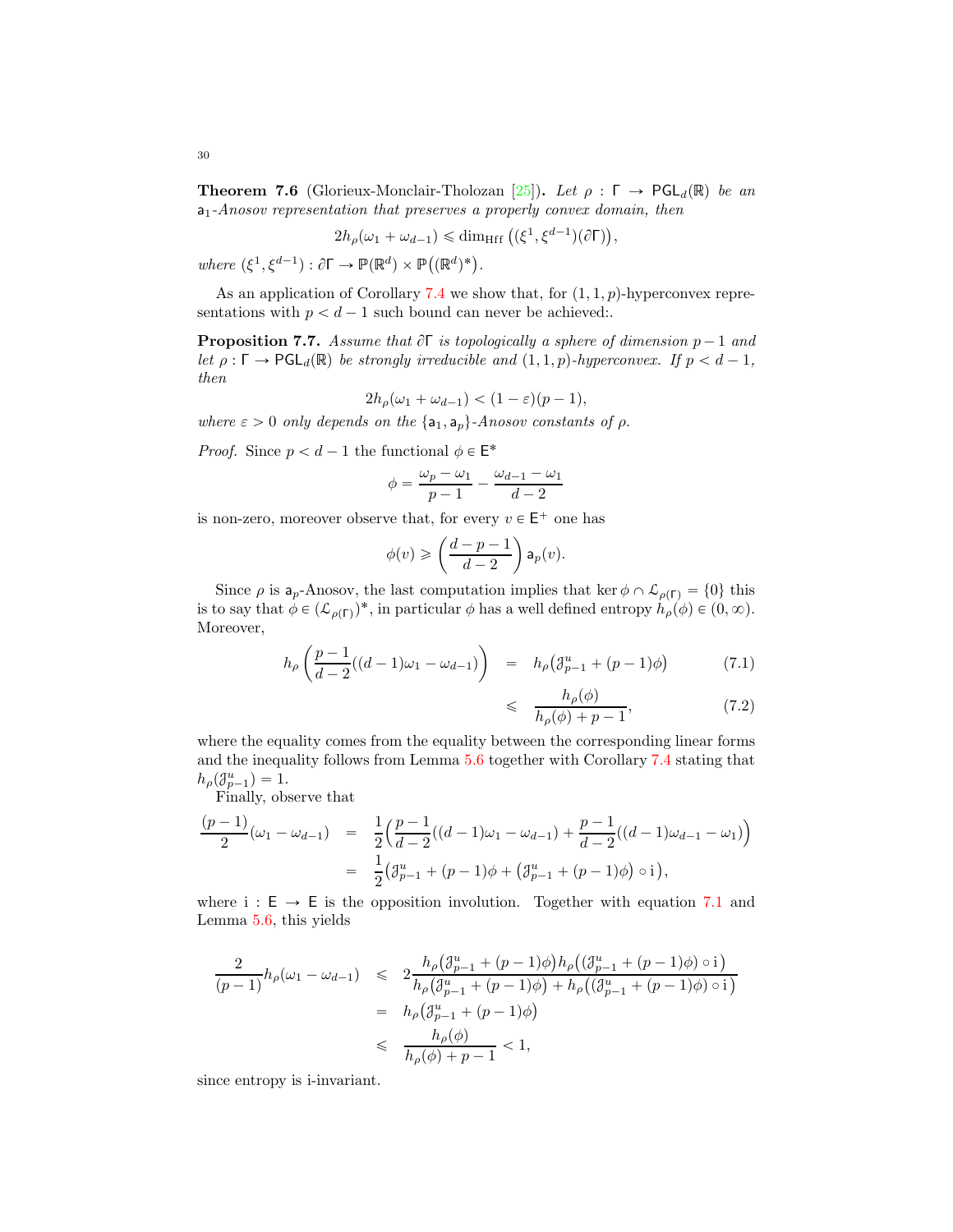<span id="page-30-1"></span>To conclude the proof we observe that the functional  $\phi$  belongs to the Anosov-Levi space of every  $\{a_1, a_p\}$ -Anosov representation, its entropy thus varies continuously (Theorem [5.12\)](#page-23-2) and hence

$$
\eta \mapsto \frac{h_{\eta}(\phi)}{h_{\eta}(\phi) + p - 1}
$$

is bounded away from 1 on compact subsets of  $\mathfrak{X}_{\{\mathsf{a}_1,\mathsf{a}_p\}}\big(\Gamma,\mathsf{PGL}_d(\mathbb R)\big)$ 

 $C^1$ -dichotomy. Now we prove the  $C^1$ -dichotomy announced in the introduction. As we will later see (Section [9](#page-33-0) and Section [10\)](#page-37-0) there are many projective Anosov representations of surface groups where the image of the boundary map is Lipschitz. However, when we embed the surface group into  $PSL_2(\mathbb{R})$  and look small deformations of representations

$$
\Gamma \to \mathsf{PSL}_2(\mathbb{R}) \stackrel{R}{\to} \mathsf{PSL}_d(\mathbb{R}),
$$

where  $R$  satisfies additional proximality assumptions ensuring that the representation is  $\{a_1, a_2\}$ -Anosov, then the image of the boundary map is never Lipschitz.

Recall that an element  $g \in \text{PGL}_d(\mathbb{R})$  is proximal if the generalized eigenspace associated to its greatest eigenvalue (in modulus) has dimension 1. A representation  $R: G \to \text{PGL}_d(\mathbb{R})$  of a given group G is proximal if its image contains a proximal element.

<span id="page-30-0"></span>**Corollary 7.8.** Let  $R : PSL_2(\mathbb{R}) \to PSL_d(\mathbb{R})$  be a (possibly reducible) proximal representation such that  $\wedge^2R$  is also proximal. Let S be a closed connected surface of genus  $\geq 2$  and let  $\rho_0 : \pi_1S \to \text{PSL}_2(\mathbb{R})$  be discrete and faithful. Then we have the following dichotomy:

- i) If the top two weights spaces of  $R$  belong to the same irreducible factor, then for every small deformation  $\rho : \pi_1S \to \mathrm{PSL}_d(\mathbb{R})$  of  $R\rho_0$  the curve  $\xi^1_\rho(\partial \pi_1S)$ is  $C^1$ .
- ii) Otherwise, for every weakly irreducible small deformation  $\rho : \pi_1S \to \text{PSL}_d(\mathbb{R})$ of  $R\rho_0$  the curve  $\xi^1_\rho(\partial \pi_1 S)$  is not Lipschitz.

*Proof.* By the proximality assumptions on  $R$ , the representation

$$
\rho := R\rho_0 : \pi_1 S \to \mathsf{PSL}_d(\mathbb{R})
$$

is  $\{a_1, a_2\}$ -Anosov.

Furthermore, if the first two weights of  $R$  belong to the same irreducible factor, the representation  $\rho$  is also  $(1, 1, 2)$ -hyperconvex, this is an open property in  $\mathfrak{X}(\pi_1 S, \mathsf{PSL}_d(\mathbb{R}))$  (P.-S.-W [\[41\]](#page-43-1)) and thus Theorem [7.3](#page-28-2) implies that every small deformation of  $\rho$  has  $C^1$  limit set.

If, instead, the two top weights of  $R$  were belonging to different irreducible factors, then it follows from the representation theory of  $SL_2(\mathbb{R})$  that

$$
h_{\rho}(\mathsf{a}_1)=h_{\rho}(\mathcal{J}_1^u)=2.
$$

Note that the entropy if  $\mathcal{J}_1^u$  is continuous on  $\mathfrak{X}_{\{a_1, a_2\}}(\pi_1 S, \text{PSL}_d(\mathbb{R}))$  (Theorem [5.12\)](#page-23-2), in particular there exists a neighborhood U of  $\rho$  such that  $h_{\eta}(\tilde{\mathcal{J}}_1^u) > 1$  for every  $\eta \in \mathcal{U}$ . Theorem [A](#page-2-1) implies that no weakly irreducible representation in  $\mathcal{U}$  can have Lipschitz limit set. Lipschitz limit set.

 $\Box$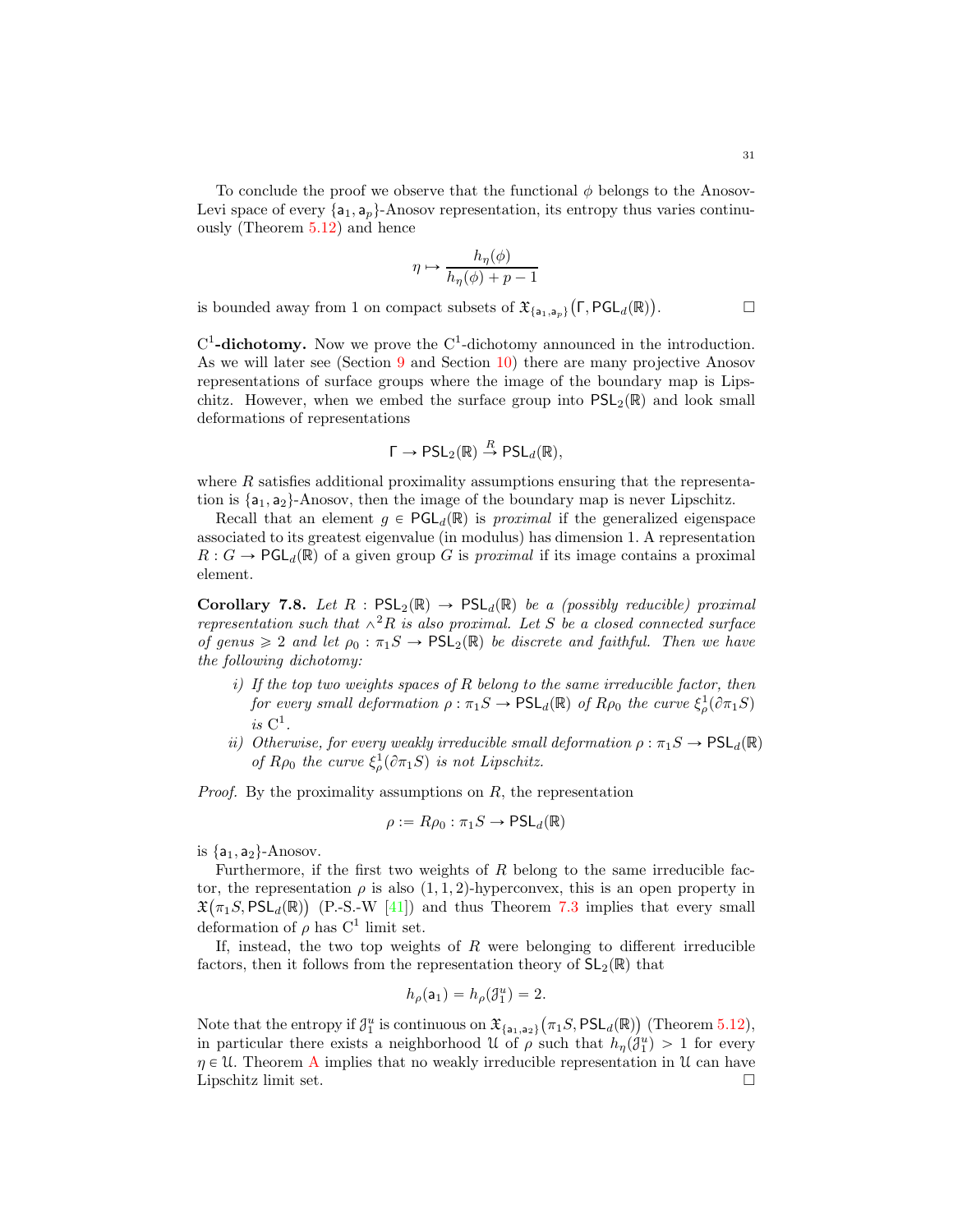<span id="page-31-1"></span>The regular case, item i) in Corollary [7.8,](#page-30-0) is inspired by Labourie [\[37\]](#page-43-0), who treated the case (of arbitrary deformations) of the irreducible representations, and was proven in P.-S.-W [\[41,](#page-43-1) Proposition 9.4]. The novelty of this paper is item ii), inspired by Barbot [\[1\]](#page-41-4) who proved it for  $d = 3$ . We believe both items placed together give a clearer picture.

It is easy to obtain similar results for other group G by considering suitable linear representations. On the other hand the double proximality assumption is necessary: the composition of a maximal representation not in the Hitchin component and the irreducible linear representation of  $Sp(2n, \mathbb{R})$  of highest weight  $w_n$  is proximal but its second exterior power is not proximal; it is possible to check that no small Zariski dense deformation satisfies either (i) or (ii).

Along the same lines we can deduce that some natural Anosov representations of hyperbolic lattices do not have Lipschitz boundary maps:

Corollary 7.9. Let  $\Gamma$   $\leq$  PO $(1, n)$  be a lattice,  $n \geq 3$  and  $\rho_1 : \Gamma \rightarrow \text{PO}(1, m)$ strictly dominated by the lattice embedding  $\rho_0$ . Then for any Zariski dense small deformation of  $\rho_0 \oplus \rho_1^{n-1}$ , the limit set  $\xi_\rho^1(\partial \Gamma)$  is not Lipschitz.

<span id="page-31-0"></span>Examples of lattices Γ admitting such representations were constructed by Danciger-Gueritaud-Kassel [\[16,](#page-42-14) Proposition 1.8].

## 8.  $\mathbb{H}^{p,q}$  CONVEX-COCOMPACT REPRESENTATIONS

Generalizing work of Mess [\[39\]](#page-43-9) and Barbot-Mérigot [\[2\]](#page-41-3), Danciger-Guéritaud– Kassel [\[17\]](#page-42-1) introduced a class of representations called  $\mathbb{H}^{p,q}$ -convex cocompact. These form another interesting class of representations with Lipschitz boundary map where Theorem [A](#page-2-1) apply.

Let  $d = p + q$  with  $p, q \geq 1$  and let Q be a symmetric bilinear form on  $\mathbb{R}^d$  of signature  $(p, q)$ . The subspace of  $\mathbb{P}(\mathbb{R}^d)$  consisting on negative definite lines is called the pseudo-Riemannian hyperbolic space and denoted by

$$
\mathbb{H}^{p,q-1} = \{ \ell \in \mathbb{P}(\mathbb{R}^d) : Q|_{\ell-\{0\}} < 0 \}.
$$

The cone of isotropic lines is usually denoted by  $\partial \mathbb{H}^{p,q-1}$ .

Instead of the original definition of convex-cocompactness, we recall the characterization given by [\[17,](#page-42-1) Theorem 1.11].

**Definition 8.1.** An a<sub>1</sub>-Anosov representation  $\rho : \Gamma \to \text{PO}(p,q)$  is  $\mathbb{H}^{p,q-1}$ -convex cocompact if for every pairwise distinct triple of points  $x, y, z \in \partial \Gamma$ , the restriction  $Q|_{\xi^1_\rho(x)\oplus\xi^1_\rho(y)\oplus\xi^1_\rho(z)}$  has signature  $(2,1)$ .

When  $\Gamma_0$  is a cocompact lattice in  $SO(p,1)$ ,  $\mathbb{H}^{p,1}$ -convex cocompact representations of  $\Gamma_0$  are usually referred to as AdS-quasi-Fuchsian groups. Barbot [\[3\]](#page-41-5) proved that these groups form connected components of the character variety  $\mathfrak{X}(\Gamma_0,\mathsf{SO}(p,2))$  only consisting of Anosov representations. In [\[24\]](#page-42-15) Glorieux-Monclair prove that the limit set of an AdS-quasi-Fuchsian group is never a  $C<sup>1</sup>$ -submanifold, except for Fuchsian groups.

The following is well known and easy to verify, see for example Glorieux-Monclair [\[23,](#page-42-9) Proposition 5.2].

**Proposition 8.2.** Assume that  $\partial \Gamma$  is homeomorphic to a p-1-dimensional sphere. If  $\rho : \Gamma \to \mathrm{PO}(p,q)$  is  $\mathbb{H}^{p,q}$ -convex cocompact, then  $\xi^1_\rho(\partial \Gamma)$  is a Lipschitz submanifold of  $\partial \mathbb{H}^{p,q-1}$ .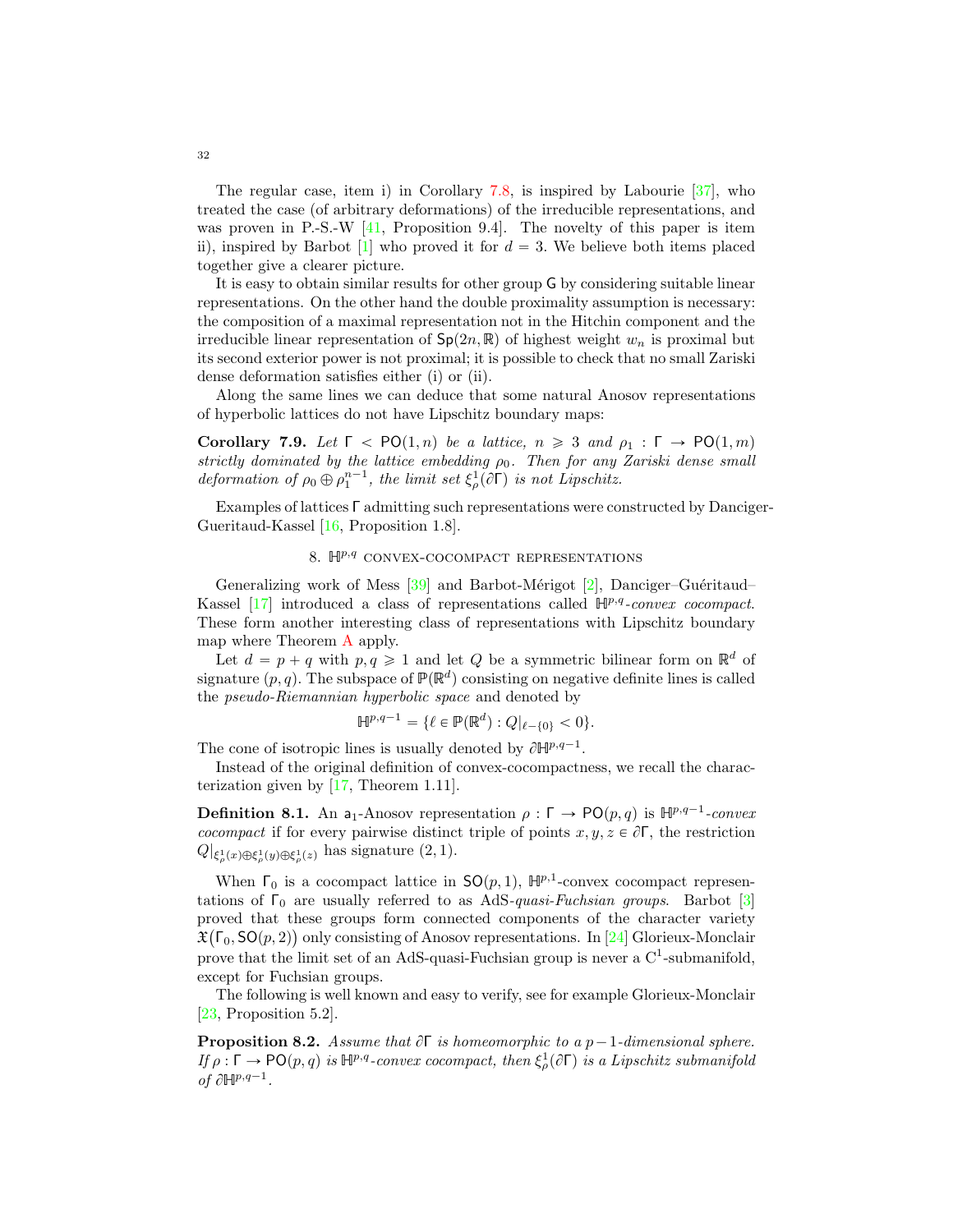<span id="page-32-2"></span>*Proof.* The space  $\partial \mathbb{H}^{p,q-1}$  admits a twofold cover that splits as the product  $\mathbb{S}^{p-1}$   $\times$  $\mathbb{S}^{q-1}$ . It is furthermore immediate to verify that, since for every pairwise distinct triple  $(x, y, z) \in \partial \Gamma$ ,  $Q|_{\xi^1_{\rho}(x)\oplus \xi^1_{\rho}(y)\oplus \xi^1_{\rho}(z)}$  has signature  $(2, 1)$ , each one of the two lifts of  $\xi_{\rho}^1(\partial \Gamma)$  to  $\mathbb{S}^{p-1} \times \mathbb{S}^{q-1}$  is the graph of a 1-Lipschitz function  $f : \mathbb{S}^{p-1} \to \mathbb{S}^{q-1}$ , and, as such, is a Lipschitz submanifold of  $\partial \mathbb{H}^{p,q-1}$ . . В последните постание и производите на производите по село в постание и производите на применение и производ<br>В постание и производите по село в постание и производите по село в постание и производите по село в постание

Theorem [A](#page-2-1) then yields:

<span id="page-32-0"></span>Corollary 8.3. Assume that  $\partial \Gamma$  is homeomorphic to a p – 1-dimensional sphere and let  $\rho : \Gamma \to \mathsf{PO}(p,q)$  be  $\mathbb{H}^{p,q-1}$ -convex cocompact, then

- if  $p = 2$  and  $\rho$  is weakly irreducible then  $h_{\rho}(\mathcal{J}_{1}^{u}) = 1$ ,
- if  $p \geq 3$  and  $\rho$  is strongly irreducible then  $h_{\rho}(\mathcal{J}_{p-1}^{u}) = 1$ .

One concludes the following upper bound for the entropy of the spectral radius inspired by Glorieux-Monclair [\[23\]](#page-42-9).

<span id="page-32-1"></span>**Corollary 8.4.** Assume that  $\partial \Gamma$  is homeomorphic to a  $p - 1$ -dimensional sphere and let  $\rho : \Gamma \to \mathsf{PO}(p,q)$  be  $\mathbb{H}^{p,q-1}$ -convex cocompact. Then

- if  $p = 2$  and  $\rho$  is weakly irreducible then  $h_{\rho}(\omega_1) \leq 1$ ,
- for  $p \geq 3$  and  $\rho$  strongly irreducible,  $h_{\rho}(\omega_1) \leq p 1$ .

*Proof.* Assume first  $p \le q$  and note that for every  $q \in \text{PO}(p, q)$  one has

$$
(\omega_p - \omega_1)(\lambda(g)) = \lambda_2(g) + \cdots + \lambda_p(g) \geq 0.
$$

By definition,  $\mathcal{J}_{p-1}^u = p\omega_1 - \omega_p$  and thus

$$
\frac{h_{\rho}(\omega_1)}{p-1} = h_{\rho}\big((p-1)\omega_1\big) \leq h_{\rho}(\mathcal{J}_{p-1}^u) = 1,
$$

by Corollary [8.3.](#page-32-0) The only difference in the case  $q < p$  is that  $\mathcal{J}_{p-1}^u = p\omega_1 - \omega_q$ , but the same argument applies verbatim.

The entropy for the first fundamental weight has a particular meaning for projective Anosov representations into  $PO(p, q)$ , notably for  $q \geq 2$ . Fix  $o \in \mathbb{H}^{p,q-1}$  and consider

$$
S^{o} = \{W < \mathbb{R}^{d} : o \subset W, \dim W = q \text{ and } Q|W \text{ is negative definite}\}.
$$

This is a totally geodesic embedding of the symmetric space  $X_{p,q-1}$  of  $\mathsf{PO}(p, q - 1)$ in the symmetric space  $X_{p,q}$ .

Given a projective Anosov representation  $\rho : \Gamma \to \mathsf{PO}(p,q)$  one defines the open subset of  $\mathbb{H}^{p,q-1}$ 

$$
\Omega_{\rho} = \{ o \in \mathbb{H}^{p,q-1} : Q(o, \xi_{\rho}^1(x)) \neq 0 \,\forall x \in \partial \Gamma \}.
$$

Carvajales [\[13\]](#page-42-16) shows that, assuming  $\Omega_{\rho} \neq \emptyset$ , for every  $o \in \Omega_{\rho}$  one has

$$
\lim_{t \to \infty} \frac{\log \# \{ \gamma \in \Gamma : d_{X_{p,q}}(S^o, \rho(\gamma)S^o) \}}{t} = h_{\rho}(\omega_1)
$$

andprovides an asymptotic for this counting function  $([13,$  $([13,$  Theorem A]).

When  $\rho$  is moreover  $\mathbb{H}^{p,q-1}$ -convex-cocompact, Glorieux-Monclair [\[23,](#page-42-9) Section 1.2] introduce a *pseudo-Riemannian critical exponent*  $\delta_{\rho}$ , and show, in particular, that

$$
\delta_{\rho} \leqslant p-1
$$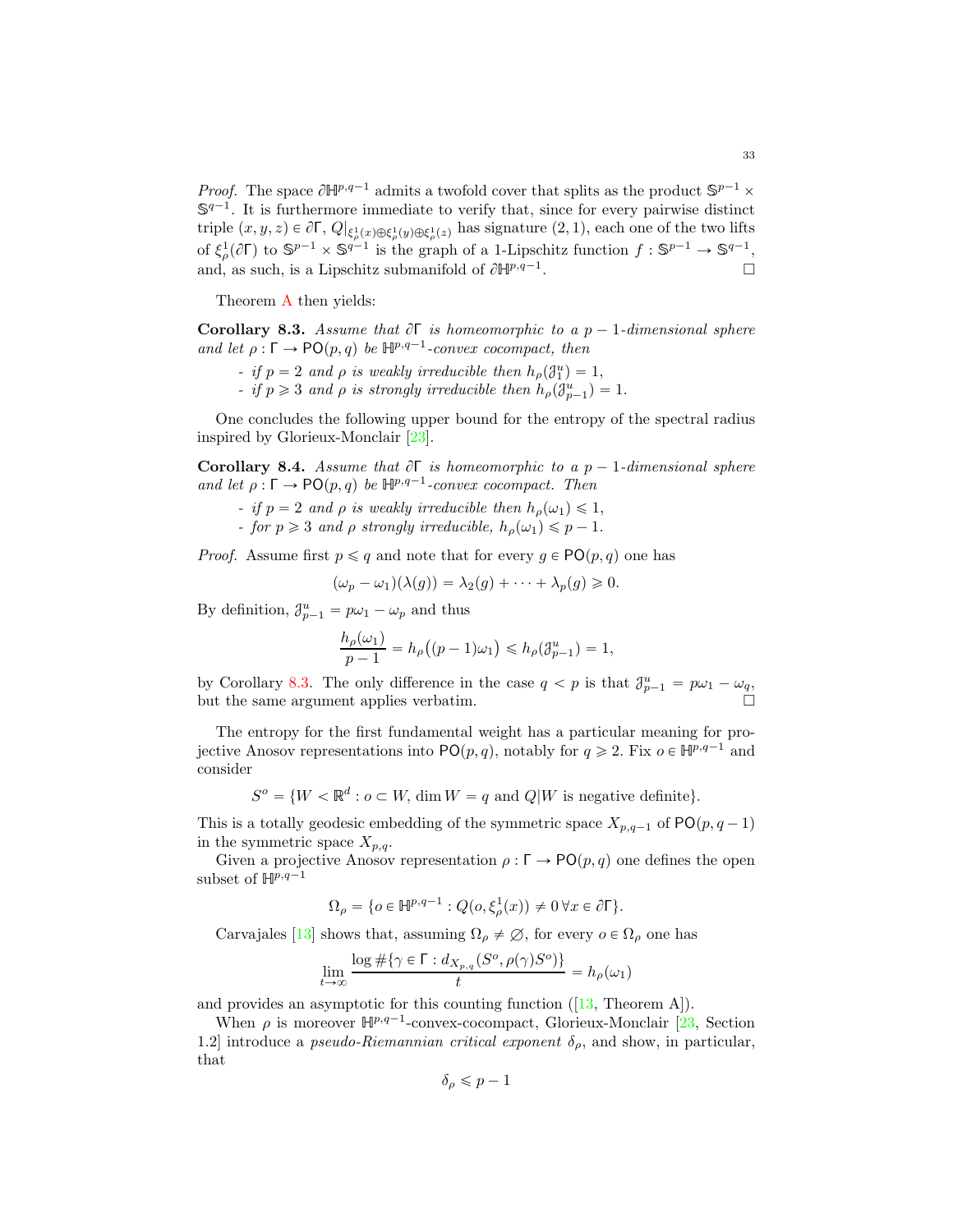<span id="page-33-1"></span>([\[23,](#page-42-9) Theorem 1.2]). Carvajales proves [\[13,](#page-42-16) Remarks 6.9 and 7.15] that  $\delta_{\rho} = h_{\rho}(\omega_1)$ so Corollary [8.4](#page-32-1) provides a different proof of [\[23,](#page-42-9) Theorem 1.2] when Γ is assumed to have boundary homeomorphic to a  $p - 1$ -dimensional sphere.

We finish the section with a direct application of Theorem [5.4](#page-21-0) and Corollary [8.3](#page-32-0) allowing us to get a bound for the Riemannian critical exponent. We use freely the notation from Remark [5.5.](#page-22-1)

Consider a representation  $\Lambda : \mathsf{PO}(p,1) \to \mathsf{PO}(p,q)$  such that its image stabilizes a  $p + 1$ -dimensional subspace V of  $\mathbb{R}^d$  where  $Q|V$  has signature  $(p, 1)$ . Endow the symmetric space  $X_{p,q}$  with a PO $(p,q)$ -invariant Riemannian metric such that the totally geodesic copy of  $\mathbb{H}^p$  in  $X_{p,q}$  induced be  $\Lambda$  has constant curvature  $-1$ . In particular, if  $\iota : \Gamma \to \text{PO}(p, 1)$  is the lattice embedding,  $h_{\Lambda \circ \iota}^X = p - 1$ . We show that this is an upper bound for any strongly irreducible,  $\mathbb{H}^{p,q-1}$ -convex-cocompact representation:

**Proposition 8.5.** Assume that  $\partial \Gamma$  is homeomorphic to a p - 1-dimensional sphere and let  $\rho : \Gamma \to \mathsf{PO}(p,q)$  be strongly irreducible and  $\mathbb{H}^{p,q-1}$ -convex-cocompact and, then

$$
h_{\rho}^X \leqslant p-1.
$$

Proof. In view of Theorem [5.4](#page-21-0) (or more precisely Remark [5.5\)](#page-22-1), it suffices to recall that  $\mathcal{D}_{\rho(\Gamma)}$  is convex (Lemma [5.3\)](#page-21-1) and that, by Corollary [8.3,](#page-32-0)

$$
\mathcal{J}_{p-1}^u\in\mathfrak{Q}_{\rho(\Gamma)}.
$$

<span id="page-33-0"></span>See Potrie-S. [\[40,](#page-43-5) Section 1.1] for more details.

## 9. Maximal Representations

An important class of representations that are in general only Anosov with respect to one maximal parabolic subgroup, but admit boundary maps with Lipschitz image are maximal representations into Hermitian Lie groups. In this case the Lipschitz property for the image of the boundary map is a consequence of a positivity/causality property of the boundary map. We first describe the causal structure on the Shilov boundary of a Hermitian symmetric space of tube type, introduce the notion of a positive curve and show that the image of any positive curve (that is not necessarily equivariant with respect to a representation) is a Lipschitz submanifold. We then show how this applies to maximal representations and allows us to prove Theorem [9.8,](#page-36-1) the main result of this section. We also deduce consequences for the orbit growth rate on the symmetric space.

9.1. Causal structure and positive curves. Let  $G_{\mathbb{R}}$  be a simple Hermitian Lie group of tube type. Examples to keep in mind are the symplectic group  $\mathsf{G}_{\mathbb{R}}$  =  $Sp(2n, \mathbb{R})$  or the orthogonal group  $G_{\mathbb{R}} = SO_0(2, n)$ . The Shilov boundary S of the bounded domain realization of the symmetric space associated to  $G_{\mathbb{R}}$  is a flag variety  $G_{\mathbb{R}}/\check{P}$ , where  $\check{P}$  is a maximal parabolic subgroup determined by a specific simple root { $\tilde{a}$ }. In the two cases that serve as our main examples,  $G_{\mathbb{R}} = Sp(2n, \mathbb{R})$ and  $G_{\mathbb{R}} = SO_0(2, n)$ , the parabolic subgroup  $\check{P}$  in question is, respectively, the stabilizer of a Lagrangian subspace  $L \in \mathcal{L}(\mathbb{R}^{2n})$  and the stabilizer of an isotropic line  $l \in \textsf{ls}_1(\mathbb{R}^{2,n})$ , so that  $\check{\mathsf{a}} = \mathsf{a}_n$ , resp.  $\check{\mathsf{a}} = \mathsf{a}_1$ .

In general, for a simple Hermitian Lie group of rank  $n$ , there is a special set of n strongly orthogonal roots  $b_1, \dots, b_n$  of the complexification  $\mathfrak{g}_\mathbb{C}$ , see [\[32,](#page-42-17) p.582-583]. The set of strongly orthogonal roots give rise to a (holomorphic) embedding of a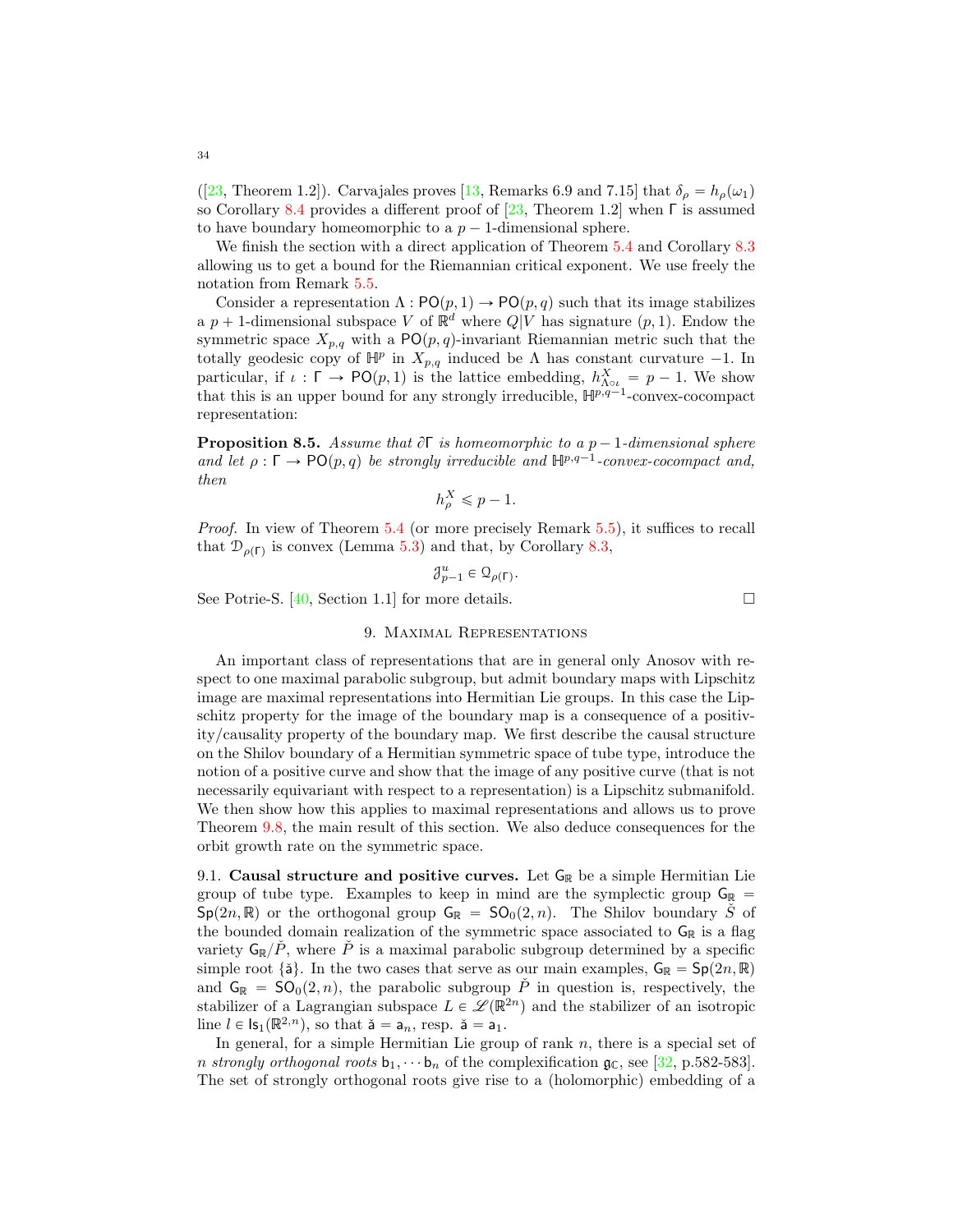<span id="page-34-2"></span>maximal polydisk. If the symmetric space is of tube type, the simple root  $\check{a}$  is the smallest strongly orthogonal root  $\check{a} = b_n$ . All the other strongly orthogonal roots are of the form  $\mathbf{b}_i = \mathbf{b}_n + \varphi$ , where  $\varphi \in \mathsf{E}^*$  is non-negative on the Weyl-chamber. We record the following for later use:

<span id="page-34-1"></span>**Lemma 9.1.** Let  $a \in E^+$  then  $\check{a}(a) = \min_{i=1,...,n} b_i(a)$ .

For Hermitian groups of tube type, the Shilov boundary carries a natural causal structure: for every  $p \in S$  there is an open convex acute cone  $C_p \subset \mathsf{T}_pS$ <sup>which</sup> we now define.

Recall that  $\mathsf{G}_{\mathbb{R}}/\check{P}$  can be identified as the space of parabolic subgroups of  $\mathsf{G}_{\mathbb{R}}$ that are conjugate to  $\check{P}$ . Let us fix a point  $\check{p} = \check{P} \in \check{S}$ , which one should think of as a point at infinity. Then at any point  $p = P \in \check{S}$  that is transverse to  $\check{p}$ , i.e. such that the parabolic groups P and P are opposite, the tangent space  $T_pS$  is identified with the Lie algebra  $\check{\mathfrak{n}}$  of the unipotent radical of P, and the cone  $C_p$  is an open convex acute cone  $\check{C} \subset \check{\mathfrak{n}}$  invariant under the action of the connected component of  $P \cap \check{P}$ .

In the case of  $Sp(2n, \mathbb{R})$  this is the cone of positive definite symmetric matrices, and in the case of  $SO_0(2, n)$  it is the cone of vectors with positive first entry, that are positive for the induced conformal class of Lorentzian inner products on  $\mathsf{T}_P$  ls<sub>1</sub> $(\mathbb{R}^{2,n})$ .

This invariant cone  $\check{C} \subset \check{\mathfrak{n}}$  in fact also gives rise to the notion of maximal triples in  $\check{S}$  via the exponential map. A triple  $(P, Q, \check{P})$  is said to be maximal if there exists an  $s \in C$  such that  $Q = \exp s \cdot P$ . Extending this by the action of G leads to a notion of maximal triples in  $\check{S}$ , which actually coincides exactly with those triples which have maximal (generalized) Maslov index as introduced by Clerc-Ørsted [\[14\]](#page-42-18).

**Definition 9.2.** Let  $\check{S}$  be the Shilov boundary of a Hermitian symmetric space of tube type. A curve  $\xi : \mathbb{S}^1 \to \check{S}$  is *positive* if the image of any positively oriented triple is a maximal triple.

<span id="page-34-0"></span>**Proposition 9.3.** Let  $\xi : \mathbb{S}^1 \to \check{S}$  be a positive curve. Then  $\xi(\mathbb{S}^1)$  is a Lipschitz submanifold of  $\dot{S}$ .

*Proof.* Note that whenever we pick two points  $p_1 = P_1$ ,  $p_2 = P_2$  on the image of  $\xi$ , the image  $\xi(\mathbb{S}^1)$  can be covered by the two charts consisting of parabolic subgroups that are transverse to  $p_1$  respectively  $p_2$ .

In any of these charts the inverse image of  $\xi$ , under the exponential map

$$
\begin{array}{rcl}\n\mathfrak{n}_i & \to & \mathsf{G}_{\mathbb{R}}/P_i \\
s & \mapsto & \exp(s)\check{P}_j\n\end{array}
$$

gives a map  $\overline{\xi}: \mathbb{R} \to \mathfrak{n}_i$  such that for every  $t_1 < t_2$  we have  $\overline{\xi}(t_2) - \overline{\xi}(t_1)$  is contained in the open convex acute cone  $\check{C}$ , it then follows (see for example Burger-Iozzi-Labourie-W. [\[10,](#page-42-19) Lemma 8.10]) that the restriction of  $\overline{\xi}$  to any bounded interval has finite length. As a result  $\xi(\mathbb{S}^1) \subset \check{S}$  is rectifiable. It is thus possible to reparametrize  $\mathbb{S}^1$  so that  $\xi$  is a Lipschitz map.

 $\Box$ 

Remark 9.4. Note that we did not assume that the positive map is equivariant with respect to a representation. This will be important in Section [10,](#page-37-0) where we will apply Proposition  $9.3$  in this generality.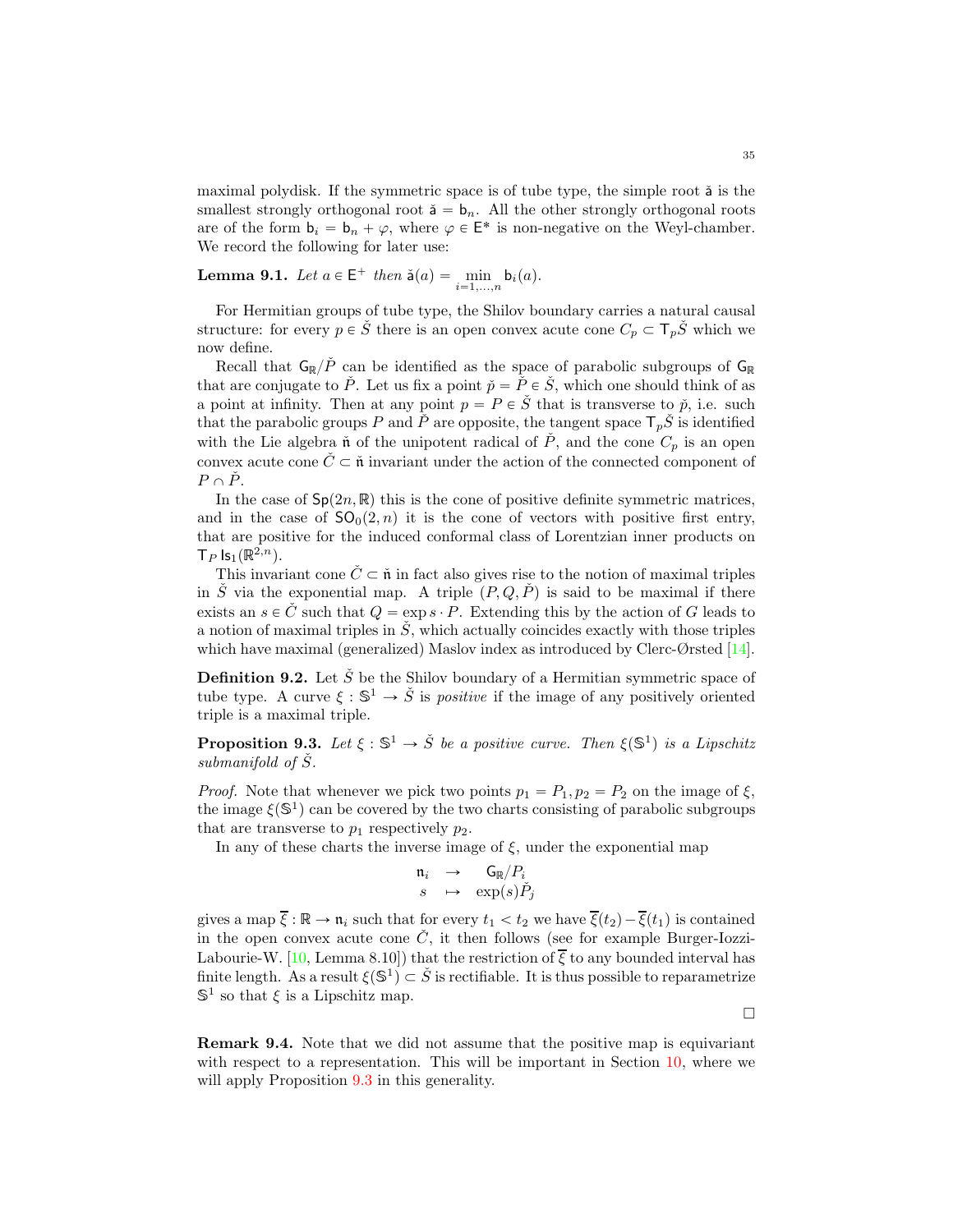9.2. Maximal representations. Let now G denote an Hermitian semisimple Lie group and let Γ denote the fundamental group of a closed hyperbolic surface S. We consider representations  $\rho : \Gamma \to G$  that are maximal, i.e. they maximize the Toledo invariant, whose definition was recalled in the introduction. Important for us is that they can be characterized in terms of boundary maps by the following theorem.

**Theorem 9.5** (Burger-Iozzi-W. [\[11,](#page-42-0) Theorem 8]). A representation  $\rho : \Gamma \to \mathsf{G}$ is maximal if and only if there exists a continuous, ρ-equivariant, positive map  $\phi: \partial \Gamma \to \check{S}$ .

In order to apply Corollary [6.7](#page-27-3) we need to verify some weak irreducibility assumption. Let us first treat the case when the Zariski closure of  $\rho(\Gamma)$  is simple.

<span id="page-35-0"></span>**Corollary 9.6.** Let  $G$  be a simple Hermitian Lie group of tube type and let  $\check{a}$  be the root associated the Shilov boundary of G. If  $\rho : \Gamma \to G$  is a Zariski-dense maximal representation then

 $\check{\mathsf{a}} \in \mathcal{Q}_{\rho(\Gamma)},$ 

this is to say,  $h_{\rho}(\check{a}) = 1$ .

Proof. Follows from Corollary [6.7](#page-27-3) and Proposition [9.3](#page-34-0) by considering the representation  $\Lambda_{\tilde{a}}$  from Proposition [4.4.](#page-17-0)

In the remainder of this section we show how the case of maximal representations with semi-simple target group that are not necessarily Zariski-dense, can be reduced to Corollary [9.6.](#page-35-0) To this aim, we will use a result from Burger-Iozzi-W. [\[12\]](#page-42-20) describing the Zariski closure H of a maximal representation: H splits as  $H_1 \times \cdots \times H_n$ , each factor is Hermitian, and the inclusion in  $H \to G$  is tight. In the following we will not need the definition of a tight homomorphism, and therefore refer the interested reader to [\[12,](#page-42-20) Definition 1] for it.

The following lemma will then be useful:

<span id="page-35-1"></span>Lemma 9.7. Let G be a classical simple Hermitian Lie group of tube type and consider a tight embedding  $\iota : H = H_1 \times \cdots \times H_n \to G$ . If we denote by  $\iota_* : E_H^+ \to E_G^+$ the induced map, then

$$
\check{\mathsf{a}}_{\mathsf{G}}\circ \iota_*=\min_i \check{\mathsf{a}}_{\mathsf{H}_i}.
$$

*Proof.* Denote by  $\pi : \mathfrak{h}_1 \oplus \cdots \oplus \mathfrak{h}_n \to \mathfrak{g}$  the associated Lie algebra homomorphism. Let  $E_i$  be a Cartan subspace of  $H_i$  and  $E_G$  a Cartan subspace of G such that  $\pi(E_i) \subset E_G$ .

As  $\iota$  is tight, and G is classical, the classification of Hamlet-Pozzetti [\[31\]](#page-42-21) applies and gives that we have an orthogonal decomposition  $E_G = B_1 \oplus \cdots \oplus B_k$  so that  $\pi | \bigoplus \mathsf{E}_i$  is a direct sum of maps  $\pi_i : \mathsf{E}_i \to \mathsf{B}_i$ ; furthermore, there are only few possibilities for the linear map  $\pi_i$ : if  $H_i$  has rank greater than one, then  $B_i = E_i^{m_i}$ for some  $m_i$  and  $\pi_i$  is a diagonal inclusion; instead, if  $\mathsf{E}_i$  is one dimensional, or equivalently  $H_i \cong PSL_2(\mathbb{R})$ , then  $\pi_i$  is induced from a direct sum of non-trivial irreducible representations (of varying degrees). It is easy to check that the subspace  $B_i$  is then the span of the real vectors in  $\mathfrak p$  associated to the strongly orthogonal roots that do not vanish on  $\pi(\mathsf{E}_i)$ . Setting  $\mathsf{b}_i = \min_{j, \mathsf{b}_j | \mathsf{E}_i \neq 0} \mathsf{b}_j$ , we have  $\mathsf{b}_i |_{\pi(\mathsf{E}_i)} = \check{\mathsf{a}}_{\mathsf{H}_i}$ . And hence, with Lemma [9.1,](#page-34-1) we have  $\check{a}_G = \min_i(\check{a}_{H_i})$ .  $\Box$ 

We can now prove the following:

<span id="page-35-2"></span>36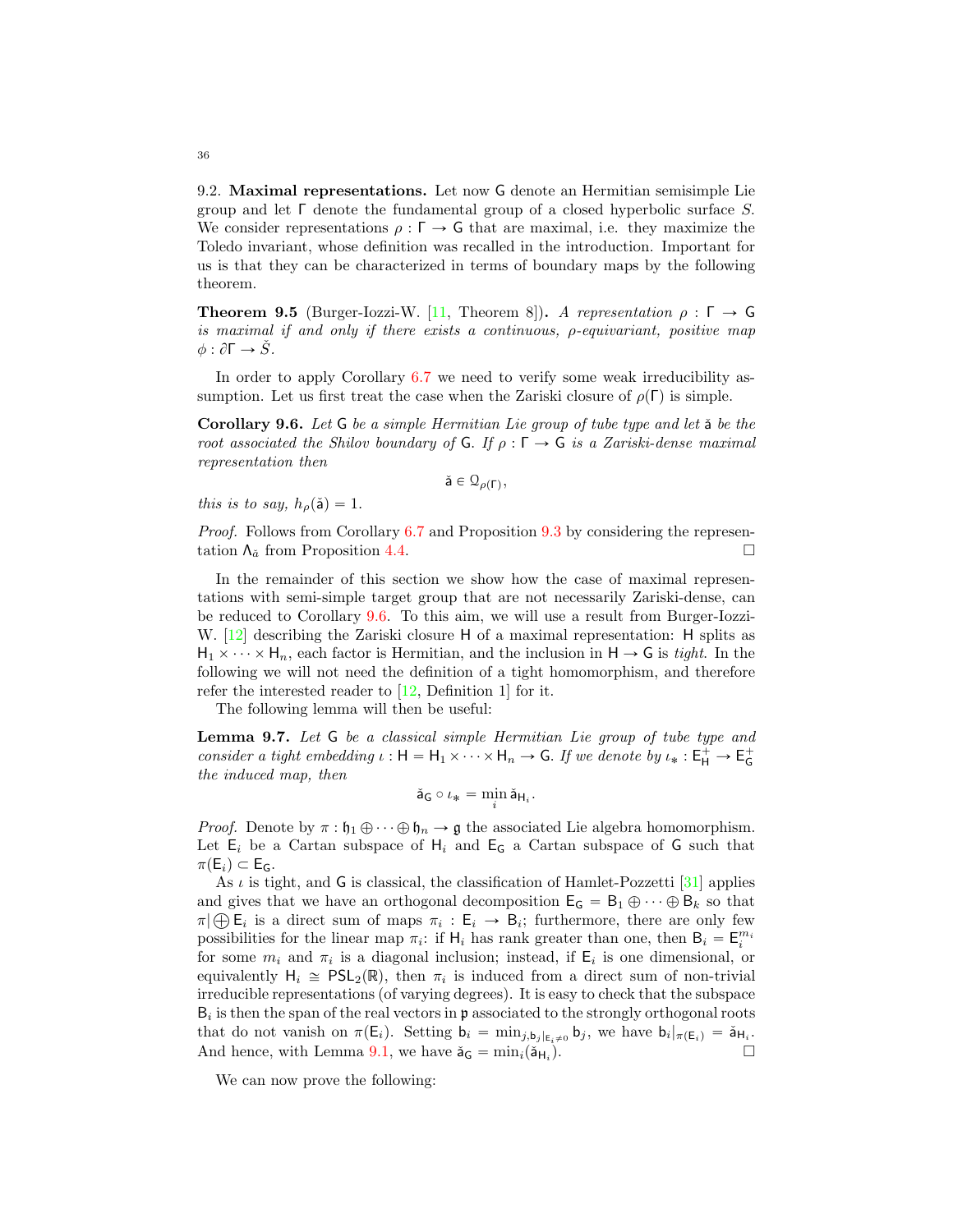<span id="page-36-2"></span><span id="page-36-1"></span>Theorem 9.8. Let G be a Hermitian semi-simple Lie group such that all factors of G that are of tube type are classical. Let  $\theta \subset \Delta$  be the subset of simple roots associated to the Shilov boundary of G. Then for every maximal representation  $ρ : Γ → G$  one has

$$
\Theta \subset \mathfrak{Q}_{\rho(\Gamma)}.
$$

*Proof.* If  $G = G_1 \times \cdots \times G_n$  then  $\check{S} = \check{S}_1 \times \cdots \times \check{S}_n$ , and therefore  $\theta = {\{\check{a}_{G_1}, \cdots \check{a}_{G_n}\}}$ (see Burger-Iozzi-W. [\[12,](#page-42-20) Lemma 3.2 (1)]). Furthermore  $\rho : \Gamma \to G$  is maximal if and only if all  $\rho_i : \Gamma \to \mathsf{G}_i$  are maximal (Burger-Iozzi-W. [\[11,](#page-42-0) Lemma 6.1 (3)]). Therefore we can restrict to the case that G is simple.

Since every maximal representation factors through a representation into the normalizer of a maximal tube type subgroup  $H < G$  (Burger-Iozzi-W. [\[11,](#page-42-0) Theorem 5 (3)]), which is simple, has the same rank as  $\mathsf{G}$ , and is such that  $\check{a}_{\mathsf{G}} = \check{a}_{\mathsf{H}}$ , we can restrict to the tube type case as the limit set in  $\check{S}_G$  is contained in  $\check{S}_H$  and coincides with the limit set in  $\check{S}_{H}$ . The maximal tube type domains are always classical Hermitian symmetric spaces, except for the one exceptional Hermitian symmetric space of tube type.

If now  $\rho$  is not Zariski dense, then the Zariski closure is reductive and of tube type, so it is of the form  $H_1 \times \cdots \times H_n$  and the representations into  $H_i$  are Zariski dense and maximal. Therefore we have  $h_{\rho}(\mathbf{a}_{\mathsf{H}_i}) = 1$  for all i. As the inclusion  $H_1 \times \cdots \times H_n \to G$  is tight, the result follows from Lemma [9.7](#page-35-1) and Lemma [5.1.](#page-21-2)  $\Box$ 

9.3. Application to the Riemannian critical exponent. Any simple Hermitian Lie group G admits a diagonal embedding  $\iota^{\Delta} : SL_2(\mathbb{R}) \to G$ , which is equivariant with the inclusion of a diagonal disk in a maximal polydisk. We say that a representation  $\rho : \Gamma \to G$  is *diagonal-Fuchsian* if it has the form  $\rho = \iota^{\Delta} \circ \rho_0$  where  $\rho_0 : \Gamma \to SL_2(\mathbb{R})$  is the lift of the holonomy of a hyperbolization.

Let  $K_{\Delta}$  < G be the centralizer of the image of  $\iota^{\Delta}$ , which is compact. Then a diagonal Fuchsian representation  $\rho$  can be twisted by a representation  $\chi : \Gamma \to$ K<sub>Δ</sub>. We call the corresponding representation  $\rho_{\chi} : \Gamma \to \mathsf{G}$  a twisted diagonal representation. Observe that the Riemannian critical exponent  $h^X$  is constant on twisted diagonal representations (the exact value  $h_{\text{diag}}^X$  depends on the choice of the normalization of the Riemannian metric)

<span id="page-36-0"></span>**Proposition 9.9.** Let  $\Gamma$  be the fundamental group of a closed surface and let  $\rho$ :  $\Gamma \to G$  be a maximal representation, then  $h_{\rho}^X \leq h_{\text{diag}}^X$ .

*Proof.* Let  $b_1, \dots, b_n$  be the set of strongly orthogonal roots for  $G_C$ . It is immediate to verify that the limit cone  $\mathcal{L}_{\rho_0(\Gamma)}$  of a representation  $\rho_0$  in the Fuchsian locus is concentrated in the span of the vertex of the Weyl chamber is  $\sum_{i=1}^{n} \mathbf{b}_i^*$ , where  $\mathbf{b}^*$  is the basis of E dual to  $\{b_1 \cdots b_n\}$ . We know from Corollary [9.6](#page-35-0) that, for every  $\rho$ , the growth rate  $h_{\rho}(\mathbf{\check{a}}) = 1$ . Thus, if we denote by  $(\mathsf{E}^+)^*$  the cone of functionals that are non-negative on the Weyl chamber, we get that  $\check{a} + (\mathsf{E}^+)^* \subset \mathcal{D}_{\rho(\Gamma)}$ , and in particular all the strongly orthogonal roots are in  $\mathcal{D}_{\rho(\Gamma)}$ . A simple computation shows that the affine simplex determined by the strongly orthogonal roots meets the ray  $\mathbb{R} \sum_{i=1}^{n} \mathbf{b}_i$ orthogonally in a point (it is just the diagonal in a positive quadrant meeting the span of the basis vectors), whose norm has to compute the Riemannian orbit growth rate of any representation  $\rho_0$  in the Fuchsian locus:  $\mathcal{Q}_{\rho_0(\Gamma)}$  is the affine hyperplane orthogonal to  $\mathbb{R} \sum_{i=1}^{n} \mathbf{b}_i$  that contains **ă**. Remark [5.5](#page-22-1) concludes the proof.  $\Box$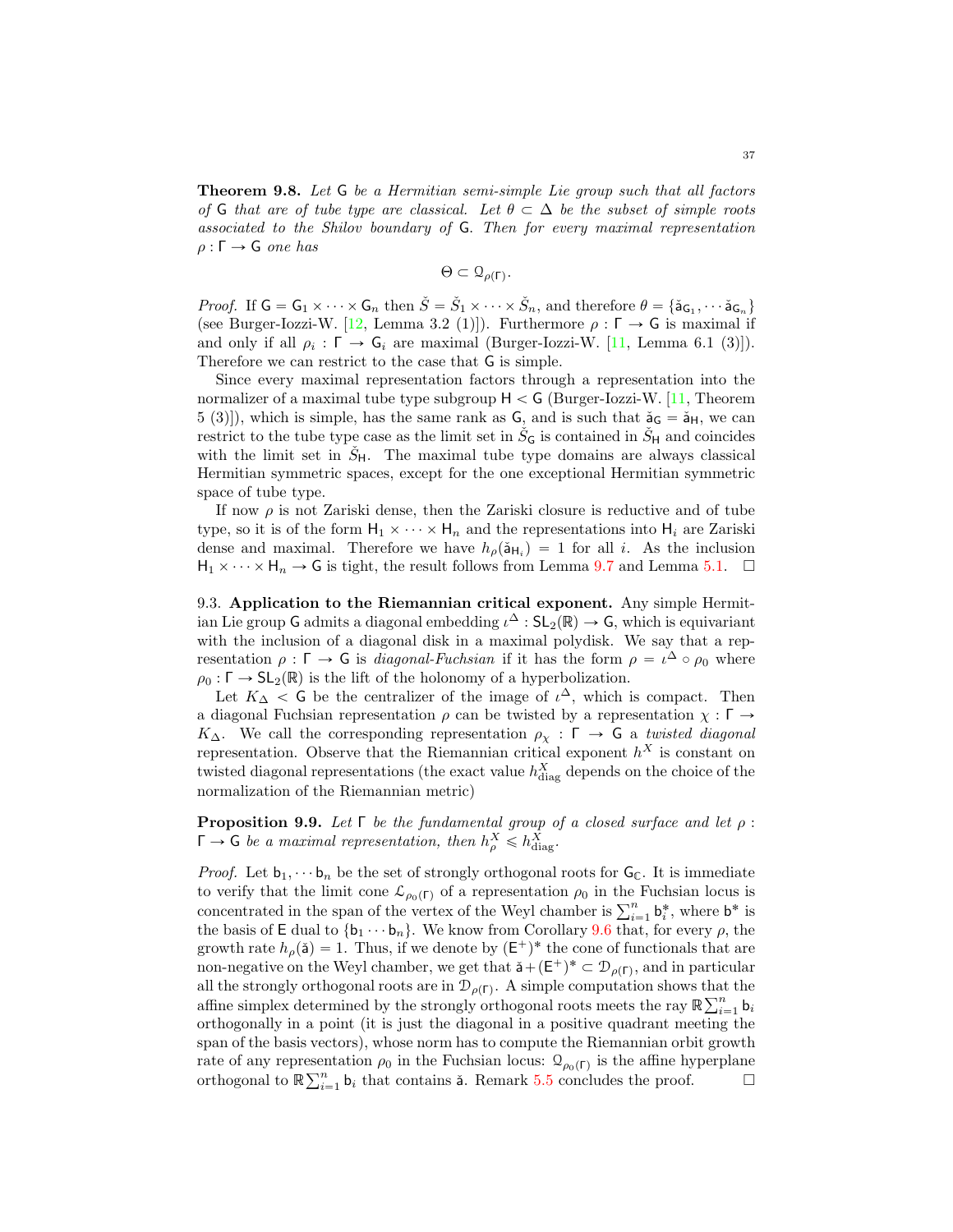<span id="page-37-1"></span>**Remark 9.10.** Note that when G is  $Sp(4, \mathbb{R})$ , or more generally  $SO_0(2, n)$ , it follows from Collier-Tholozan-Toulisse [\[15\]](#page-42-8) that the bound is furthermore rigid: the equality is strict unless  $\rho$  is equal to  $\rho_0$  up to a character in the compact centralizer of its image.

Note that for maximal representations into  $\mathsf{Sp}(2n,\mathbb{R})$   $n \geqslant 3$ , every connected component of the space of maximal representations contains a twisted diagonal representation. However for  $Sp(4, \mathbb{R})$  there are exceptional components, discovered by Gothen, where every representation is Zariski dense (see Bradlow-Garcia-Prada-Gothen  $[8]$  and Guichard-W.  $[28]$ . In these components it is easy to verify that the bound we provide is sharp, despite not being achieved.

In the special case of the Hitchin component of  $Sp(2n, \mathbb{R})$ , the bound of Proposition [9.9](#page-36-0) is never attained, as the irreducible representations provide a better bound that is furthermore rigid (Potrie-S. [\[40\]](#page-43-5)).

### 10. Θ-positive representations

<span id="page-37-0"></span>Throughout this section we will write

$$
\mathsf{G} = \mathsf{SO}(p,q)
$$

with  $p < q$ . We consider the subset  $\Theta = \{a_1, \ldots, a_{p-1}\}\$  of the simple roots discussed in Example [4.6](#page-18-1) and denote by  $P_{\Theta}$  the corresponding parabolic group, by  $L_{\Theta}$  its Levi factor and by  $U_{\Theta}$  its unipotent radical.

The group G admits a  $\Theta$ -*positive structure* as defined by Guichard-W. [\[30\]](#page-42-7). This means that for every  $\mathbf{b} \in \Theta$  there exists an  $L^0_{\Theta}$ -invariant sharp convex cone  $c_{\mathbf{b}}$  in

$$
\mathfrak{u}_b=\sum_{\mathsf{a}\in \Sigma_{\Theta}^+,\, \mathsf{a}=\mathsf{b} \bmod \ \mathrm{Span}(\Pi-\Theta)} \mathfrak{g}_\mathsf{a}.
$$

Here  $\Sigma_{\Theta}^+ = \Sigma^+ \backslash \operatorname{Span}(\Pi - \Theta)$ . For  $\mathsf{b} \in \{a_1, \ldots, a_{p-2}\}$ , the space  $\mathfrak{u}_{\mathsf{b}}$  is one dimensional and the sharp convex cone  $c_{\mathbf{b}} = \mathbb{R}^+ \subset \mathbb{R}$  consists of the positive elements, while  $\mathfrak{u}_{a_{p-1}} = \mathbb{R}^{q-p+2}$  endowed with a form  $q_J$  of signature  $(1, q-p+1)$  preserved by the action of  $L^0_{\Theta} = \mathbb{R}^{p-2} \times SO^0(1, q-p+1)$ . The cone  $c_{a_{p-1}}$  consists precisely of the positive vectors for  $q_J$  whose first entry is positive.

Following [\[30,](#page-42-7) §4.3] we denote by  $W(\Theta)$  the subgroup of the Weyl group W generated by the reflections  $\{\sigma_i\}_{i=1}^{p-2}$  together with the longest element  $\sigma_{p-1}$  of the generated by the renections  $\{o_i\}_{i=1}^N$  together with the longest element  $o_{p-1}$  or the Weyl group  $W_{a_{p-1},a_p}$  of the subroot system generated by the last two simple roots.  $W(\Theta)$  is, in our case, a Weyl group of type  $B_{p-1}$ . We denote by  $w_{\Theta}^0$  the longest element of  $W(\Theta)$ , and choose a reduced expression  $w_{\Theta}^0 = \sigma_{i_1} \dots \sigma_{i_l}$ . Of course every reflection  $\sigma_i$  appears at least once among the  $\sigma_{i_k}$ . We consider the map

$$
F_{\sigma_{i_1}...\sigma_{i_l}}: c^0_{a_{i_1}} \times ... \times c^0_{a_{i_l}} \rightarrow U_{\Theta}
$$
  

$$
(v_1,...,v_l) \rightarrow \exp(v_1)... \exp(v_l)
$$

The  $\Theta$ -positive semigroup  $U_{\Theta}^+$  is defined as the image of the map  $F_{\sigma_{i_1}...\sigma_{i_l}}$ , and doesn't depend on the choice of the reduced expression [\[30,](#page-42-7) Theorem 4.5].

A  $\theta$ -positive structure on G gives rise to the notion of a positive triple in  $\mathsf{G}/P_{\Theta}$ .

**Definition 10.1.** A pairwise transverse triple in  $(G/P_{\Theta})^3$  is  $\Theta$ -positive if it lies in the G-orbit of a triple of the form  $(F_1, u \cdot F_1, F_3)$ , where  $Stab(F_3) = P_{\Theta}$ ,  $F_1$  is transverse to  $F_3$  and i  $u \in U_{\Theta}^+$  [\[30,](#page-42-7) Definition 4.6].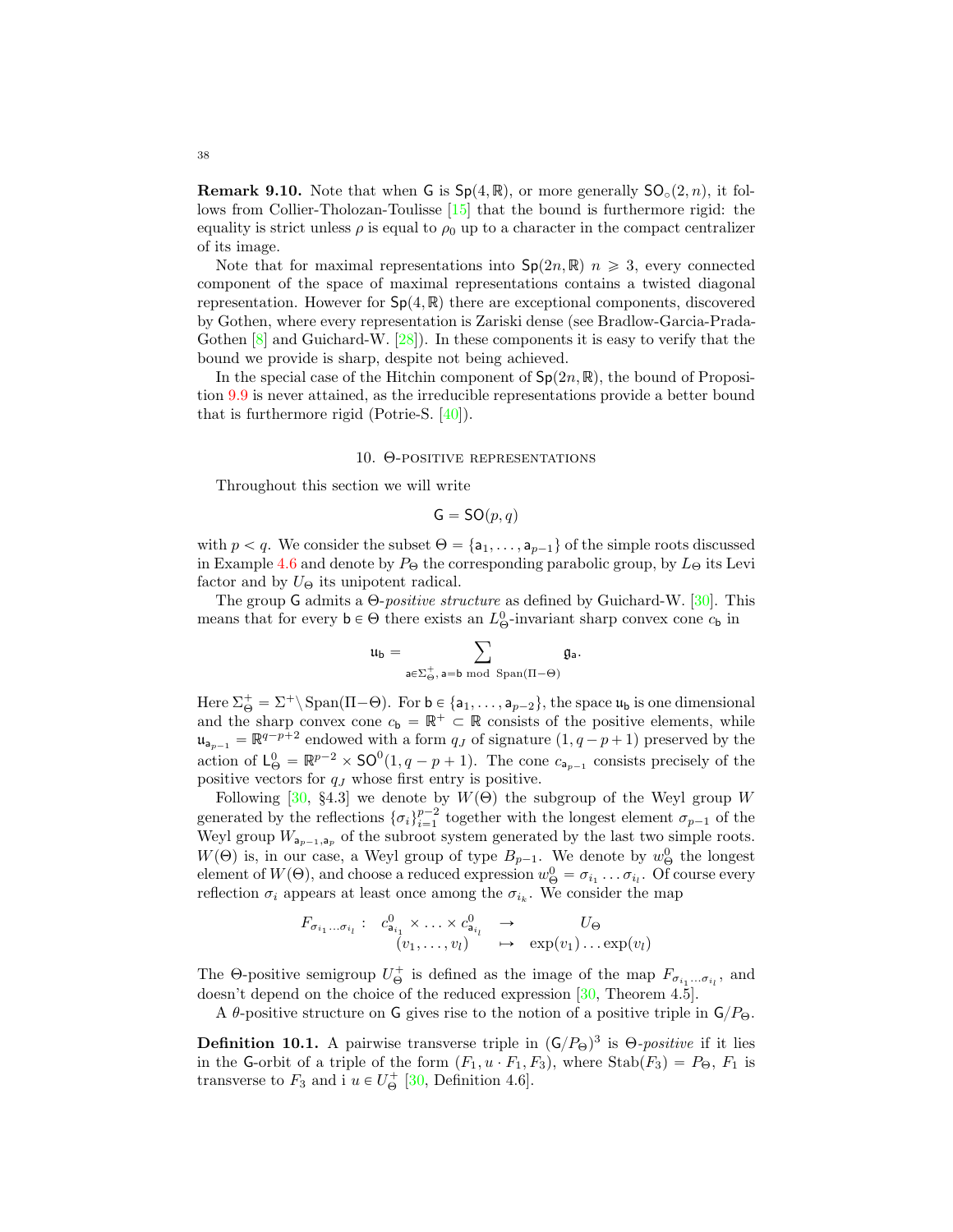<span id="page-38-2"></span><span id="page-38-1"></span>**Remark 10.2.** The stabilizer in  $\mathsf{SO}^0(1, q-p+1)$  of a vector  $v \in c_{a_{p-1}}$  is compact. As a result one readily checks that the stabilizer in G of a Θ-positive triple is compact.

Let now  $\lceil q \rceil$  be the fundamental group of a hyperbolic surface. A representation  $\rho : \Gamma_g \to G$  is  $\Theta$ -positive if there exists a  $\rho$ -equivariant map  $\partial \Gamma_g \to G/P_{\Theta}$  sending positive triples to Θ-positive triples [\[30,](#page-42-7) Definition 5.3]. Guichard-Labourie-W. show that every Θ-positive representation is necessarily  $\Theta$ -Anosov [\[30,](#page-42-7) Conjecture 5.4], but since the proof did not yet appear in print, in this section we will freely add this last assumption, and only discuss Θ-positive Anosov representations.

<span id="page-38-0"></span>**Theorem 10.3.** Let  $\rho : \Gamma \to SO(p,q)$  be  $\Theta$ -positive and  $\Theta$ -Anosov. For every  $1 \leq k \leq p-2$  the representation  $\wedge^k \rho$  is  $(1, 1, 2)$ -hyperconvex.

*Proof.* We denote by  $\xi : \partial \Gamma_g \to \mathsf{G}/P_\Theta$  the  $\Theta$ -positive continuous equivariant boundary map, and by  $\xi^i$ :  $\partial \Gamma_g \to \mathsf{Is}_i(\mathbb{R}^{p,q})$  the induced maps. By assumption,  $\xi(y) =$  $s \cdot \xi(x)$  for some element s in the positive semigroup of the unipotent radical of the stabilizer of  $\xi(z)$ . In turn  $s = \exp(v_1) \dots \exp(v_l)$  with  $v_t \in c_{a_{i_t}}^0$  (recall that  $i_t \in \{1, \ldots, p - 1\}.$ 

We set  $d = p + q$ . It follows from [\[41,](#page-43-1) Proposition 8.11] that, in order to check that  $\wedge^k \rho$  is  $(1, 1, 2)$ -hyperconvex, it is enough to verify that the sum

$$
\xi_{\rho}^{k}(x) + (\xi_{\rho}^{k}(y) \cap \xi_{\rho}^{d-k+1}(z)) + \xi_{\rho}^{d-k-1}(z)
$$

is direct, or, equivalently that the sum

$$
\xi_{\rho}^{k}(x) + s \cdot (\xi_{\rho}^{k}(x) \cap \xi_{\rho}^{d-k+1}(z)) + \xi_{\rho}^{d-k-1}(z)
$$

is direct (recall that s belongs to the stabilizer of  $\xi_{\rho}(z)$ ). Without loss of generality we can assume that the form Q defining the group  $SO(p, q)$  is represented by

$$
Q = \begin{pmatrix} 0 & 0 & K \\ 0 & J & 0 \\ K^t & 0 & 0 \end{pmatrix}
$$

with

$$
K = \begin{pmatrix} 0 & 0 & (-1)^{p-1} \\ 0 & \cdot & 0 \\ -1 & 0 & 0 \end{pmatrix} \text{ and } J = \begin{pmatrix} 0 & 0 & 1 \\ 0 & -\text{Id}_{q-p} & 0 \\ 1 & 0 & 0 \end{pmatrix}
$$

We can furthermore assume that  $\xi^{l}(z) = \langle e_1, \ldots, e_l \rangle$  and  $\xi^{l}(x) = \langle e_d, \ldots, e_{d-l+1} \rangle$ , so that  $\xi^k(x) \cap \xi^{d-k+1}(z) = e_{d-k+1}$ . In order to check that the representation is  $(1, 1, 2)$ -hyperconvex, we only have to verify that, given s as above, writing s  $\cdot$  $e_{d-k+1} = \sum \alpha_i e_i$ , the coefficient  $\alpha_{d-k}$  never vanishes. But we claim that such coefficient is just  $\sum_{i_t=k} v_t > 0$ . Indeed, by construction, if  $v_t \in c^0_{a_m}$  with  $m \in$  $\{1, \ldots, p-2\}$ , then  $\exp(v_t) \in \mathsf{SO}(p, q)$  differs from the identity only in the positions  $(t, t+1)$  and  $(d-t, d-t+1)$  where it is equal to  $v_t$  (cfr. [\[30,](#page-42-7) §4.5]), while if  $v_t \in c^0_{a_{p-1}}$ we have  $\sqrt{1}$ 

$$
\exp(v_t) = \begin{pmatrix} \text{Id}_{p-2} & 0 & 0 & 0 & 0 \\ 0 & 1 & v^t & q_J(v) & 0 \\ 0 & 0 & \text{Id}_{q-p+2} & Jv & 0 \\ 0 & 0 & 0 & 1 & 0 \\ 0 & 0 & 0 & 0 & \text{Id}_{p-2} \end{pmatrix}.
$$

The result is then immediate.

39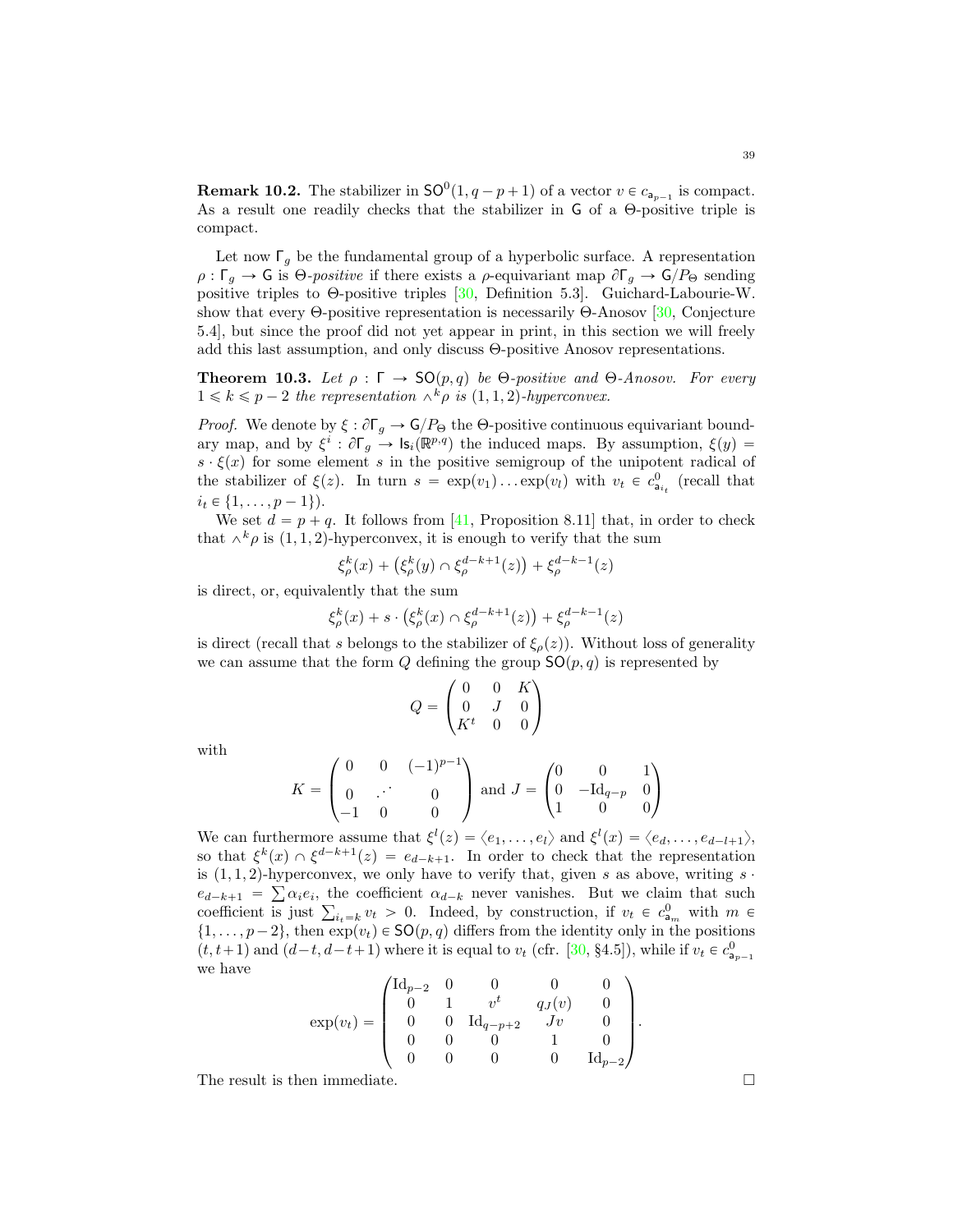In particular we deduce from [\[41,](#page-43-1) Proposition 7.4] the following

<span id="page-39-0"></span>Corollary 10.4. Let  $\rho : \Gamma \to SO(p,q)$  be  $\Theta$ -positive Anosov. For every  $1 \leq k \leq \Theta$  $p-2$  the image of  $\xi^k_\rho(\partial \Gamma)$  is a  $C^1$  submanifold of  $\mathsf{ls}_k(\mathbb{R}^{p,q})$ .

We now turn to the proof of the last statement in Theorem [D.](#page-5-0) Instead of directly verifying that the map  $\xi_{\rho}^{p-1}$  has Lipschitz image, we will study properties of the map  $\xi_{\rho}^{\Theta_0}$ :  $\partial \Gamma_g \to \mathsf{G}/P_{\Theta_0}$  where

$$
\Theta_0 = \{ \mathsf{a}_{p-2}, \mathsf{a}_{p-1} \}.
$$

The flag manifold  $G/P_{\Theta_0}$  consists of nested pairs of isotropic subspaces of dimension  $p-2$  and  $p-1$ .

<span id="page-39-1"></span>**Proposition 10.5.** Let  $\rho : \Gamma \to SO(p,q)$  be  $\Theta$ -positive Anosov. The image of the  $map \ \xi^{\Theta_0}_\rho : \partial \Gamma_g \to \mathsf{G}/P_{\Theta_0}$  is a Lipschitz submanifold of  $G/P_{\Theta_0}$ .

*Proof.* We fix a point  $z \in \partial \Gamma$  and we assume without loss of generality that  $\xi_{\rho}^{k}(z) =$  $\langle e_1,\ldots,e_k\rangle$ . We denote by  $\mathcal{A}\subset G/P_{\Theta_0}$  the set of points transverse to  $\xi_{\rho}^{p-2,p-1}(z)$ . We will show that the image of  $\xi^{\Theta_0}_{\rho} |_{\partial \Gamma \setminus \{z\}}$  is a Lipschitz submanifold of A. Denote by  $A_{p-2} \subset G/P_{a_{p-2}}$  the set of isotropic subspaces of dimension  $p-2$  transverse to  $\xi_p^{p-2}(z) = \langle e_1, \ldots, e_{p-2} \rangle$ , by  $Z_{p-1}$  the  $(p-1)$ -isotropic subspace  $Z_{p-1} := \xi_p^{p-1}(z) =$  $\langle e_1, \ldots, e_{p-1} \rangle$ , and by  $Z_{p-1}^{\perp}$  its orthogonal with respect to the form Q defining  $SO(p, q)$ . Observe that we have a smooth map

$$
\begin{array}{ccc} \mathcal{A} & \mapsto & \mathcal{A}_{p-2} \times \mathsf{ls}_1(Z_{p-2}^\perp/Z_{p-2}) \\ (Y_{p-2},Y_{p-1}) & \mapsto & (Y_{p-2},[Y_{p-1}\cap Z_{p-2}^\perp]) \end{array}
$$

whose image is the product of  $A_{p-2}$  with the set  $\mathcal{I}_Z$  of isotropic lines transverse to the image of  $Z_{p-1}^{\perp}$ . Indeed for every pair  $(Y_{p-2}, v) \in \mathcal{A}_{p-2} \times \mathcal{I}_Z$ , the subspace  $v + Z_{p-2}$  has dimension  $p-1$  and, dim  $((v + Z_{p-2}) \cap Y^{\perp}_{p-2}) = 1$  as  $Y^{\perp}_{p-2}$  and  $Z_{p-2}$ are transverse. We then have  $Y_{p-1} = Y_{p-2} + ((v + Z_{p-2}) \cap Y_{p-2}).$ 

We denote by  $\xi_Z : \partial \Gamma \backslash \{z\} \to \mathcal{I}_Z$  the composition of the map  $\xi^{p-2,p-1}$  and the projection to the second factor in the product decomposition. The form Q induces a form of signature  $(2, q - p + 2)$  on  $Z_{p-2}^{\perp}/Z_{p-2}$ , which gives rise to the notion of positive curves (as introduced in Section [9\)](#page-33-0). We claim that  $\xi_Z$  is a positive curve. This amounts to showing that, if  $(x, y, z) \in \partial \Gamma$  is positively oriented, then  $\xi_Z(y) = s^Z \xi_Z(x)$  for some positive element  $s^Z$  in the unipotent radical of the stabilizer of  $[Z_{p-1}] \in \mathsf{ls}_1(Z_{p-2}^{\perp}/Z_{p-2})$ . Since the representation  $\rho$  is  $\Theta$ -positive, we know that  $\xi(y) = s \cdot \xi(x)$  for some element in the positive semigroup  $U_{\Theta}^+$ , and, as in the proof of Proposition [10.3](#page-38-0) we can write  $s = \exp(v_1) \dots \exp(v_l)$  with  $v_t \in c_{a_{i_t}}^0$ . Observe that, for every  $v_t \in c_{\beta_{i_t}}^0$ ,  $\exp(v_t)$  induces an element  $\exp(v_t)^Z$  in the unipotent radical of the stabilizer of  $[Z_{p-1}] \in \mathsf{Is}_1(Z_{p-2}^{\perp}/Z_{p-2})$ , and the element  $\exp(v_t)^Z$  is trivial unless  $\beta_{i_t} = \mathsf{a}_{p-1}$ , in which case  $\exp(v_t)^Z$  belongs to the positive semigroup of the unipotent radical of the stabilizer of  $[Z_{p-1}]$ . As at least one of the  $v_t$  in the decomposition of s belongs to such subgroup, we deduce that  $\xi_Z$ is positive, as we claimed. It follows from Proposition [9.3](#page-34-0) that  $\xi_Z(\partial\Gamma\backslash\{z\})$  is a Lipschitz submanifold of  $\mathsf{ls}_1(Z_{p-2}^\perp/Z_{p-2})$ .

As we know from Proposition [10.3](#page-38-0) that  $\xi^{p-2}$  is a C<sup>1</sup>-curve, we deduce that the curve  $\xi^{p-2,p-1}$  is Lipschitz, being the image of a monotone map between a  $C^1$ submanifold and a Lipschitz submanifold. This concludes the proof.  $\Box$ 

<span id="page-39-2"></span>40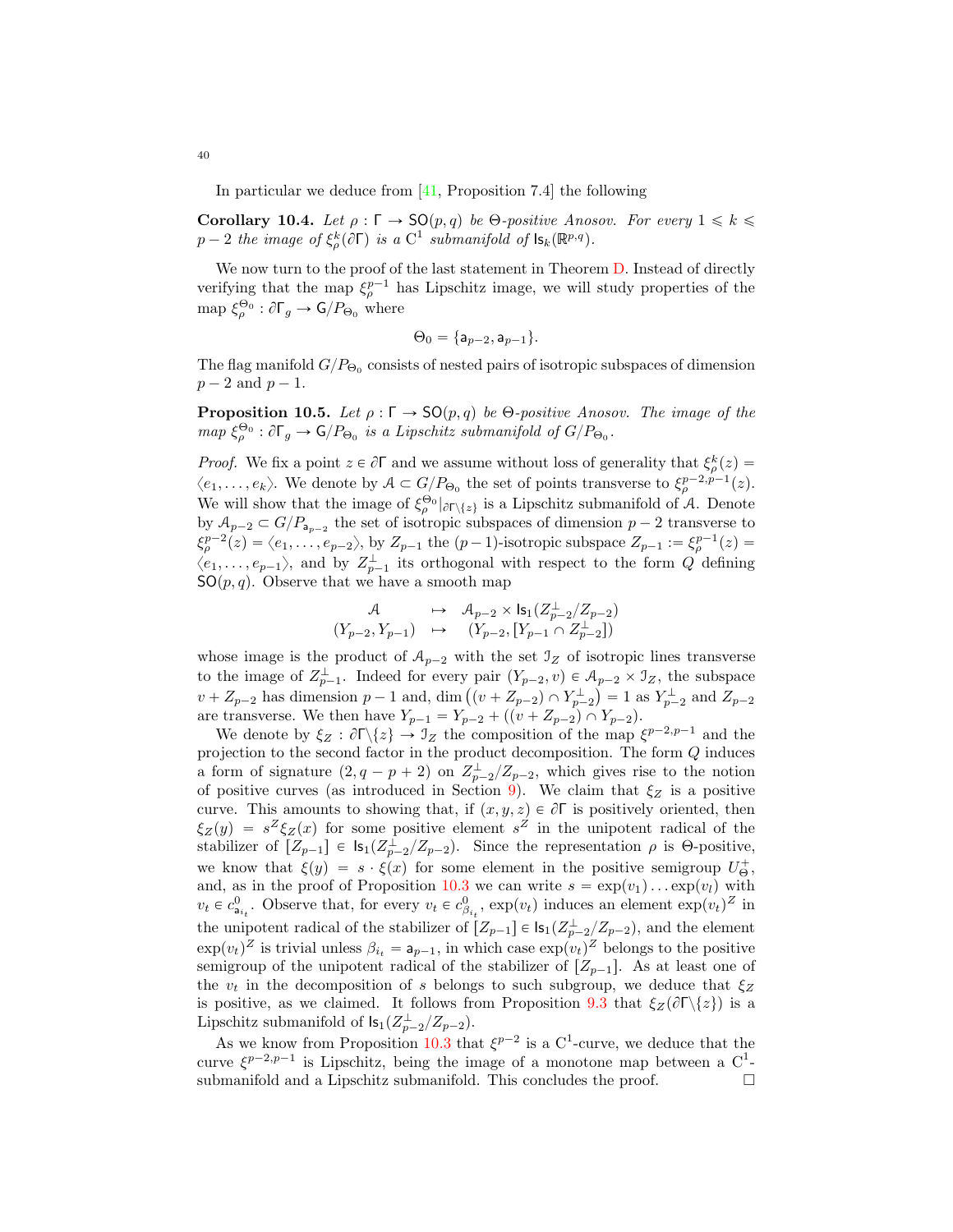<span id="page-40-2"></span>10.1. The critical exponent on the symmetric space is rigid. Let  $\iota_{2p-1}$  :  $PO(1, 2) \rightarrow PO(p, p - 1) \rightarrow PO(p, q)$  be the composition of the the irreducible representation of dimension  $2p - 1$  with the standard embedding of PO $(p, p - 1) \rightarrow$ PO $(p, q)$ . We call any representation  $\rho : \Gamma \to \text{PO}(p, q)$ , which is the composition of a Fuchsion representation with  $u_{2p-1}$ , a  $(p, p - 1)$ -Fuchsian representation.

<span id="page-40-1"></span>**Lemma 10.6.** Let  $\rho : \Gamma \to \mathsf{PO}(p,q)$  be  $\Theta$ -positive Anosov. The barycenter of the affine simplex in  $E^*_{\Theta}$  determined by  $\{a_1, \ldots, a_{p-2}, \varepsilon_{p-1}\}$  belongs to  $\mathcal{D}_{\rho(\Gamma), \Theta}$ .

*Proof.* Recall that, in the case of Θ-positive representations in  $PO(p, q)$ , the Levi-Anosov subspace is  $\mathsf{E}_{\Theta} := \ker(\mathsf{a}_p)$ . In particular, for every  $k \leqslant p - 2$  we have that  $a_k$  belongs to the dual of  $E_{\Theta}$ , and belongs to the boundary of  $\mathcal{D}_{\rho(\Gamma),\Theta}$  by Corollary [10.4.](#page-39-0) Furthermore  $\varepsilon_{p-1} = a_{p-1} + a_p$  belongs to  $\mathcal{D}_{\rho(\Gamma),\Theta}$  being the sum of a linear form with entropy one (the form  $a_{p-1}$  has entropy one by Proposition [10.5\)](#page-39-1) and a linear form positive on the Weyl chamber (the root  $a_p$ ). In particular the form corresponding to the barycenter of the affine simplex they determine in  $\mathsf{E}^*_{\Theta}$  belongs to  $\mathcal{D}_{\rho(\Gamma),\Theta}$ .

<span id="page-40-0"></span>**Theorem 10.7.** Let  $\Gamma$  be the fundamental group of a surface and let  $\rho : \Gamma \to \mathbb{R}$  $PO(p, q)$  be  $\Theta$ -positive Anosov. Then  $h_{\rho}^{\mathcal{X}} \leq h_{\rho_0}^{\mathcal{X}}$  for any  $(p, p - 1)$ -Fuchsian representation  $\rho_0$ .

If equality is achieved at a totally reducible representation  $\eta$  then  $\eta$  splits as  $W \oplus V$  where

- (i) W has signature  $(p, p 1)$  and  $\eta | W$  has Zariski closure the irreducible  $PO(2, 1)$  in  $PO(p, p - 1)$
- (ii)  $\eta$ |V lies in a compact group.

*Proof.* The inequality follows from Lemma [10.6,](#page-40-1) together with convexity of  $\mathcal{D}_{\rho(\Gamma),\Theta}$ established by Theorem [5.12.](#page-23-2)

Assume now that  $\eta$  is a totally reducible representation such that equality holds. We can assume that  $p \geq 3$ , as the result for  $p = 2$  was proven by Collier-Tholozan-Toulisse [\[15,](#page-42-8) Theorem 4].

Let  $G = \overline{\eta(\Gamma)}^Z$  be its Zariski closure. By definition, G is a real reductive group. We consider G as an abstract group, denote by  $\Lambda : G \to SO(p,q)$  the inclusion representation, and by

$$
\phi : \mathfrak{g} \to \mathfrak{so}(p,q)
$$

the associated Lie algebra morphism. Denote by  $\mathfrak{a}_G$  a Cartan subspace of g.

Since  $h_{\eta}^{\mathcal{X}}$  attains it maximal value, Theorem [5.12](#page-23-2) forces the Quint indicator set  $\Omega_{\eta(\Gamma),\Theta}$  to be the affine hyperplane of  $(\mathsf{E}_{\Theta})^*$  spanned by Δ. The strict convexity guaranteed by Theorem [5.12](#page-23-2) implies that G has real rank at most 2. Moreover we have that  $\phi(\mathfrak{a}_{\mathsf{G}}) = \langle (2(p-1), 2(p-2), \ldots, 2, 0), (0, \ldots, 0, 1) \rangle$ .

Denote by  $T = \langle \xi_{\eta}^1(\partial \Gamma) \rangle$  the vector space spanned by the projective limit curve of  $\eta$ . Since  $\eta$  is totally reducible, the action of  $\eta(\Gamma)$ , and hence that of G, on T is irreducible.

Fix then a Weyl chamber  $\mathfrak{a}^+_G$  and let  $\chi \in \mathfrak{a}^*_G$  be the highest weight of  $\phi(\mathfrak{g})|T$ . Since  $\eta$  is a<sub>1</sub>-Anosov, the attracting eigenvector of every element in  $\eta(\Gamma)$ , and hence of every purely loxodromic element of  $G$ , belongs to  $V$ . We therefore conclude that for every  $a \in \mathfrak{a}_\mathsf{G}^+$ 

$$
\chi(a) = \lambda_1(\phi(a)).
$$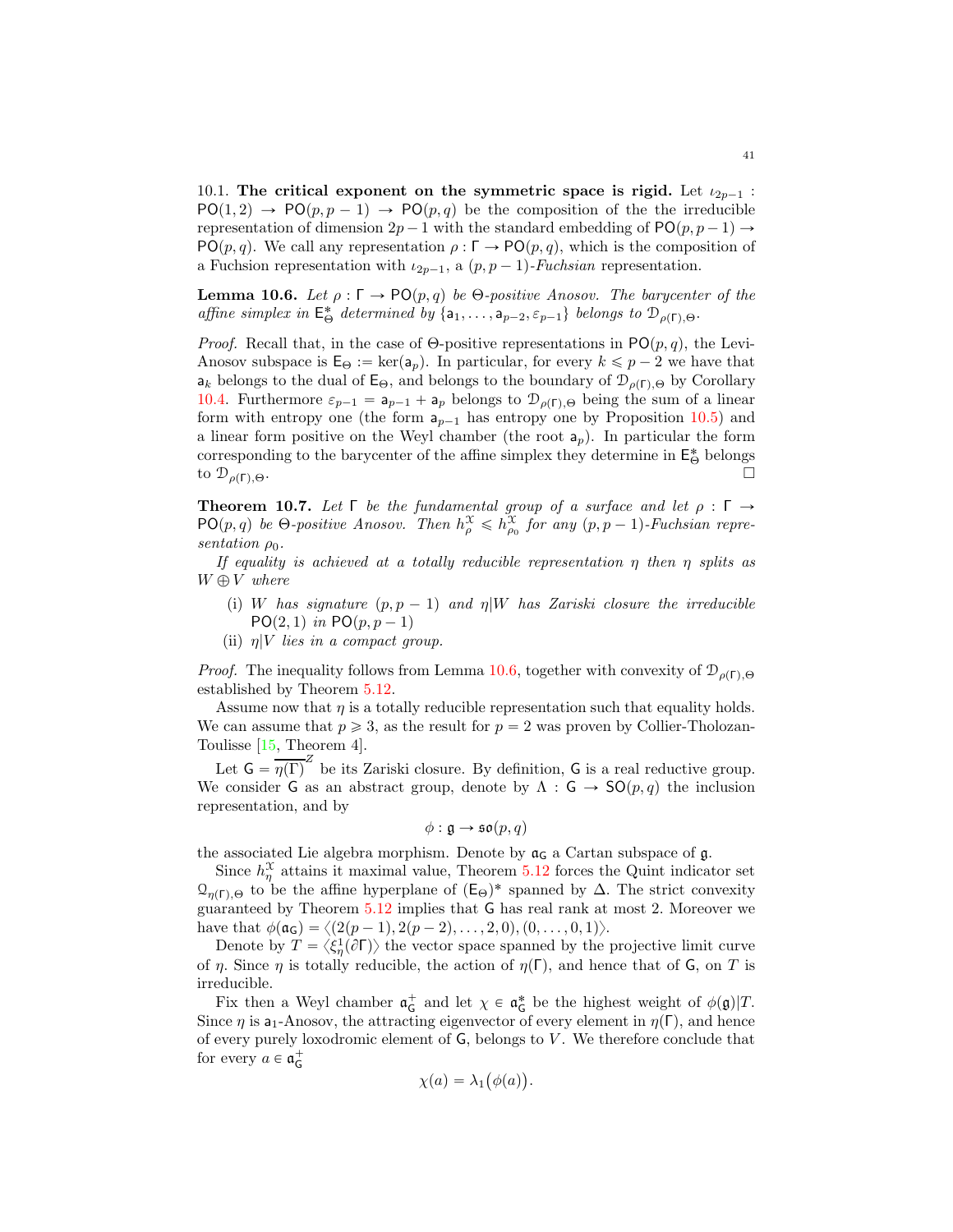We denote by  $\mathcal{L}_{\eta}^{\mathsf{G}} \subset \mathfrak{a}_{\mathsf{G}}^+$  Benoist's limit cone of  $\eta(\Gamma)$  in G. As the representation  $\eta$  is a<sub>2</sub>-Anosov, and thus  $\mathcal{L}_{\eta}^{\mathsf{G}}$  avoids the only wall not orthogonal to the kernel of **a**<sub>1</sub>, there exists a linear form  $\mu \in \mathfrak{a}^*_{\mathsf{G}}$  such that for every  $a \in \mathcal{L}^{\mathsf{G}}_{\eta}$  one has

$$
\mu(a) = \mathsf{a}_1\big(\lambda\big(\phi(a)\big)\big).
$$

Furthermore, as  $\eta$  is (1, 1, 2)-hyperconvex, for every  $x \in \partial \Gamma$  the 2-dimensional space  $\xi^{a_2}(x)$  lies in T, and therefore  $(\chi - \mu)(a) = \lambda_2(\phi(a))$ , which implies that  $\mu$  is a simple root, and  $\chi = (p-1)\mu$ .

For a weight  $\psi$  of the representation  $\phi(\mathfrak{g})|T$  or of an irreducible factor of  $\phi(\mathfrak{g})|T^{\perp}$ , denote by  $V^{\psi}$  the associated weight space. We obtain from the description of  $\phi(\mathfrak{a}_{\mathsf{G}})$ that the weight spaces  $V^{\chi-i\mu}$  for  $i \in [0, 2p-2]$  are also 1-dimensional and contained in  $T$ . The weight space decomposition of  $T$  has thus the form

$$
T = \bigoplus_{i=0}^{2p-2} V^{\chi - i\mu} \oplus V^0 \oplus V^q \oplus V^{-q},
$$

where  $V^0$  consists on vectors in the kernel of  $\phi(\mathfrak{a}_{\mathsf{G}}^+)$  (except  $V^{\chi-(p-1)\mu}$ ) and  $V^q$ corresponds to the eigenvalue  $\varepsilon_p(\lambda(\phi(a)))$ . Here,  $V^0$  as well as  $V^q$  and  $V^{-q}$  could be instead contained in  $T^{\perp}$ , and therefore not appear in the decomposition.

Let now W denote the Weyl group of  $\mathfrak g$ . As the weight lattice of  $\eta|T$  is Winvariant, and there is no other weight of  $\eta$  at distance  $p - 1$  from the origin, we deduce that W is reducible, and  $\mathfrak g$  splits as  $\mathfrak g_1 + \mathfrak g_2$ . If  $\mu$  is the root associated to  $\mathfrak{g}_1$  we deduce from the fact that  $V^{\chi-\mu}$  and thus  $\mathfrak{g}_\mu$  is one dimensional that  $\mathfrak{g}_1 = \mathfrak{sl}(2,\mathbb{R})$ . As the action of  $\mathfrak{g}_1$  and  $\mathfrak{g}_2$  commute, and the highest weight space for the restricted action of  $\mathfrak{g}_1$  is one dimensional, we furthermore deduce that  $\mathfrak{g}_2$ acts trivially on T. In particular T is an irreducible  $\mathfrak{sl}(2,\mathbb{R})$  module of dimension  $2p-1$  and the signature of  $T^{\perp}$  of the  $(p, q)$ -quadratic form preserved by  $\mathfrak{so}(p, q)$ is thus either negative or  $(1, q - p)$ . In the first case we conclude that  $\phi(\mathfrak{g})|T^{\perp}$  is compact. Which is the desired result.

In order to conclude the proof we need to exclude the second case. We know from Theorem [10.3](#page-38-0) that for every  $1 \leq k \leq p-2$  and for every distinct  $x, y, z \in \partial \Gamma$ the sum

$$
\xi^k(x) + (\xi^k(y) \cap \xi^{d-k+1}(z)) + \xi^{d-k-1}(z)
$$

is direct. With an inductive argument we deduce that for every  $1 \leq k \leq p-2$ , and for every  $\gamma \in \Gamma$  the k-th eigenline belongs to T, and therefore the Anosov map  $\xi$ would be the boundary of a Fuchsian representation composed with an embedding of  $PO(1, 2) \rightarrow PO(p-1, p) \rightarrow PO(p, q)$ . However, such an embedding can never be positive because it has non-compact centralizer (compare Remark 10.2). positive because it has non-compact centralizer (compare Remark [10.2\)](#page-38-1).

### <span id="page-41-0"></span>**REFERENCES**

- <span id="page-41-4"></span>[1] T. Barbot. Three-dimensional Anosov flag manifolds. Geom. & Top., 14:153–191, 2010. (Cited on page [32.](#page-31-1))
- <span id="page-41-3"></span>[2] T. Barbot and Q. Mérigot. Anosov Ads representations are quasi-Fuchsian. Groups, Geometry and Dynamics, 6(3):441-483, 2012. (Cited on pages [2,](#page-1-0) [5,](#page-4-3) [7,](#page-6-2) and [32.](#page-31-1))
- <span id="page-41-5"></span>[3] T. Barbot. Deformations of Fuchsian AdS representations are quasi-Fuchsian. J. Differential Geom., 101(1):1–46, 2015. (Cited on page [32.](#page-31-1))
- <span id="page-41-1"></span>[4] Y. Benoist. Propriétés asymptotiques des groupes linéaires. Geom. Funct. Anal., 7(1):1–47, 1997. (Cited on pages [1](#page-0-1) and [21.](#page-20-3))
- <span id="page-41-2"></span>[5] Y. Benoist. Convexes divisibles I. In Algebraic groups and arithmetic, pages 339–374. Tata Inst. Fund. Res., 2004. (Cited on page [2.](#page-1-0))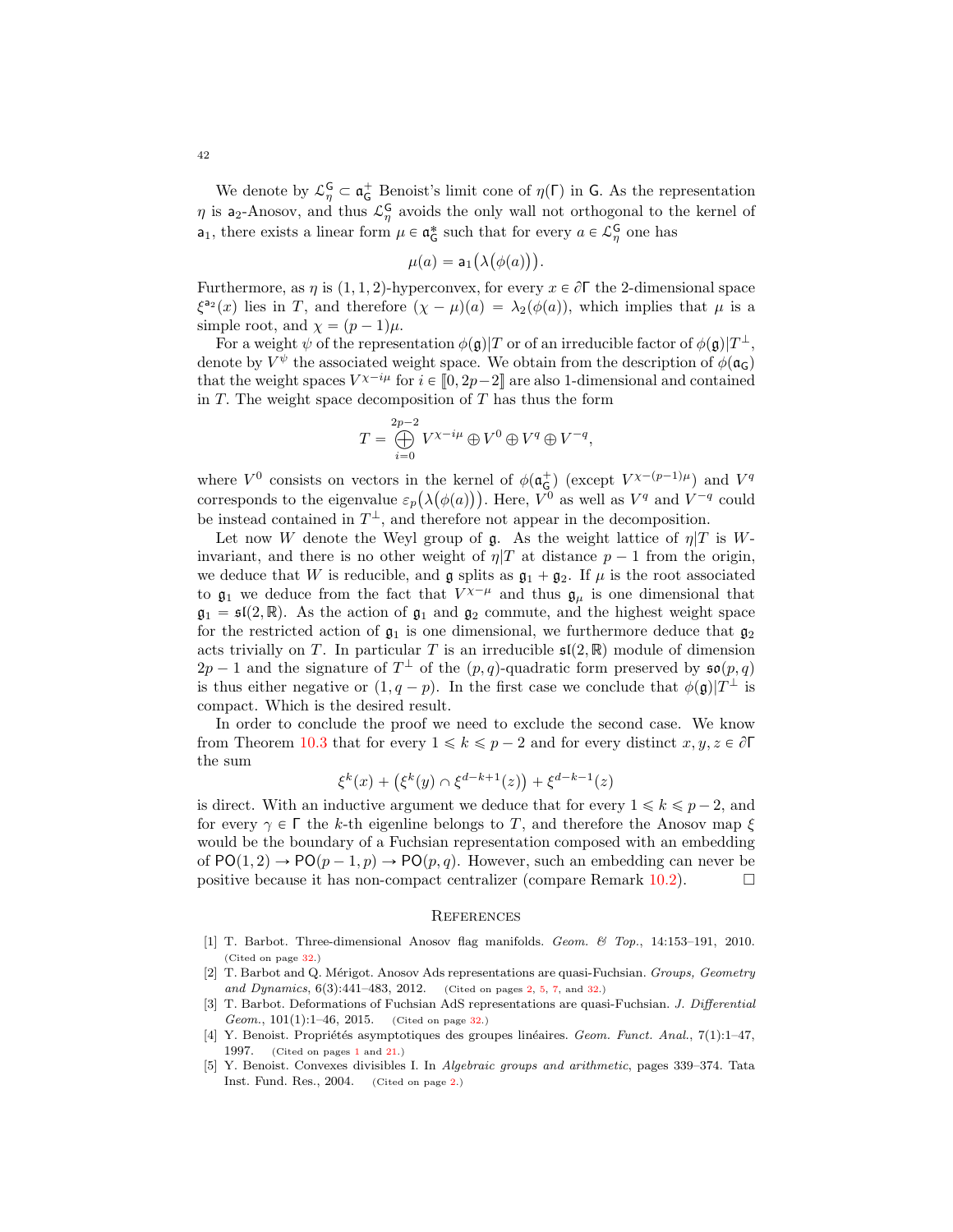- <span id="page-42-10"></span>[6] J. Bochi, R. Potrie, and A. Sambarino. Anosov Representations and dominated splittings. J. Eur. Math. Soc., 21(11):3343-3414, 2019. (Cited on pages [8,](#page-7-2) [10,](#page-9-6) and [19.](#page-18-2))
- <span id="page-42-2"></span>[7] R. Bowen. Hausdorff dimension of quasi-circles. Publ. Math. de l'I.H.E.S. 50(1):11–25, 1979. (Cited on page [2.](#page-1-0))
- <span id="page-42-22"></span>[8] S. Bradlow, O. Garcia-Prada, and P. Gothen. Deformations of maximal representations in  $Sp(4, \mathbb{R})$ . *Quart. J. Math.*, 63:795–843, 2012. (Cited on page [38.](#page-37-1))
- <span id="page-42-11"></span>[9] M. Bridgeman, R. Canary, F. Labourie, and A. Sambarino. The pressure metric for Anosov representations. Geom. Funct. Anal.,  $25(4)$ :1089-1179, 2015. (Cited on page [24.](#page-23-4))
- <span id="page-42-19"></span>[10] M. Burger, A. Iozzi, F. Labourie, and A. Wienhard. Maximal representations of surface groups: Symplectic Anosov structures. Pure and Applied Math. Quaterly, 1(2):555–601, 2005. (Cited on page [35.](#page-34-2))
- <span id="page-42-0"></span>[11] M. Burger, A. Iozzi, and A. Wienhard. Surface group representations with maximal Toledo invariant. Ann. of Math., 172(1):517–566, 2010. (Cited on pages [2,](#page-1-0) [5,](#page-4-3) [6,](#page-5-2) [36,](#page-35-2) and [37.](#page-36-2))
- <span id="page-42-20"></span>[12] M. Burger, A. Iozzi, and A. Wienhard. Tight homomorphisms and Hermitian symmetric spaces. Geom. Funct. Anal.,  $19(3):678-721$ ,  $2009$ . (Cited on pages [36](#page-35-2) and [37.](#page-36-2))
- <span id="page-42-16"></span>[13] L. Carvajales. Counting problems for special-orthogonal Anosov representations. <https://arxiv.org/abs/1812.00738>. (Cited on pages [33](#page-32-2) and [34.](#page-33-1))
- <span id="page-42-18"></span>[14] J. L. Clerc and B. Ørsted. The Maslov index revisited. Transform. Groups, 6(4):303–320, 2001. (Cited on page [35.](#page-34-2))
- <span id="page-42-8"></span>[15] B. Collier, N. Tholozan, and J. Toulisse. The geometry of maximal representations of surface groups into  $SO(2,n)$ . arXiv e-prints, page arXiv:1702.08799, Feb 2017. (Cited on pages [7,](#page-6-2) [38,](#page-37-1) and [41.](#page-40-2))
- <span id="page-42-14"></span>[16] J. Danciger, F. Guéritaud, and F. Kassel. Proper affine actions for right-angled Coxeter groups. <https://arxiv.org/abs/1804.03132>. (Cited on page [32.](#page-31-1))
- <span id="page-42-1"></span>[17] J. Danciger, F. Guéritaud, and F. Kassel. Convex cocompactness in pseudo-Riemannian hyperbolic spaces. Geom. Dedicata, 192:87–126, 2018. (Cited on pages [2,](#page-1-0) [5,](#page-4-3) [7,](#page-6-2) and [32.](#page-31-1))
- <span id="page-42-6"></span>[18] S. Dey and M. Kapovich. Patterson-Sullivan theory for Anosov subgroups, <https://arxiv.org/abs/1904.10196> 2019. (Cited on page [5.](#page-4-3))
- <span id="page-42-3"></span>[19] A. Douady and J. Oesterlé. Dimension de Hausdorff des attracteurs, C.R.A.S. 290, 1136– 1138, 1980. (Cited on page [3.](#page-2-3))
- <span id="page-42-12"></span>[20] L. C. Evans and R. F. Gariepy. Measure theory and fine properties of functions. Textbooks in Mathematics. CRC Press, Boca Raton, FL, revised edition, 2015. (Cited on page [27.](#page-26-5))
- <span id="page-42-4"></span>[21] J. K. Falconer. The Hausdorff dimension of self-affine fractals. Math. Proc. Cambridge Philos. Soc., 103(2):339-350, 1988. (Cited on page [3.](#page-2-3))
- <span id="page-42-13"></span>[22] H. Federer. Geometric measure theory. Die Grundlehren der mathematischen Wissenschaften, Band 153. Springer-Verlag New York Inc., New York, 1969. (Cited on page [27.](#page-26-5))
- <span id="page-42-9"></span>[23] O. Glorieux and D. Monclair. Critical exponent and Hausdorff dimension in pseudo-Riemannian hyperbolic geometry. <https://arxiv.org/abs/1606.05512> 2016. (Cited on pages [7,](#page-6-2) [32,](#page-31-1) [33,](#page-32-2) and [34.](#page-33-1))
- <span id="page-42-15"></span>[24] O. Glorieux and D. Monclair. Regularity of limit sets of AdS quasi-Fuchsian groups. <https://arxiv.org/abs/1809.10639> 2018. (Cited on page [32.](#page-31-1))
- <span id="page-42-5"></span>[25] O. Glorieux, D. Monclair, and N. Tholozan. Hausdorff dimension of limit sets for projective Anosov groups. <https://arxiv.org/abs/1902.01844> 2019. (Cited on pages [4,](#page-3-2) [29,](#page-28-3) and [30.](#page-29-1))
- [26] W. M. Goldman. Topological components of spaces of representations. Invent. Math., 93(3):557–607, 1988. (NOT CITED.)
- [27] F. Guéritaud, O. Guichard, F. Kassel, and A. Wienhard. Anosov representations and proper actions. Geom. & Top., 21:485–584, 2017. (NOT CITED.)
- <span id="page-42-23"></span>[28] O. Guichard and A. Wienhard. Topological invariants of Anosov reprepsentations. J. Top., 3:578–642, 2010. (Cited on page [38.](#page-37-1))
- [29] O. Guichard and A. Wienhard. Anosov representations: domains of discontinuity and applications. Invent. Math., 190:357–438, 2012. (NOT CITED.)
- <span id="page-42-7"></span>[30] O. Guichard and A. Wienhard. Positivity and higher Teichmüller theory. Proceedings of the 7th ECM, 2018. (Cited on pages [5,](#page-4-3) [38,](#page-37-1) and [39.](#page-38-2))
- <span id="page-42-21"></span>[31] O. Hamlet and M. B. Pozzetti. Classification of tight homomorphisms. <https://arxiv.org/abs/1412.6398> 2014. (Cited on page [36.](#page-35-2))
- <span id="page-42-17"></span>[32] Harish-Chandra. Representations of semisimple Liegroups. VI. Integrable and squareintegrable representations. Amer.J. Math., 78:,564–628, 1956. (Cited on page [34.](#page-33-1))